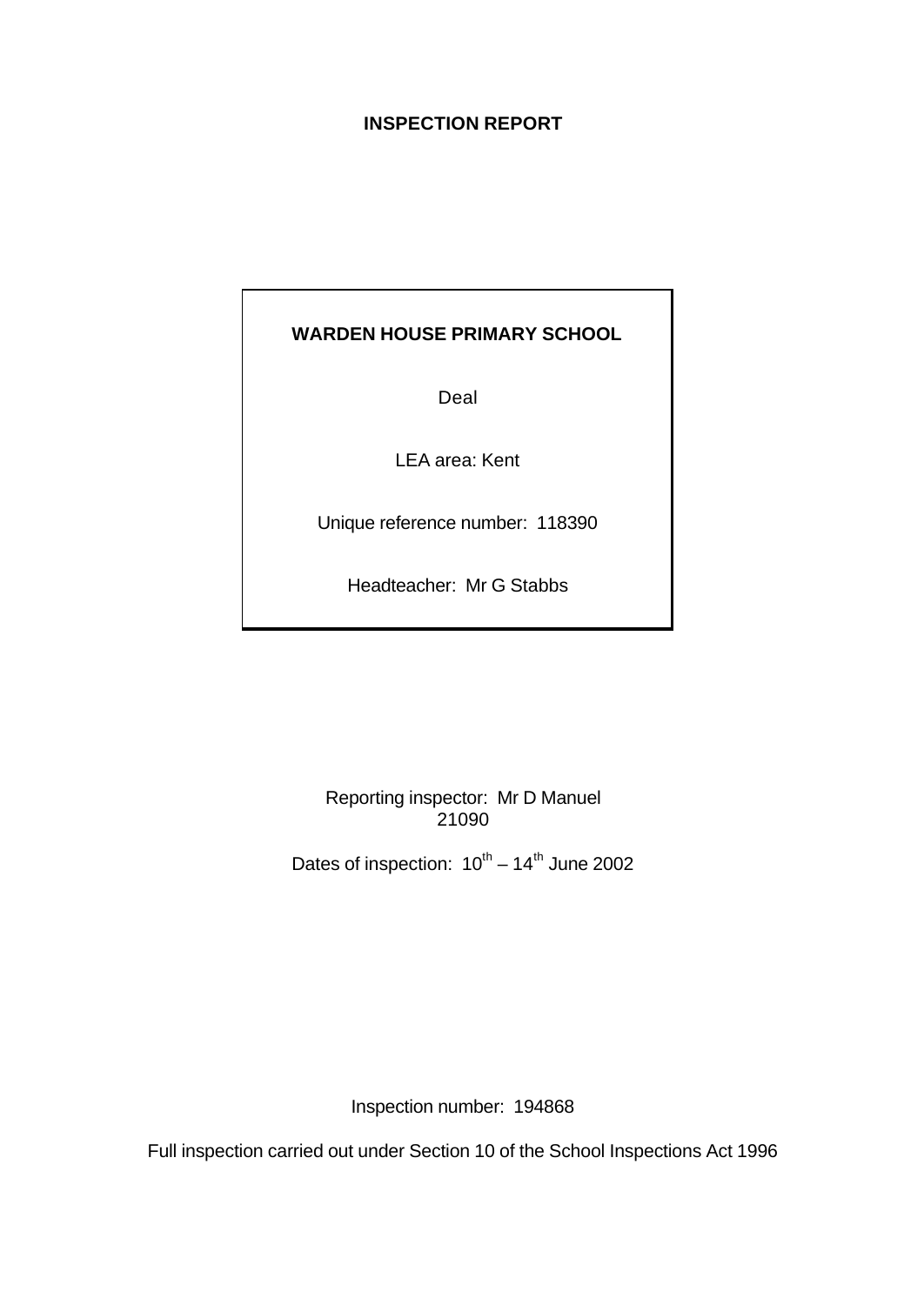# **INFORMATION ABOUT THE SCHOOL**

| Type of school:              | Infant and junior                      |
|------------------------------|----------------------------------------|
| School category:             | Community                              |
| Age range of pupils:         | 5 to 11 years                          |
| Gender of pupils:            | <b>Mixed</b>                           |
|                              |                                        |
| School address:              | <b>Birdwood Avenue</b><br>Deal<br>Kent |
| Postcode:                    | <b>CT14 9SF</b>                        |
| Telephone number:            | 01304 375040                           |
| Fax number:                  | 01304 371707                           |
|                              |                                        |
| Appropriate authority:       | The governing body                     |
| Name of chair of governors:  | Mr A Eberlein                          |
|                              |                                        |
| Date of previous inspection: | <b>June 1997</b>                       |

## © Crown copyright 2002

This report may be reproduced in whole or in part for non-commercial educational purposes, provided that all extracts quoted are reproduced verbatim without adaptation and on condition that the source and date thereof are stated.

Further copies of this report are obtainable from the school. Under the School Inspections Act 1996, the school must provide a copy of this report and/or its summary free of charge to certain categories of people. A charge not exceeding the full cost of reproduction may be made for any other copies supplied.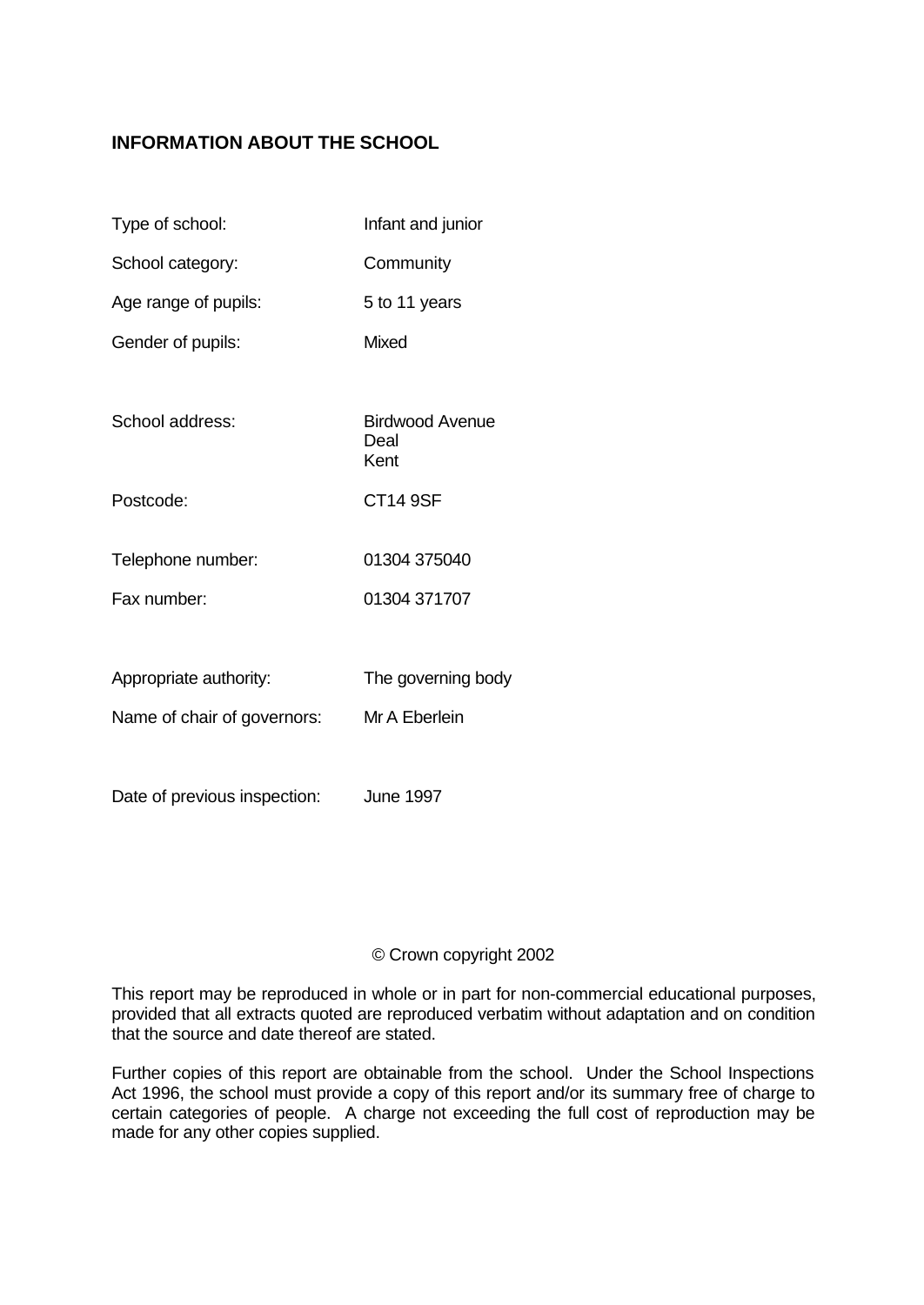## **INFORMATION ABOUT THE INSPECTION TEAM**

| <b>Team members</b> |                   | <b>Subject</b><br>responsibilities | <b>Aspect responsibilities</b>                                                                                   |                                                                                                                                                                                                                 |  |
|---------------------|-------------------|------------------------------------|------------------------------------------------------------------------------------------------------------------|-----------------------------------------------------------------------------------------------------------------------------------------------------------------------------------------------------------------|--|
| 21090               | Mr D<br>Manuel    | Registered<br>inspector            | Information and<br>communication<br>technology<br><b>Music</b><br><b>Foundation Stage</b><br>Equal opportunities | What sort of school is it?<br>The school's results and pupils'<br>achievements<br>How well are pupils taught?<br>How well is the school led and<br>managed?<br>What should the school do to<br>improve further? |  |
| 9779                | Ms S<br>Smith     | Lay<br>inspector                   |                                                                                                                  | Pupils' attitudes, values and<br>personal development<br>How well does the school care<br>for its pupils?<br>How well does the school work<br>in partnership with parents?                                      |  |
| 10827               | Mr M<br>Marjoram  | Team<br>inspector                  | English<br>Art and design                                                                                        | How good are the curricular and<br>other opportunities offered to<br>pupils?                                                                                                                                    |  |
| 24019               | Mr K Parry        | Team<br>inspector                  | <b>Mathematics</b><br>Physical education<br>Special educational<br>needs                                         |                                                                                                                                                                                                                 |  |
| 20832               | Dr M<br>Galowalia | Team<br>inspector                  | Science<br>Design and<br>technology<br>Geography<br>English as an<br>additional language                         |                                                                                                                                                                                                                 |  |
| 23412               | Mr A Jeffs        | Team<br>inspector                  | <b>History</b><br>Religious education                                                                            |                                                                                                                                                                                                                 |  |

The inspection contractor was:

Bench Marque Limited National Westminster Bank Chambers Victoria Street Burnham-on-Sea Somerset TA8 1AN

Any concerns or complaints about the inspection or the report should be raised with the inspection contractor. Complaints that are not satisfactorily resolved by the contractor should be raised with OFSTED by writing to:

The Complaints Manager Inspection Quality Division The Office for Standards in Education Alexandra House 33 Kingsway London WC2B 6SE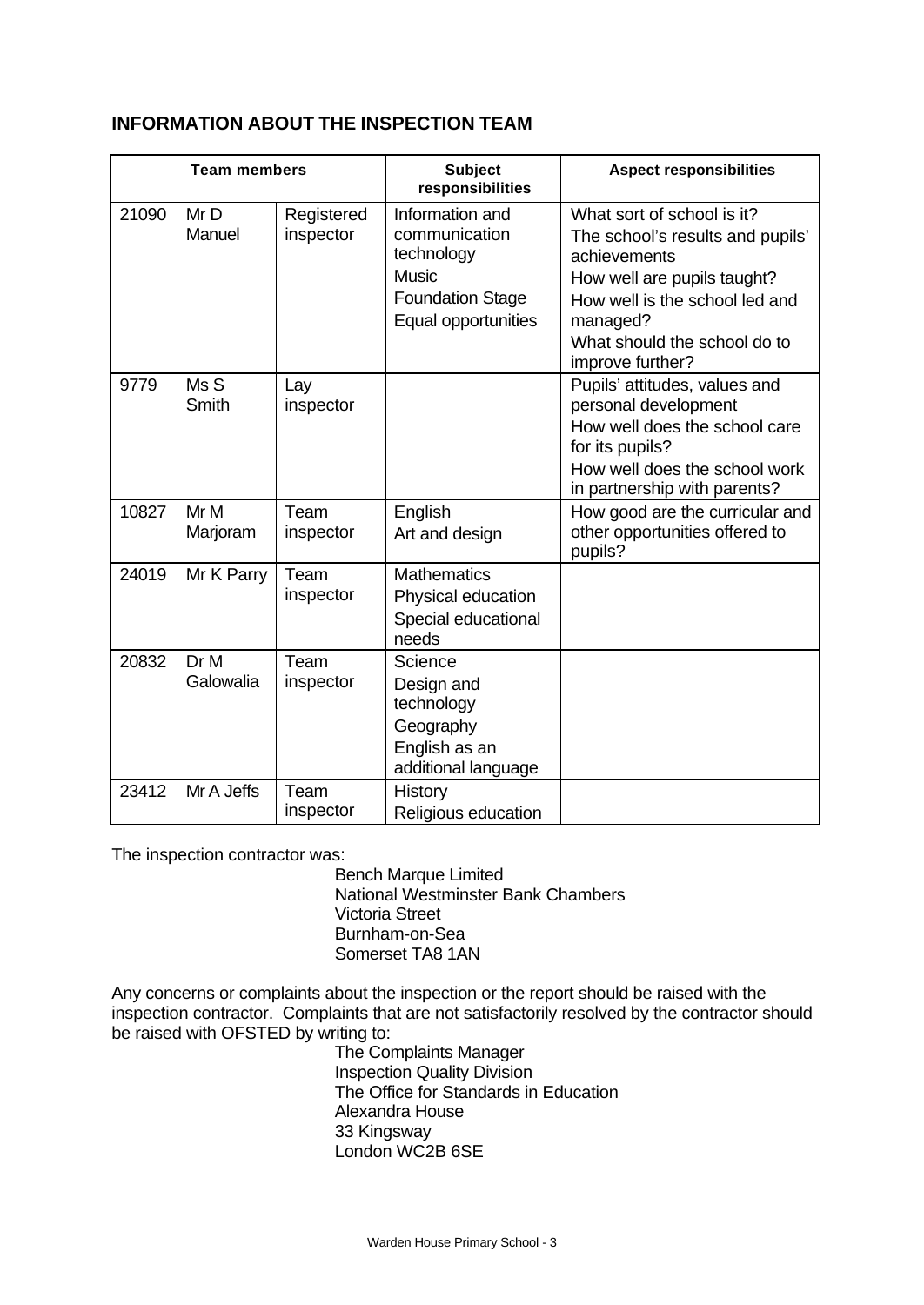# **REPORT CONTENTS**

|                                                                                                                                                                                                                                                                                                                                                                          | Page |
|--------------------------------------------------------------------------------------------------------------------------------------------------------------------------------------------------------------------------------------------------------------------------------------------------------------------------------------------------------------------------|------|
| <b>PART A: SUMMARY OF THE REPORT</b>                                                                                                                                                                                                                                                                                                                                     | 5    |
| Information about the school<br>How good the school is<br>What the school does well<br>What could be improved<br>How the school has improved since its last inspection<br><b>Standards</b><br>Pupils' attitudes and values<br>Teaching and learning<br>Other aspects of the school<br>How well the school is led and managed<br>Parents' and carers' views of the school |      |
| <b>PART B: COMMENTARY</b>                                                                                                                                                                                                                                                                                                                                                |      |
| <b>HOW HIGH ARE STANDARDS?</b>                                                                                                                                                                                                                                                                                                                                           | 9    |
| The school's results and pupils' achievements<br>Pupils' attitudes, values and personal development                                                                                                                                                                                                                                                                      |      |
| <b>HOW WELL ARE PUPILS TAUGHT?</b>                                                                                                                                                                                                                                                                                                                                       | 11   |
| <b>HOW GOOD ARE THE CURRICULAR AND OTHER</b><br><b>OPPORTUNITIES OFFERED TO PUPILS?</b>                                                                                                                                                                                                                                                                                  | 13   |
| <b>HOW WELL DOES THE SCHOOL CARE FOR ITS PUPILS?</b>                                                                                                                                                                                                                                                                                                                     | 16   |
| <b>HOW WELL DOES THE SCHOOL WORK IN</b><br><b>PARTNERSHIP WITH PARENTS?</b>                                                                                                                                                                                                                                                                                              | 19   |
| HOW WELL IS THE SCHOOL LED AND MANAGED?                                                                                                                                                                                                                                                                                                                                  | 20   |
| WHAT SHOULD THE SCHOOL DO TO IMPROVE FURTHER?                                                                                                                                                                                                                                                                                                                            | 22   |
| <b>PART C: SCHOOL DATA AND INDICATORS</b>                                                                                                                                                                                                                                                                                                                                | 23   |
| <b>PART D: THE STANDARDS AND QUALITY OF TEACHING IN</b><br>AREAS OF THE CURRICULUM, SUBJECTS AND COURSES                                                                                                                                                                                                                                                                 | 27   |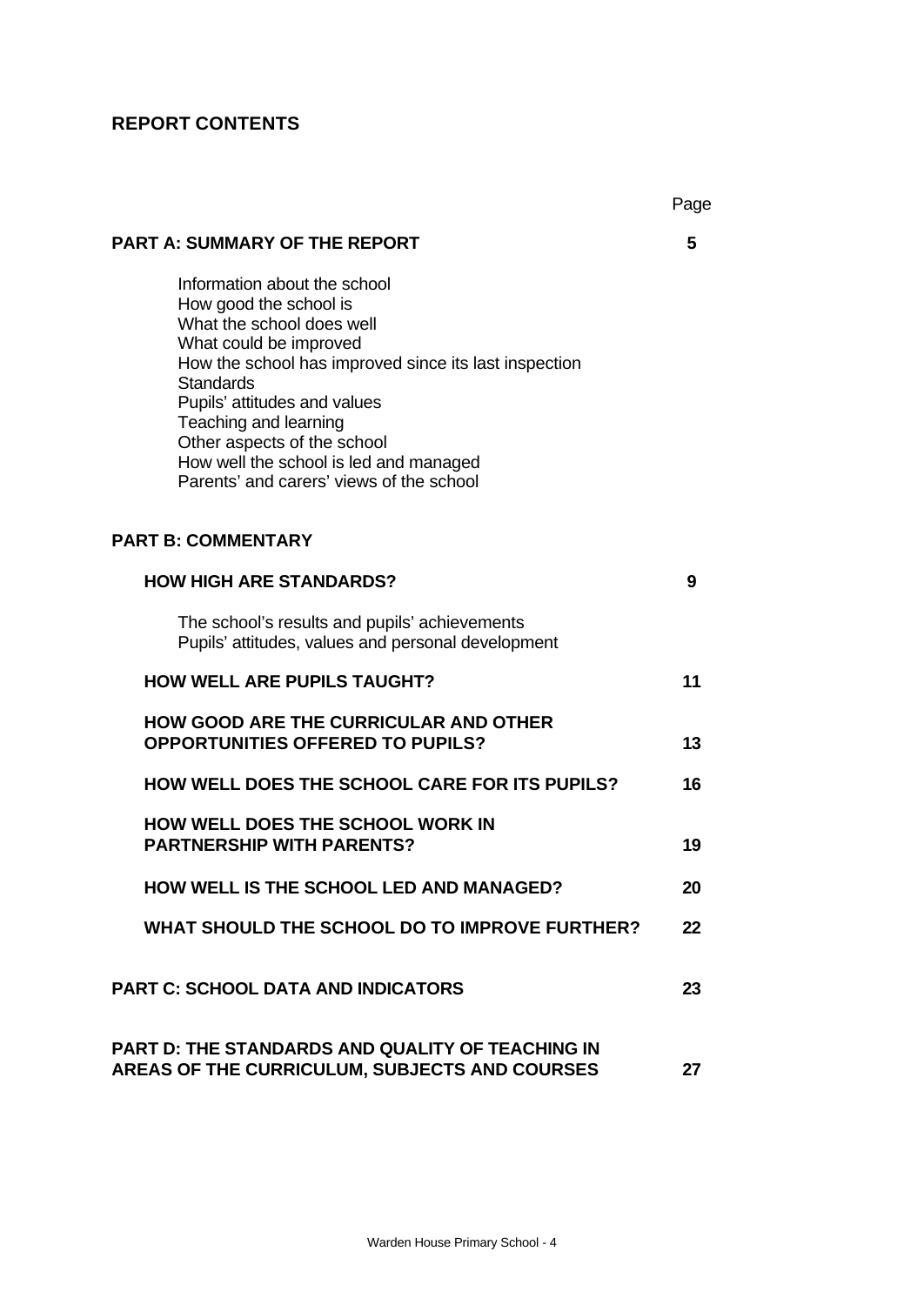# **PART A: SUMMARY OF THE REPORT**

## **INFORMATION ABOUT THE SCHOOL**

Warden House School is a community primary school for children aged between four and eleven years. The school is situated in Deal in Kent and serves the local area, which is socio-economically below average. The school has 408 pupils on roll, above average for this type of school. There are 83 pupils on the register for special educational needs (20 per cent, below average). Twelve pupils have a statement of special educational need (well above average). A below average proportion of pupils (14 per cent) is identified as being eligible for free school meals. Two pupils speak English as an additional language but are not at an early stage of acquisition. Children start at the school with an overall level of attainment which is below the county average. The school was previously inspected in June 1997. The headteacher at that time retired in July 2001. The current headteacher started in January 2002.

## **HOW GOOD THE SCHOOL IS**

Warden House is a successful school. The new headteacher provides very good leadership and management and has quickly brought about a positive learning culture by bringing staff closer together. He is aware of the areas where improvement is still needed. The quality of teaching overall is good but there is still a need for greater consistency in practice. The school demonstrates its commitment to providing an inclusive education by being approachable and being prepared to listen to pupils and parents. Pupils' achievements and wellbeing are strongly supported. Standards in most subjects are average by the end of Year 6, although in mathematics and information and communication technology (ICT) they are above average, and in science they are below average. Taking these factors into account, the school provides satisfactory value for money.

#### **What the school does well**

- The headteacher provides very good leadership and sets a clear direction for the future development of the school.
- The quality of teaching is good overall and particularly good teaching in reception gives children a good start to their schooling.
- Standards in mathematics and ICT are above average by the end of Year 6.
- The very good provision for pupils' personal development results in their very good attitudes and very good relationships throughout the school.
- The provision for pupils with special educational needs is good and is improving.
- There are very good links with parents, and parents themselves have very good views of the school.

### **What could be improved**

- The monitoring of teaching and learning by subject co-ordinators is not consistent enough to enable them to evaluate progress and share good practice.
- The use made of assessment procedures does not ensure that the progress of all pupils is tracked closely enough and that they are challenged to reach their full potential.
- Standards in science by the end of Year 6 are unsatisfactory.
- Many lessons in English and mathematics are too long, thereby reducing the time available for other subjects.

*The areas for improvement will form the basis of the governors' action plan.*

## **HOW THE SCHOOL HAS IMPROVED SINCE ITS LAST INSPECTION**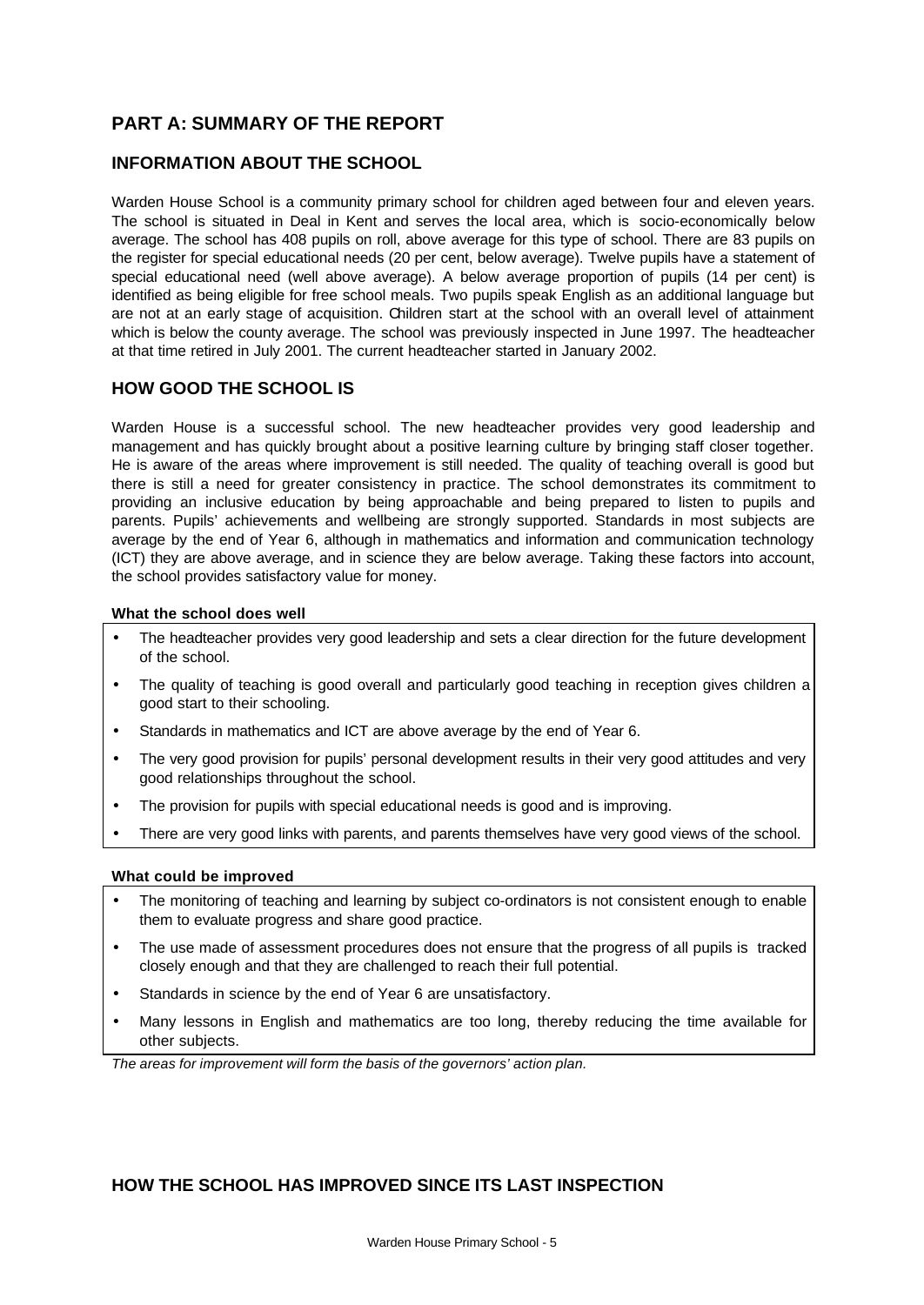The school was previously inspected in June 1997. Progress in the identified areas for improvement has been satisfactory overall. Improvement in the quality of assessment practice to match that used in English and mathematics has been inconsistent. There is still a need to challenge all pupils to reach their full potential in many subjects. The range and quality of reference material in the library have been increased to enable pupils to develop their research skills effectively. Better facilities have been provided to support the teaching and learning of pupils in the mobile classrooms. Reports to parents have been improved and indicate more clearly the attainment and progress of pupils. In addition to these previous issues, the quality of teaching has improved from satisfactory to good. However, there are still small pockets of inconsistency in planning to meet the needs of all pupils, particularly in science. The quality of learning opportunities within subjects has improved from satisfactory to good. However, there is an imbalance of time allocated to different subjects. The school has identified the need to review the allocation of time. Good improvement in the provision for pupils' spiritual, moral, social and cultural development has resulted in better attitudes, behaviour and relationships in the school. The pace of improvement has increased in the past year.

## **STANDARDS**

|                 | compared with |      |      |                    |  |                                     |        |  |        |
|-----------------|---------------|------|------|--------------------|--|-------------------------------------|--------|--|--------|
| Performance in: | all schools   |      |      | similar<br>schools |  | Key                                 |        |  |        |
|                 | 1999          | 2000 | 2001 | 2001               |  |                                     |        |  |        |
| English         | С             | С    | C    | С                  |  | well above average<br>above average | A<br>B |  |        |
| mathematics     | в             | A    | B    | в                  |  | average<br>below average            |        |  | С<br>D |
| science         | С             | С    | D    |                    |  | well below average                  | E      |  |        |

The table shows the standards achieved by pupils at the end of Year 6 based on average point scores in National Curriculum tests.

Over the past three years, the results in National Curriculum tests for eleven-year-olds at the end of Year 6 have exceeded the national trend in standards in English and mathematics but have fallen below the national trend in science. In 2001, compared with all schools and with similar schools, the results were average in English, above average in mathematics and below average in science.

Over the same period, the school's results in tests for seven-year-olds at the end of Year 2 have matched the national trend in standards in reading and have exceeded the national trend in writing. In mathematics, results have fluctuated but have just exceeded the national trend overall. Compared with all other schools in 2001, pupils' results were average in reading, above average in writing and below average in mathematics. Teacher assessment of science showed standards to be average. Compared with similar schools, results were above average in writing and below average in reading and mathematics. The targets set for Year 6 pupils in this year's National Curriculum tests are challenging and results are expected to be close to the national averages for 2001.

Attainment on entry to reception classes is below the county average. During this inspection, evidence shows that by the end of the reception year, pupils achieve well and a majority will reach expected levels. By Year 6, pupils attain expected levels in English, above expected levels in mathematics and below expected levels in science. In other subjects, standards are above expected levels in ICT and at expected levels in all others. Pupils achieve well due to improved teaching.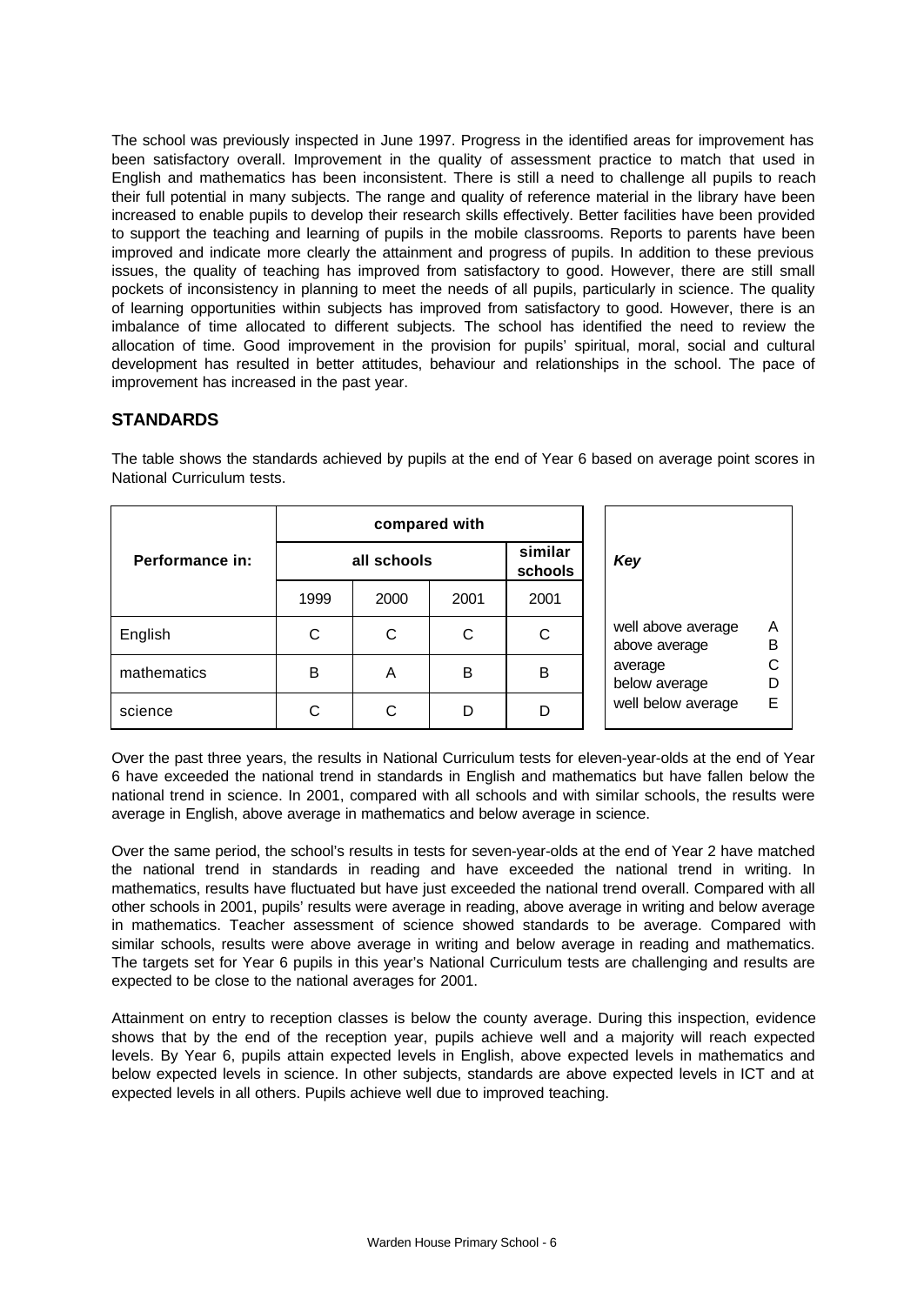| <b>Aspect</b>                             | <b>Comment</b>                                                                                                                                                      |
|-------------------------------------------|---------------------------------------------------------------------------------------------------------------------------------------------------------------------|
| Attitudes to the school                   | Attitudes to learning throughout the school are very good and make a<br>significant contribution to the good achievement of pupils.                                 |
| Behaviour, in and out of<br>classrooms    | Pupils' behaviour is good. They work, socialise and play together well.                                                                                             |
| Personal development and<br>relationships | These are very good. Pupils show courtesy and consideration for others<br>and this contributes effectively to the good will that permeates the school<br>community. |
| Attendance                                | Good. Levels of attendance are above the national average.                                                                                                          |

## **PUPILS' ATTITUDES AND VALUES**

## **TEACHING AND LEARNING**

| Teaching of pupils in: | <b>Reception</b> | Years $1 - 2$ | Years $3-6$ |
|------------------------|------------------|---------------|-------------|
| Quality of teaching    | Good             | Good          | Good        |

*Inspectors make judgements about teaching in the range: excellent; very good; good; satisfactory; unsatisfactory; poor; very poor. 'Satisfactory' means that the teaching is adequate and strengths outweigh weaknesses.*

The overall quality of teaching and learning is good. During the inspection, teaching was satisfactory or better in all lessons with nearly three-quarters of lessons being good or better. This results in good achievement by most pupils. The teaching of children in the reception classes is particularly good. Teachers and their teaching assistants work together very well. Lessons are very well organised and provide children with a very good range of interesting indoor and outdoor activities, which are firmly based in structured play. In Years 1 to 6, teaching has improved since the previous inspection, when standards were judged to be satisfactory. However, there are significant variations between subjects, for example mathematics and science. Particular strengths include teachers' good subject knowledge, except in science, effective planning, good management of pupils and good use of support staff and resources. However, in a number of lessons which are satisfactory overall, relative weaknesses include not sustaining the levels of challenge throughout the lesson and the inadequate use of assessment information to monitor pupils' progress.

The teaching of English and basic literacy skills is good. Teachers provide an adequate range of activities that develop pupils' communication skills and engage their interests. Teachers provide good opportunities in other subjects to develop pupils' speaking, reading and writing skills. The teaching of mathematics is good and mental calculation is a feature of all mathematics lessons. Good links are made with other subjects when pupils are involved in calculating, measuring and presenting information in graphical form. Pupils work well and share ideas to develop their learning.

| <b>Aspect</b>                                                     | <b>Comment</b>                                                                                                                  |
|-------------------------------------------------------------------|---------------------------------------------------------------------------------------------------------------------------------|
| The quality and range of the                                      | The school provides a good curriculum for children in the Foundation                                                            |
| curriculum                                                        | Stage. The statutory provision for Years 1 to 6 is good.                                                                        |
| Provision for pupils with                                         | Curricular provision for these pupils is good and gives them full and                                                           |
| special educational needs                                         | equal access to learning opportunities.                                                                                         |
| Provision for pupils with<br>English as an additional<br>language | The very small number of these pupils receive the same provision as<br>other pupils, which supports their learning effectively. |
| Provision for pupils' personal,                                   | Provision is very good. All aspects are promoted very well through                                                              |
| including spiritual, moral,                                       | assemblies, religious education and other lessons. Pupils are                                                                   |
| social and cultural                                               | encouraged to show due respect for the opinions and feelings of                                                                 |

## **OTHER ASPECTS OF THE SCHOOL**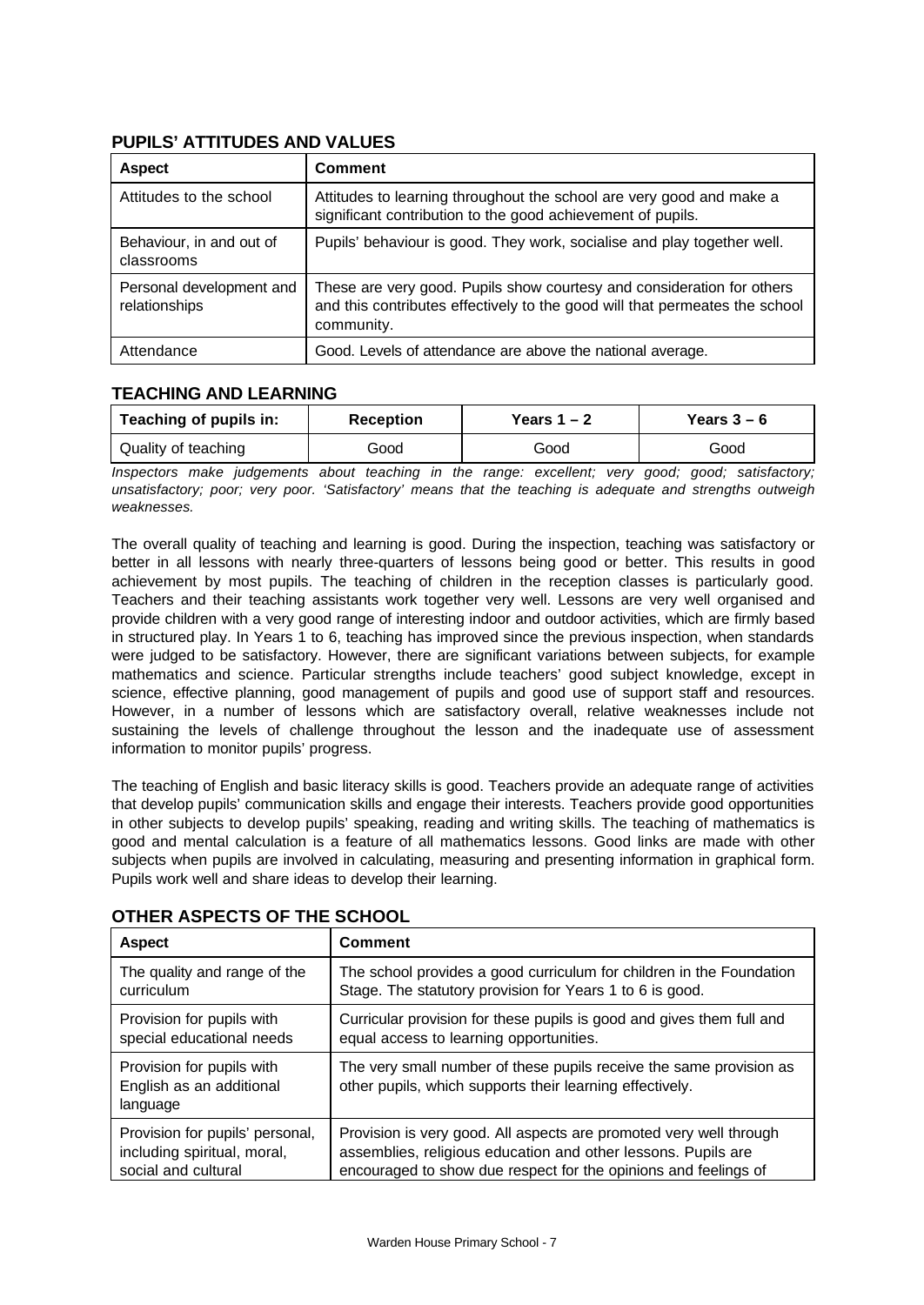| development                   | others.                                                             |
|-------------------------------|---------------------------------------------------------------------|
| How well the school cares for | The school makes good arrangements for the care, welfare, health    |
| its pupils                    | and safety of pupils, ensuring they thrive in a secure environment. |

The effectiveness of the school's relationships with parents is very good. The large majority of parents are very pleased with what the school provides and achieves.

## **HOW WELL THE SCHOOL IS LED AND MANAGED**

| <b>Aspect</b>                     | <b>Comment</b>                                                                                                                                                                                                |
|-----------------------------------|---------------------------------------------------------------------------------------------------------------------------------------------------------------------------------------------------------------|
| Leadership and management         | The headteacher provides very good leadership and gives a clear                                                                                                                                               |
| by the headteacher and other      | direction for improvement. Through considered delegation, he                                                                                                                                                  |
| key staff                         | succeeds in encouraging staff to work effectively as a team.                                                                                                                                                  |
| How well the governors fulfil     | Governors carry out their duties effectively and provide good support                                                                                                                                         |
| their responsibilities            | for whole-school development.                                                                                                                                                                                 |
| The school's evaluation of its    | The school carries out effective self-evaluation and is taking decisive                                                                                                                                       |
| performance                       | action to bring about the required improvements.                                                                                                                                                              |
| The strategic use of<br>resources | Resources are used well to support teaching and learning. Levels of<br>staffing are satisfactory and the accommodation and its use are<br>satisfactory. The school applies the principles of best value well. |

# **PARENTS' AND CARERS' VIEWS OF THE SCHOOL**

| What pleases parents most                                                                                                                                                                                                                                                                                                                                         | What parents would like to see improved                                                                                                    |
|-------------------------------------------------------------------------------------------------------------------------------------------------------------------------------------------------------------------------------------------------------------------------------------------------------------------------------------------------------------------|--------------------------------------------------------------------------------------------------------------------------------------------|
| Children like school.<br>Children make good progress.<br>Behaviour in school is good.<br>Teaching is good.<br>٠<br>Parents would feel comfortable approaching the<br>school with questions or a problem.<br>Children are expected to work hard.<br>٠<br>The school is well led and managed.<br>Children are helped to become more mature and<br>٠<br>responsible. | Children should get the right amount of<br>homework.<br>A more interesting range of activities<br>٠<br>outside lessons should be provided. |

The inspection team endorses the many positive comments made by parents. With regard to what parents would like to see improved, the team considers that the quantity of homework given is similar to that normally seen in this age range and the range of activities provided outside lessons is very good and far wider than that normally seen in this type of school.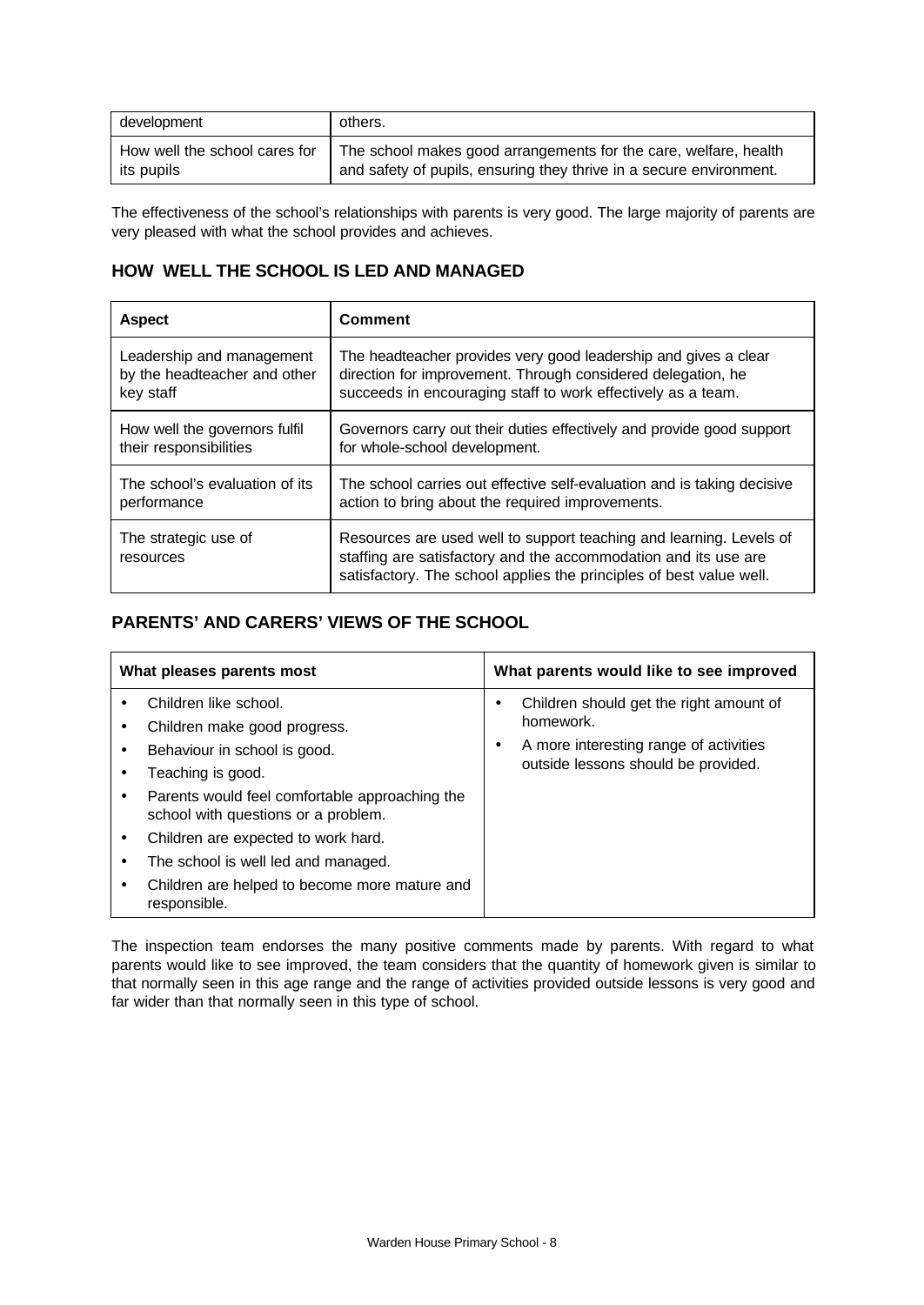## **PART B: COMMENTARY**

## **HOW HIGH ARE STANDARDS?**

### **The school's results and pupils' achievements**

- 1. Children start in the reception classes (Foundation Stage) in the September or January following their fourth birthday. They attend part time initially, and after two weeks, all children attend full time. The formal baseline assessment that is carried out soon after children enter the school shows that attainment varies from year to year, but is below the county average. Standards in speaking and listening are consistently below average. All children achieve well and make good progress in the Foundation Stage. As a result, by the end of the reception year, a majority are likely to achieve the early learning goals in all areas of learning. Standards are similar to those judged at the time of the previous inspection.
- 2. Since the previous inspection in 1997, the school's results in National Curriculum tests for seven-year-olds at the end of Year 2 have matched the national trend in standards in reading, and have exceeded the national trend in writing. In mathematics, results have fluctuated but have just exceeded the national trend overall. Compared with all other schools in 2001, pupils' results were average in reading, above average in writing and below average in mathematics. Teacher assessment of science showed standards to be average. Compared with similar schools, results were above average in writing and below average in reading and mathematics.
- 3. Over the same period of time, the results in tests for eleven-year-olds at the end of Year 6 have exceeded the national trend in standards in English and mathematics but have fallen below the national trend in science. In 2001, compared with all schools and with similar schools, the results were average in English, above average in mathematics and below average in science. When the percentages of pupils reaching the higher Level 5 are considered, results in mathematics were well above average and in English and science were above average. These figures confirm that the average and below average pupils achieve below the necessary levels to match the successes of the higher attainers.
- 4. During this inspection, standards attained by the end of Year 2 are at expected levels in English, mathematics and science. These are similar to the judgements of work seen in classes during the previous inspection in English and mathematics but show a decline in science where standards were previously above expected levels. In other subjects, standards are above expected levels in ICT and at expected levels in art and design, design and technology, geography, history, music, physical education and religious education. These are similar judgements to those at the time of the previous inspection, except in art and design, where they have dropped from above expected levels.
- 5. By the end of Year 6, pupils attain expected levels in English, above expected levels in mathematics and below expected levels in science. In mathematics, this is similar to the previous inspection's judgement, but in English and science, standards have fallen from above average and average respectively. Standards are above expected levels in ICT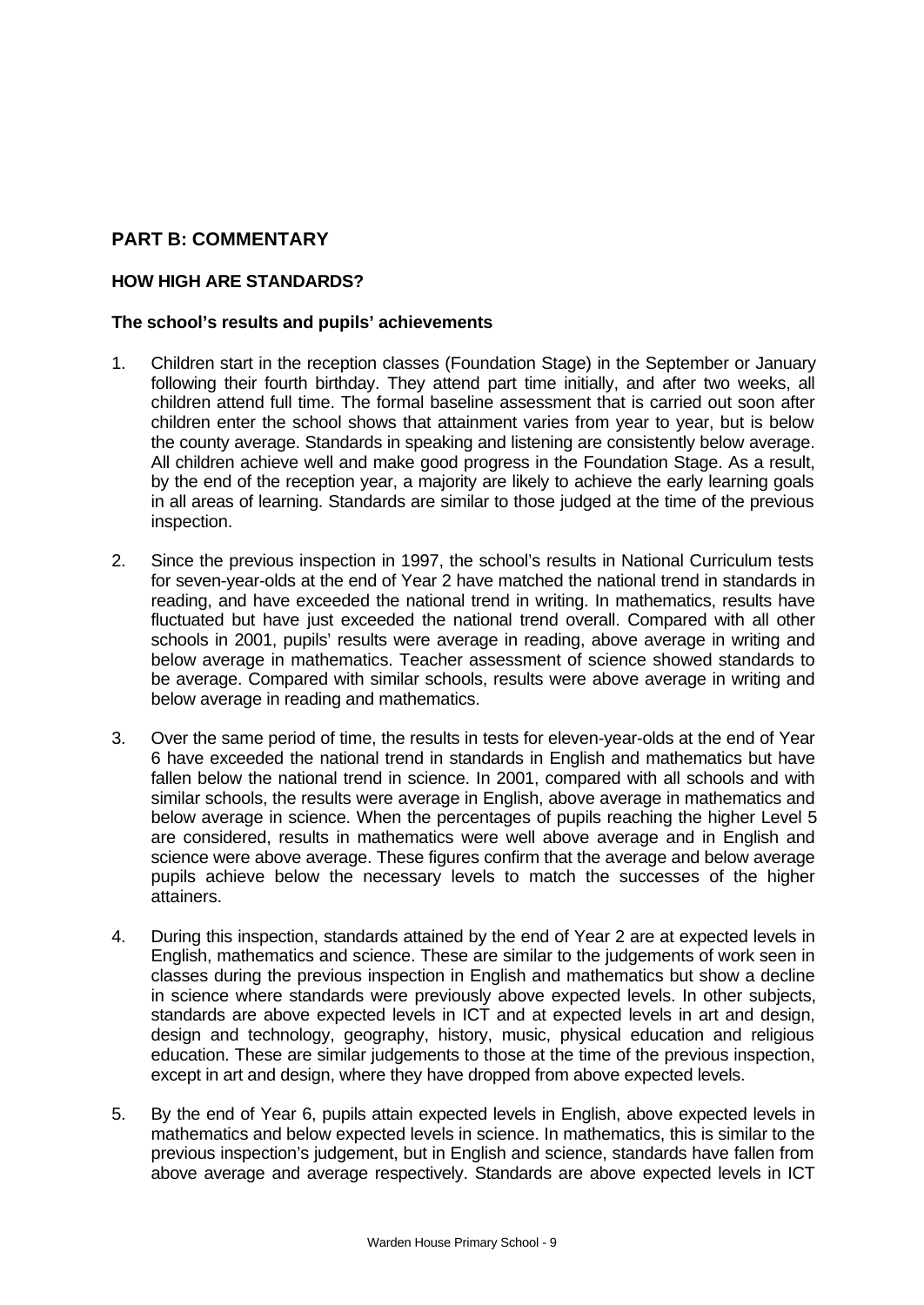and at expected levels in all other subjects. These judgements show a decline in art and design and physical education from above average levels.

- 6. The targets set for Year 6 pupils in this year's National Curriculum tests are challenging. Target setting takes account of factors such as percentages of pupils with learning difficulties and pupils' performance in optional National Curriculum tests in the past. The accuracy of these targets is hampered by weaknesses in the use of the school's procedures for assessing pupils' learning and tracking their progress. These factors limit the extent to which pupils' achievements can be judged in relation to what should be expected of them when their capabilities are taken into account. Children in the reception classes achieve well and very detailed records are kept. Inspection evidence from Years 1 to 6, shows significant variations in what is being recorded by teachers in both English and science.
- 7. The achievements of pupils in Years 1 to 6 are satisfactory or better except in science, where they are unsatisfactory. The steady gains that pupils make in learning in Years 1 and 2 result from good teaching and the very good attitudes that pupils have. These qualities are evident in ICT and contribute to the above average standards attained by pupils. The good achievement of pupils in ICT in Years 3 to 6 continues and their above average standards are maintained, even though they encounter a wider range of experiences and challenges in well-planned activities. Pupils also achieve well in mathematics in Years 3 to 6 and consistently attain above average results in their National Curriculum tests.
- 8. The higher attaining pupils in the school are achieving the standards that they are capable of and work planned for them is suitably challenging when they are organised in sets (pupils grouped with others of similar attainment) for mathematics. Amongst other groups of pupils in the school there are examples of some good achievement. However, in English and science, although the number of pupils attaining the higher Level 5 is above average, the average and lower attaining pupils are not challenged enough to reach their full potential. This is confirmed by national test results.
- 9. Pupils with special educational needs receive good support from teachers and from teaching assistants and, as a result, make satisfactory progress towards their individual targets. Most of them have specific problems with reading and writing, although a significant minority also has physical or emotional and behavioural difficulties. Pupils with more profound problems, including the 12 pupils with statements of special educational need, make good progress because of the focused nature of the support that they receive. Many examples were seen of teaching assistants enabling pupils to become fully involved in group learning tasks and to retain their focus during whole-class lessons. Standards attained by the very small number of pupils who speak English as an additional language (EAL) are good. They are fluent, confident and accurate when reading age-appropriate fiction and non-fiction books. Within all groups and classes throughout the school there are no significant differences between the achievements of boys and girls in any subject.

### **Pupils' attitudes, values and personal development**

10. Attitudes to learning throughout the school are very good and make a significant contribution to how well pupils achieve. Evidence during the inspection confirms the views of almost all parents that their children enjoy coming to school. Most pupils show high levels of enthusiasm and interest. In a few lessons there are some pupils who are easily distracted. Where this occurs it slows learning, particularly towards the end of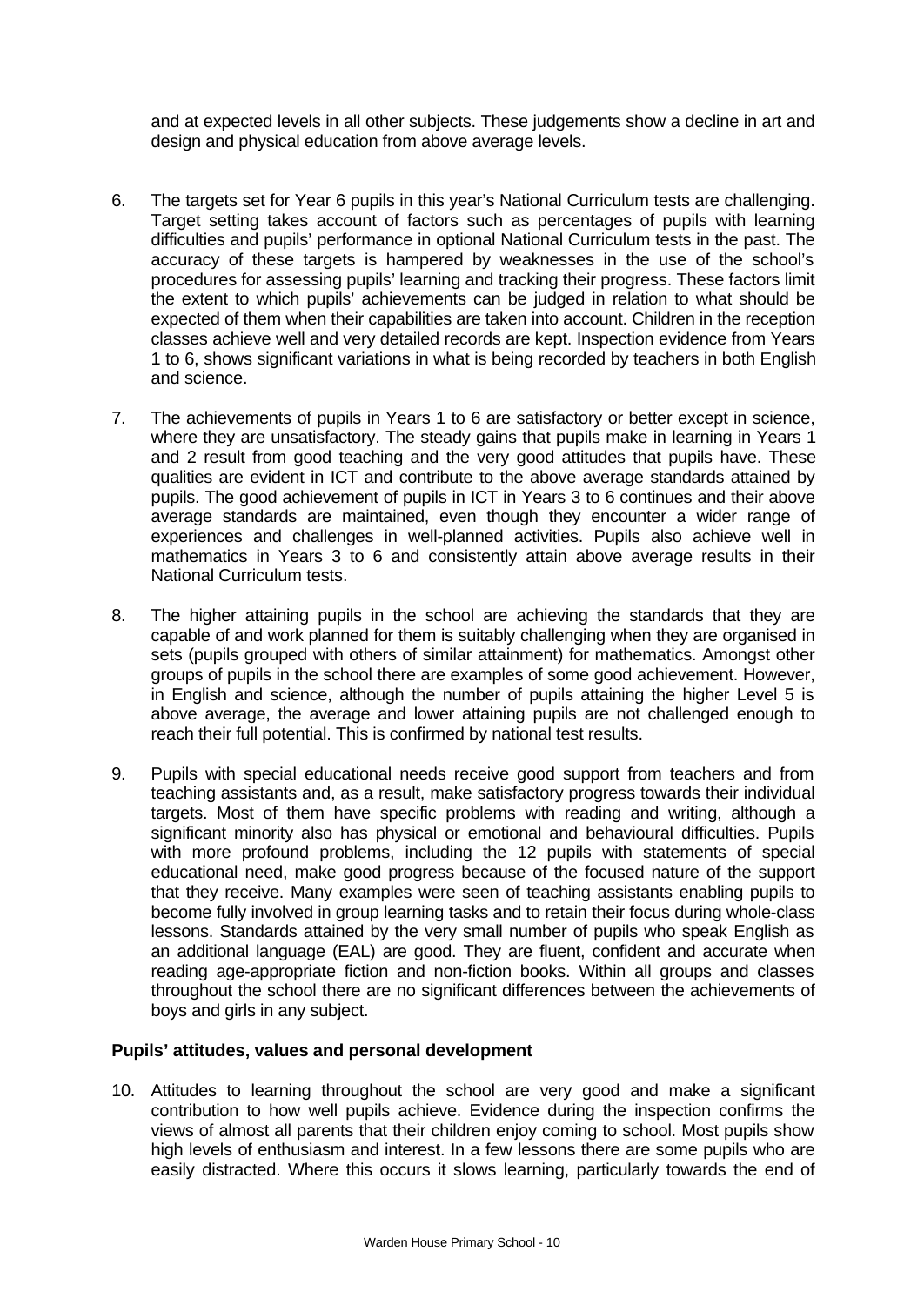lessons. Pupils show considerable pride in presentation and, in some instances, evidence of a considerable effort to improve. In most cases there are good levels of attention and a strong desire to participate in question and answer sessions. There is a positive response to work set for them to do at home and most is completed well. The extra-curricular activities provided, mostly for older pupils, are very popular with high levels of attendance. When given the opportunity for independent work, pupils are usually keen to try things for themselves. They respond very well by carrying out personal research, solving problems and self-evaluation. This is seen particularly in younger pupils, where planning provides more of these opportunities.

- 11. Pupils respond well to the high expectations of good behaviour both in and out of lessons. Pupils work, socialise and play well together and this helps them to develop as confident learners. They understand school rules and only very occasionally does the behaviour of individuals disturb the learning of others. In most cases pupils respond well to the effective classroom management strategies used. This enables them to take full advantage of their lessons. There have been no exclusions because of poor behaviour during the last school year. In the dining room pupils behave very well. They are polite and courteous to the staff on duty, showing good manners and well-developed social skills. At break and lunchtimes they play very happily together, usually socialising effectively in pairs and small groups. Pupils have high levels of respect for school property. The site is relatively litter free and there is no graffiti. Pupils take good responsibility for equipment and materials used in lessons. These are handled sensibly and put away with care. The many displays of work around the school are valued and treated with respect.
- 12. Relationships are very good and a strength of the school. They are evident in the very good levels of personal development seen. Pupils show courtesy and consideration for others and this contributes effectively to the goodwill that permeates the school community. Pupils are confident to share views and opinions and listen well to each other. Bullying is very rare and pupils and parents are confident that staff will deal with their problems effectively. When working in groups, pupils co-operate well, sharing happily where needed. They show increasing levels of responsibility for school routines. As a result, older pupils give good support to those younger than themselves, for example as table monitors at lunchtime. As they move through the school they grow in their ability to express their ideas effectively. Opportunities provided through projects, visitors, trips and residential visits support a growing awareness of issues in the environment and community of which they are a part.
- 13. Staff work hard to promote a highly inclusive learning environment, ensuring that pupils with special educational needs enjoy the same very good relationships with adults as all other pupils. The majority of them have positive attitudes to work and are keen to do well. They also behave well, often as a result of skilful teaching. There is a strong element of respect and care for others evident in all pupils and this makes a positive impact on the self-esteem of those who are less confident.
- 14. As at the time of the previous inspection, levels of attendance are above the national average at 95.2 per cent for the last school year. There has been a small increase on this during the current year. Unauthorised absence is below average. The large majority of pupils arrive on time for the start of the day, although a very small number are regularly late. Attendance and punctuality make good contributions to learning.

## **HOW WELL ARE PUPILS TAUGHT?**

15. The overall quality of teaching is good. During the inspection, teaching was satisfactory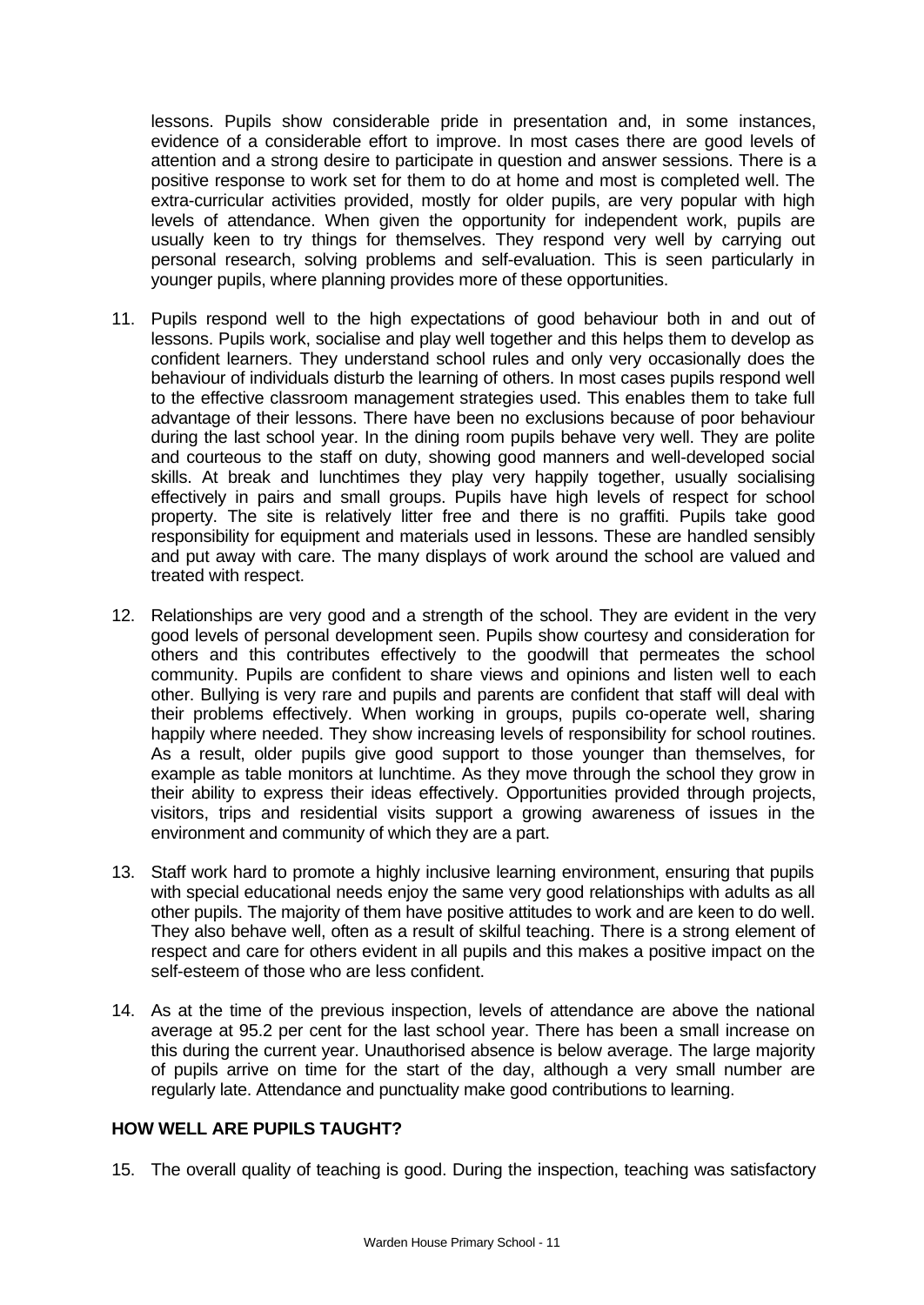or better in all lessons with nearly three-quarters of lessons being good or better. Overall standards in teaching have improved since the previous inspection when they were judged to be satisfactory. Particular strengths include teachers' good subject knowledge, except in science, effective planning, good management of pupils and good use of support staff and resources. Staff changes in the past year have also contributed to the improved standards.

- 16. The teaching of children in the reception classes is particularly good. Teachers and their teaching assistants work together very well, intervening at opportune moments by posing questions and probing understanding. This allows children to develop skills at their own levels of need. Lessons are very well organised and provide children with a very good range of interesting indoor and outdoor activities, which are firmly based in structured play. Equipment is particularly well organised so that the children are able to choose from a wide range of resources to support their learning. All adults working in the reception classes know the children well and use this knowledge to plan and deliver lessons successfully. Teachers have good systems for recording how children achieve in relation to the early learning goals.
- 17. Teaching is good overall in Years 1 to 6. There are, however, inconsistencies in a small number of lessons. The characteristics of the good and better teaching include high expectations and good management of pupils' behaviour. These expectations create a purposeful working atmosphere in lessons, particularly in literacy and numeracy. Teachers plan effectively to meet the needs of the particular levels of attainment within their group. This is seen at its best in mathematics. The relationships between teachers and pupils in these lessons are good and have a positive impact on pupils' attitudes to learning, making them keen to get started on their work. Teachers question and prompt skilfully, using different wording to ensure that pupils of all capabilities are fully involved in whole-class discussions and answers.
- 18. Other strengths include good pace throughout lessons, good subject knowledge and the use of subject-specific vocabulary to extend pupils' learning significantly. These were demonstrated well in a Year 6 mathematics lesson which required pupils to build on homework in which they had identified advertisements using special offers. The teacher's good use of specific vocabulary and challenging questions resulted in all pupils calculating the different ratios and proportions, using division and multiplication and the rounding up and down of decimals, to evaluate best value for money. In most lessons, resources are used well to support learning. This was very evident, for example, in work in geography, art and design and music relating to Africa and India, and in many mathematics lessons to help pupils solve problems. Teachers' subject knowledge is used well in the planning of these lessons and good links are made between subjects. In most lessons, teachers discuss learning intentions and constantly remind pupils of them as the lesson progresses. This approach enables pupils to gain a good understanding of what they have to do and how it relates to their specific learning targets.
- 19. However, in a small number of satisfactory lessons, relative weaknesses include not sustaining the levels of challenge throughout the lesson and missing opportunities to extend pupils' learning beyond the set task. Another weakness is insufficient use of assessment to identify the intended steps in learning to challenge pupils more rigorously. In some science lessons, planning does not provide sufficient challenge to meet the needs of all pupils. The teaching of basic skills is inconsistent and, together with the lack of opportunities for scientific enquiry and investigative work, leads to underachievement.
- 20. The teaching of basic literacy skills is good. Teachers are implementing the National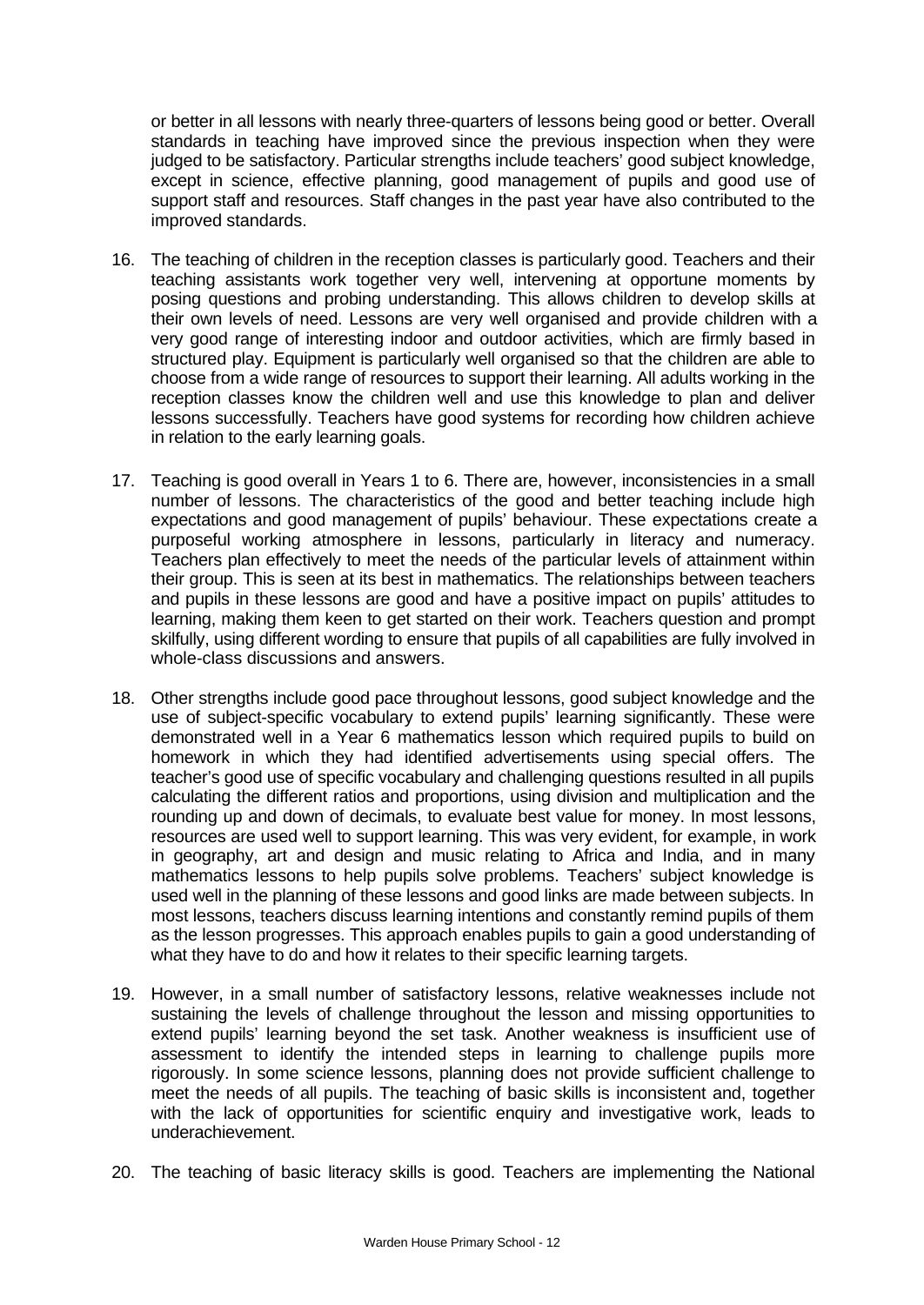Literacy Strategy well by providing a good range of activities that develop pupils' communication skills and gain their interest. Teachers plan opportunities in subjects other than English, to develop pupils' speaking, listening, reading and writing skills. These are particularly evident in history lessons where pupils' work contributes to their progress in the basic skills of English. Lessons focusing on personal, social and moral education, when pupils hold discussions about issues that relate particularly to their personal development, are successfully used by teachers as opportunities for the development of speaking and listening skills. The National Numeracy Strategy is implemented well. Number work is effectively promoted and mental calculation is a feature of all mathematics lessons. Good links are made with other subjects such as science and ICT, when pupils are involved in calculating, measuring and presenting information in graphical form.

- 21. The quality of learning is good overall. All pupils respond very well to teachers and other adults and work conscientiously and co-operatively. Pupils maintain good levels of concentration and interest in their work, including occasions when they are required to work independently. Here they show commendable maturity in their attitudes. The pace at which they work and the amount of work produced are usually good, although these vary according to the expectations laid down by individual teachers. Where the teacher's delivery is brisk and expectations are highest, the pupils respond by working quicker and achieving more.
- 22. Overall, the quality of teaching of pupils with special educational needs is good. When pupils are withdrawn individually, or in small groups for extra help by the special educational needs co-ordinator (SENCO), it is very good. For example, Year 6 pupils were both challenged and supported very effectively by his brisk style and good subject knowledge in literacy. As a result they made good gains in their basic reading skills and in their personal development. Teaching assistants make particularly important contributions to the teaching and learning process. They are highly motivated and work closely with teachers to provide sensitive and caring support that not only promotes pupils' learning but also their integration into whole-class activities. In most cases they are well briefed by the class teacher to ensure effective teamwork. The very small number of EAL pupils are given good support to enable them to reach the same standards as other pupils.
- 23. Good provision for the all-round development of pupils supports the inclusive approach of the school and helps to create the very good relationships and attitudes throughout the school. Homework is set regularly and all pupils have regular practice in the basic skills of literacy and numeracy. This successfully consolidates their learning in lessons.

## **HOW GOOD ARE THE CURRICULAR AND OTHER OPPORTUNITIES OFFERED TO PUPILS?**

- 24. The school provides a good curriculum for children in the reception classes. This, combined with good teaching, ensures that these youngest pupils are prepared well for their transfer to statutory education. The statutory curriculum itself is satisfactory, providing adequately for the requirements of the National Curriculum and religious education. The quality of learning opportunities beyond the statutory provision is good, as seen in subjects such as mathematics, ICT and history. Curriculum provision for pupils with special educational needs is good. Very good use is made of the local community to support and enrich pupils' learning.
- 25. Satisfactory policies are in place for all subjects and for health and sex education. The policy for personal, social and health education was updated a year ago but there has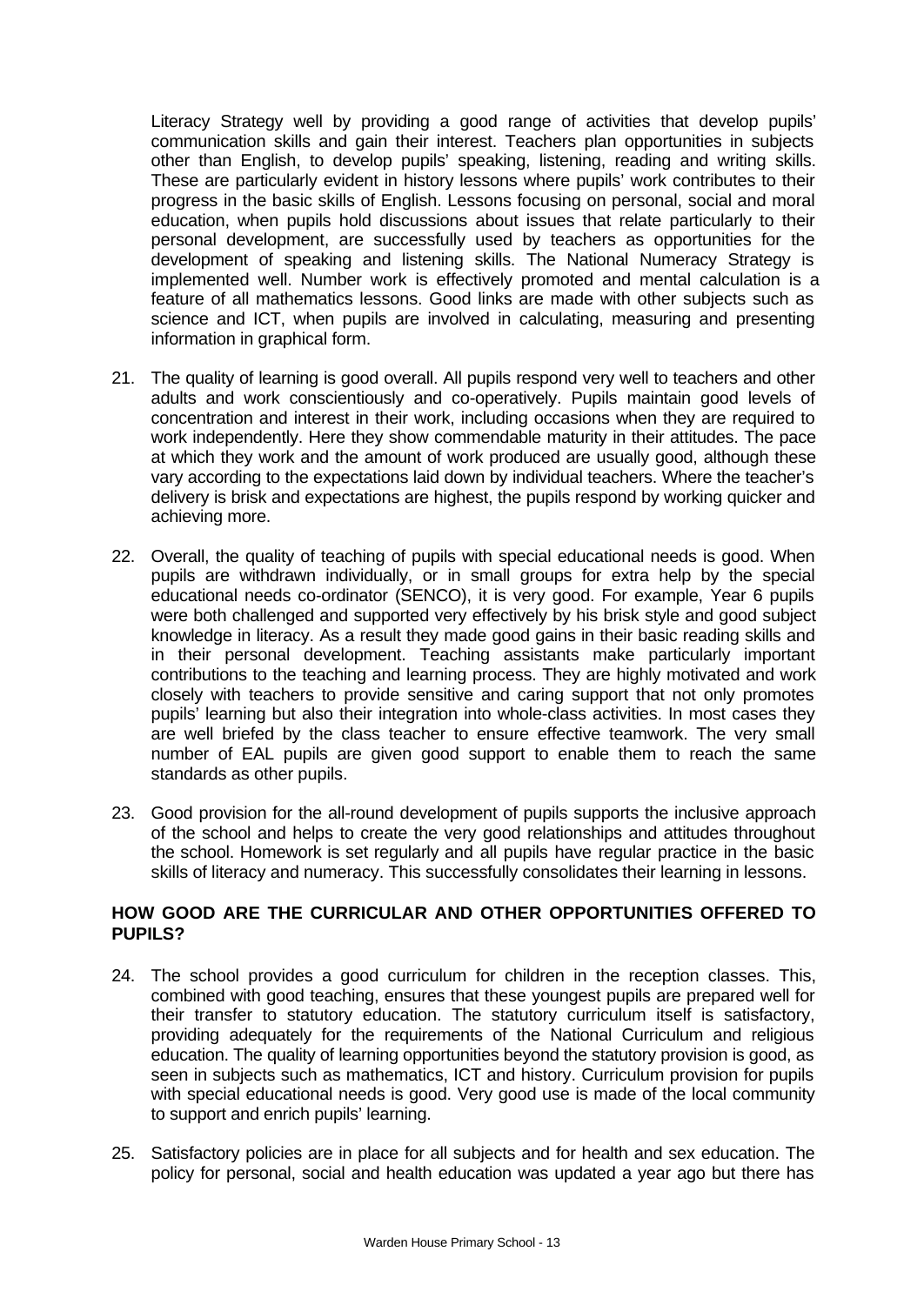been insufficient time to implement it systematically throughout the school. Equality of access for all pupils is ensured and is good overall. In their medium- and short-term planning, teachers within year groups work collaboratively to implement the school's whole-school curriculum. This means that pupils in the same year group benefit from experiencing similar subject content. However, there are some inconsistencies in the outcomes of provision between classes within the same year groups due to variations in levels of challenge and use of assessment. These inconsistencies depress achievement in some subjects, particularly science.

- 26. The school places significant emphasis on the development of literacy and numeracy. A weakness in the English curriculum is that drama is not represented and this diminishes the overall quality of provision, resulting in few opportunities for the creative use of speaking and listening skills. In mathematics in Years 5 and 6, there is a system of setting, or grouping pupils according to attainment levels. This arrangement is successful in meeting the full range of pupils' needs. The science curriculum is not implemented effectively throughout Years 3 to 6 and results in attainment which is below expected levels. In most non-core subjects, the lack of monitoring and use of assessment means that there are gaps in provision and the systematic development of knowledge, understanding and skills in these subjects related to levels of attainment in the programmes of study.
- 27. Provision for pupils with special educational needs is good and the school is fully aware of the need to ensure that they are equally and fully included in the curriculum and in all aspects of school life. In most lessons, and especially literacy and numeracy, activities are planned carefully to match their learning needs. In Years 5 and 6 special arrangements are made to support pupils' learning in the daily literacy and numeracy lessons. In literacy they work in a small group that effectively develops their language skills. In numeracy, the arrangements for grouping pupils by attainment help teachers to challenge pupils at their specific level of need and help them to achieve well. As part of these arrangements, lower attaining and less confident pupils particularly benefit from the support teacher's well managed and highly structured approach. Pupils with statements of special educational needs have their individual requirements met fully through a carefully planned programme of support, which is regularly reviewed.
- 28. Arrangements for curriculum delivery through the current timetable are unsatisfactory because time allocated to some subjects is too long. This is seen particularly in literacy and mathematics lessons, where the length of these lessons is usually more than the recommended time. Consequently many pupils are unable to maintain their concentration and their progress in learning slows. The present arrangements restrict learning in subjects such as design and technology, geography, art and design and physical education. The school is aware of the shortcomings in both curricular provision and the timetable. Plans to restructure the timetable ready for the commencement of the next academic year are well in hand. The headteacher is rightly planning to provide better opportunities for subject co-ordinators to improve their own expertise, influence provision more effectively and directly manage their subjects. This will be achieved in particular through more rigorous monitoring of planning and the direct observation of teaching and learning.
- 29. A very good range of clubs and other extra-curricular activities enhances the basic curriculum and successfully develops pupils' intellectual, creative and sporting interests. These activities take place at lunchtime or after school. They include football, rugby, cricket, gymnastics, athletics, choir, keyboards, violins, guitars, recorders and board games. There are good opportunities for the pupils to take part in performances that include gymnastics, music and drama. The school participates successfully in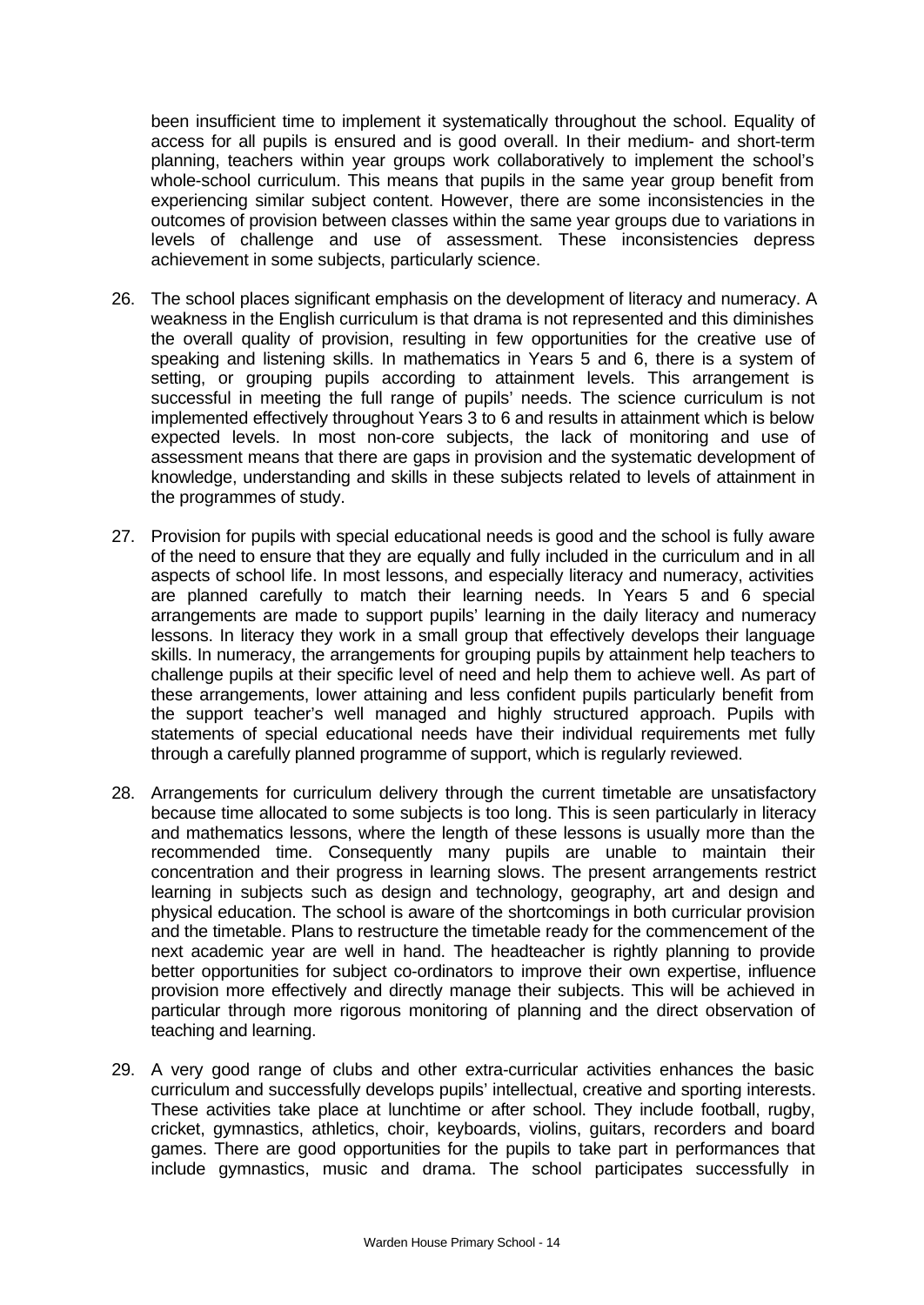competitive matches and tournaments. Pupils take full advantage of these opportunities to develop their own interests and learn new skills.

- 30. Pupils are pleased to welcome visitors to school. Examples include representatives from the local children's hospice that the school supports, and families who participated in the recent 1950s Celebration Day. Pupils also entertain senior citizens from a nearby residential home. In support of their learning, pupils visit places of interest such as Quex Park and Dover Museum and Castle. Older pupils benefit from a five-day residential visit to the Isle of Wight. Opportunities available through the Internet to extend pupils' learning are being developed very successfully. In history, for example, Year 3 pupils gathered information about the Vikings and used it effectively to answer a questionnaire. In the same class the pupils exchanged e-mails with a nearby school and one in Ohio, USA. All of these valuable experiences extend pupils' learning and add to the quality of the curriculum.
- 31. Links with partner institutions, for example the Castle Community School and Dover Grammar School for boys, are good. Together with the staff of the science departments, the headteacher is examining how best the science curriculum could be improved. Students in the community school's jazz band participated in the Warden House 1950s Celebration Day. Links with the broader business community are also developing well. For example, a local pharmaceutical company provides funding and spends time at the school supporting the teaching of science. The Kent Wildlife Trust has given support to creating the environmental garden. As a result of these good links, pupils from across the age groups are able to experience at firsthand a range of practical experiences that improve the quality of their learning. The school's Millennium Mosaic project was funded by a sponsored event and grants from Dover District Council and Deal Town Council. Subsequently the school invited a nationally acclaimed artist and a poet to work with pupils to produce one large mosaic and four smaller mosaics which are now evident in strategic locations throughout the school.
- 32. The previous inspection report indicated that provision for pupils' personal development was sound, with social and moral provision being good. There has been significant improvement since that time in all aspects of this provision.
- 33. The school promotes spirituality well. It complies with the requirement to hold a daily act of collective worship. Assemblies provide sufficient time for reflection and pupils are encouraged to think deeply about the subject matter of assemblies and services. Thus, in a very good assembly, Year 2 pupils displayed their work to the rest of the school. There was a genuine appreciation of their efforts from adults and pupils alike, and the assembly ended with a period of reflection that built upon this. Assemblies also provide opportunities for music, stories and art, to celebrate the beauty of the world and the many ways in which we represent this. Pupils talk knowledgeably about the meaning of worship and have a good awareness of the importance of the different values we hold. In a good Year 1 lesson, pupils shared news about interests such as fishing, pictures they had painted at home and a recent birthday. The attention shown by all pupils was a clear indication of the very real interest they had in each other as people. Similarly, a number of Year 6 lessons were observed which related to Victorian times. It was evident throughout that all pupils have a real understanding and strong empathy with people and children of that time.
- 34. Moral values are promoted very well throughout the school. Behaviour is well managed and there are consistent guidelines within every classroom. Rules are referred to and pupils are clear about the boundaries between right and wrong. This is largely as the result of the good role models set by adults in the school. Pupils are given opportunities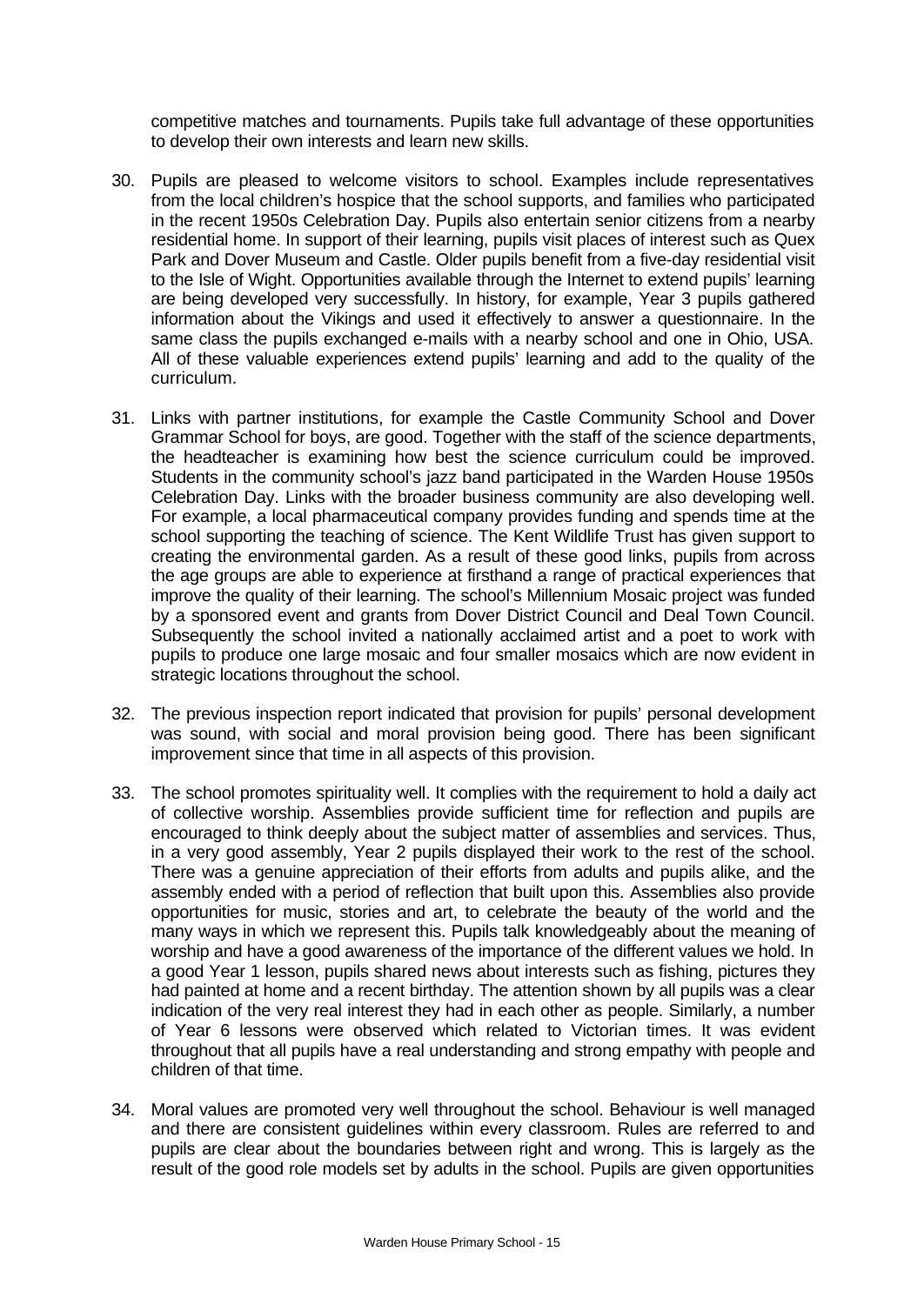to show initiative through annual charity work. They are encouraged to help each other when conflicts arise, for example on the playground they are keen to assist younger pupils in their role as dinner monitors at lunchtime. The school promotes its triple aims – 'be kind, be careful, be safe' – and the effectiveness of this guidance is apparent in classroom work, social interaction around the school and the respect shown for personal and school property. Throughout the school, the emphasis on developing a personal moral code is very effective. Work and attitudes are supported by a clear sense of what is right. In their religious education lesson, Year 2 pupils wrote down what they need to do to develop this sense further. One wrote, 'At home I am going to stop nicking chocolate', while another wrote, 'At school I am going to work harder'. This thoughtful approach to personal behaviour was evident in all classes during the inspection.

- 35. Provision for social development is very good. Lessons are planned to allow a wide range of learning experiences. Pupils work well together in pairs and groups; they mix well and are willing to take responsibility and share with others. Many older pupils assist younger ones at lunchtime, on the playground and in resolving arguments around the school. Pupils are polite and respectful to adults and visitors. Much of this results from the good examples set by adults. For example, one teaching assistant provides sensitive and skilled support at lunchtimes. She is available to ensure that pupils do not feel isolated or threatened in any way. The provision of group activities and the encouragement of team games allow her to model good social behaviour and make playtimes a time of real enjoyment and personal development for all pupils. Visitors to the school comment very positively on the maturity of pupils' behaviour.
- 36. Cultural aspects of the curriculum are developed well in all subjects, but particularly well in English, art and design, religious education, history and music. The school encourages theatre groups, authors and artists to work with pupils. It uses visits and local organisations, such as the church and residents' association, as opportunities to reinforce pupils' sense of local identity. Texts used in English and topics covered in music and dance are related to a number of cultures apart from our own. Pupils develop a good idea of what it means to belong to a particular society or culture. In a good Year 4 English lesson, using the text of '*Gregory Cool*' about a West Indian boy in Britain, pupils are asked, 'What do we mean by culture?' one pupil volunteers, 'It's the way we are', while another suggests, 'It's how they've been brought up'. The replies indicate a reflective and mature approach from such young pupils.
- 37. Although spiritual and cultural aspects of provision are good, some areas still require development. Opportunities to meet people from faiths other than Christianity are limited as is preparation for living and working in the multicultural society that is Britain in the twenty-first century. The school is currently discussing its draft policy for spiritual, moral, social and cultural education. New elements are already beginning to appear within lesson planning aimed at improving further the provision for spiritual and cultural elements.

## **HOW WELL DOES THE SCHOOL CARE FOR ITS PUPILS?**

38. The school makes good arrangements for the welfare, health and safety of pupils, ensuring that they thrive in a secure environment where safety is given high priority. As a result of very positive relationships with adults at the school, pupils are confident to share problems and concerns. The trouble taken to ensure a good understanding of the whole family results in staff being able to provide a high level of support where this is needed. This has recently been further augmented by the appointment of a family liaison officer in partnership with the local branch of the Children's Fund. Suitable child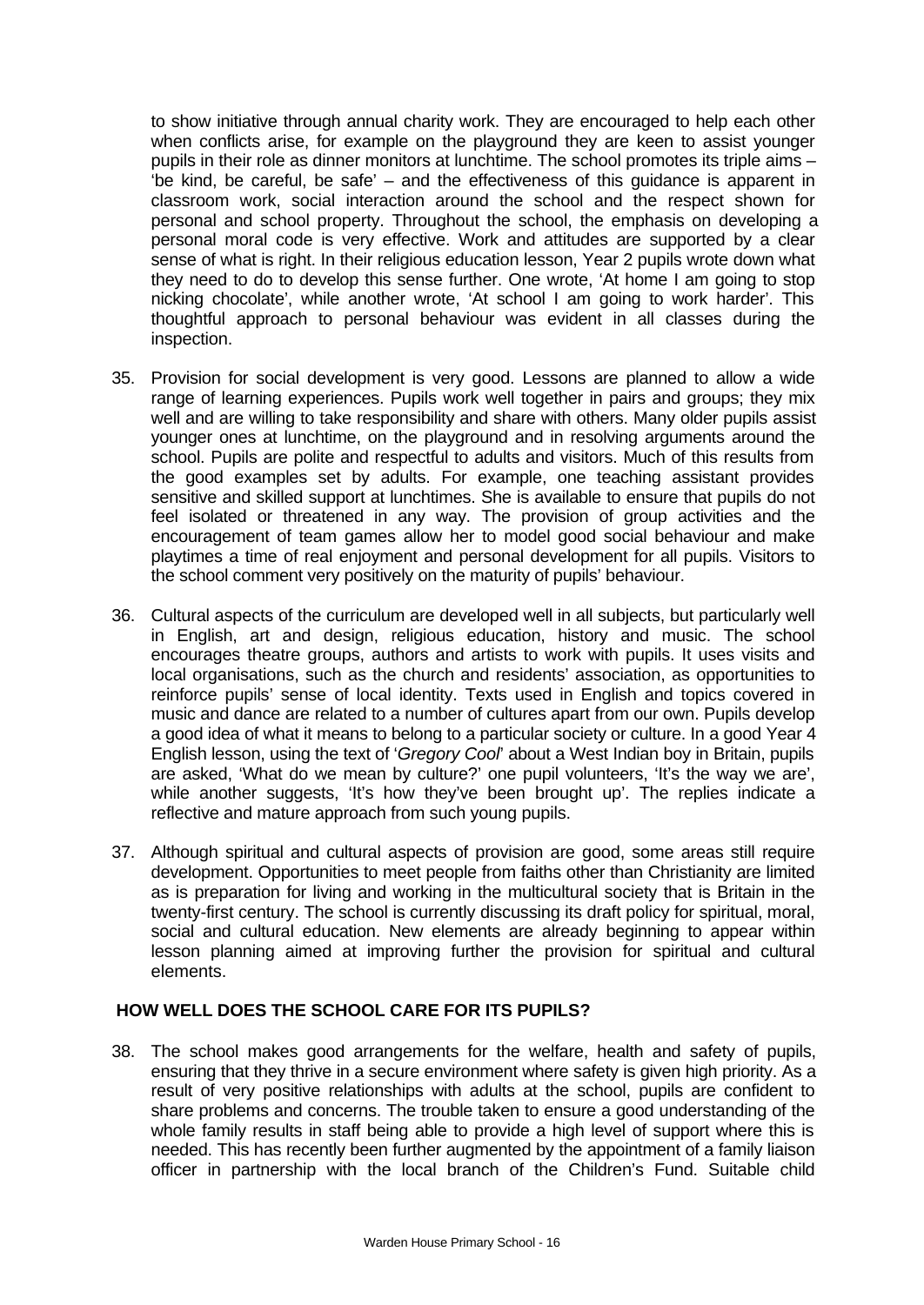protection procedures are in place and a trained person has overall responsibility. The policy that supports this aspect of the school's work now needs updating to reflect the high standards seen in practice. The care taken at the end of the day to ensure that pupils leave with an adult known to staff reflects the high level of concern for pupils' safety. There are effective arrangements for dealing with first aid emergencies. Fire drills are held frequently to ensure pupils and members of staff are familiar with procedures. Statutory requirements for the regular testing of appliances and equipment are met and risk assessment procedures are in place.

- 39. The school has good procedures to promote and monitor good behaviour. Expectations are high and well known to both pupils and parents. Clear rules that have been developed with pupils are displayed in classrooms and pupils know, understand and feel ownership of them. Most members of staff have a consistent approach to managing behaviour and this further reinforces the understanding of expectations. There is a suitable system of rewards to acknowledge all aspects of achievement. The school is aware of the need to ensure that this system is more consistently applied. Arrangements to deal with the very few incidents of bullying are effective and parents confirm their satisfaction with the response from the school. In the event of any concern about the behaviour of an individual pupil, parents are encouraged to be involved at an early stage in finding and agreeing a way forward.
- 40. Registration procedures are effective and, together with actions to record those who are late, ensure an accurate record of pupils present in the school. The recently introduced arrangements to contact parents during the first morning of unexplained absence have made them aware of the need to keep the school informed of their children's whereabouts. Levels of attendance are reported to parents in annual academic reports.
- 41. The school has adequate procedures for monitoring and supporting pupils' personal development. The arrangements for personal, health and social education provide a comprehensive coverage of the work expected. The school is currently reviewing the consistency of its approach to these arrangements. At present there is no separate curriculum time allowed for this subject and this is currently being reviewed for the next school year. There are well-established programmes for health and sex education and drugs awareness, and parents are informed of the content. The broad range of opportunities provided through extra-curricular activities, use of the local community and visitors to the school, support personal development well. A recent review of pupils' personal development needs has resulted in firm plans to introduce a school council at the beginning of the next school year and there is ongoing exploration of the possible benefits to pupils from establishing a breakfast club.
- 42. The previous inspection recognised strengths in the school's assessment and recording systems for English and mathematics but identified weaknesses in other subjects. Although there have been some improvements since then, this remains an area that requires further development in order to play its full part in the school's ongoing efforts to raise standards. The school is fully aware of this and strategies to improve assessment and its use are evident in the current school improvement plan. The co-ordinator has been enthused by recent training and is beginning to influence colleagues' day-to-day assessment procedures. There have been few opportunities yet for this to happen on a school-wide basis through monitoring, discussion and training for staff.
- 43. Pupils are assessed carefully when they first enter the school to identify their particular strengths and weaknesses, and this information is used effectively to form groups and to plan teaching programmes. It is also used as a first step in identifying pupils who may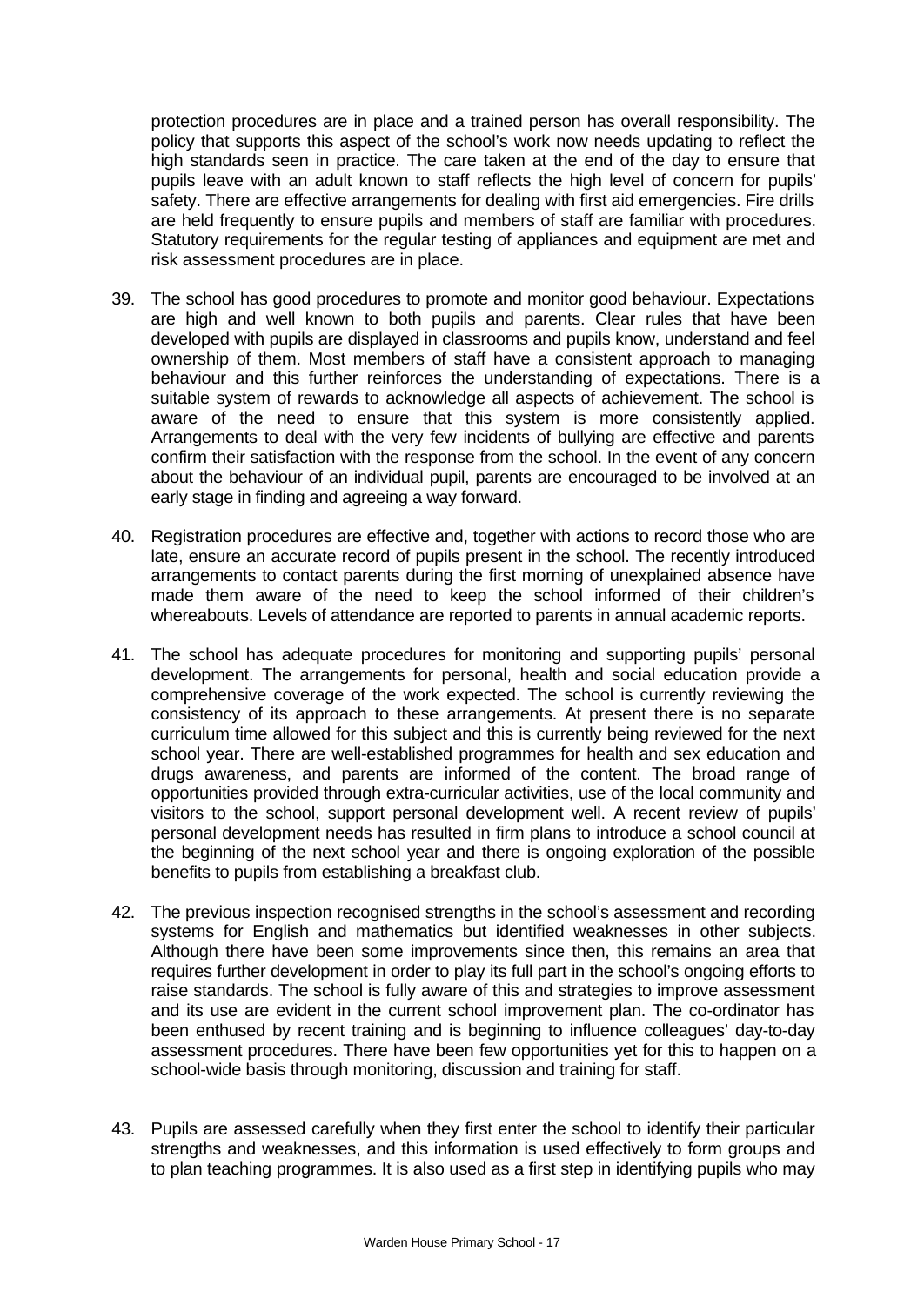have a special educational need, and this is reflected in the very good provision made for these pupils in the reception classes. Class teachers identify pupils with special educational needs early in their school lives and are responsible for assessing and tracking their progress. They are also responsible for drawing up individual education plans for each of them, in consultation with the SENCO and teaching assistants. These are used effectively to help pupils make at least satisfactory progress and are reviewed termly. There are examples of very good practice but these have not been shared with colleagues in order to raise the overall quality. The records and files that accumulate are extensive. The SENCO, quite rightly therefore, has identified the need to use a database program to show the progress and provision for each pupil, so that information can be shared more readily with staff, parents and others. Outside agencies are involved appropriately in assessing the needs of pupils with more profound difficulties. Twelve of these pupils have been given a statement of special educational need, which is based on a very detailed assessment of their particular needs. All statutory requirements in relation to the annual reviews of pupils with statements are met.

- 44. Overall, the school's procedures for assessment are good. In addition to the wellestablished arrangements in English and mathematics, teachers in Years 1 to 6 now make regular assessments of pupils' work in science and ICT. In most subjects, there have been recent improvements in identifying what pupils are expected to learn in each study unit and assess and record pupils' knowledge and understanding against these criteria. However, these assessments are not matched closely enough to National Curriculum levels to enable teachers to develop a precise understanding of where pupils are in their learning. Teachers record the topics and activities covered rather than how well pupils perform. This makes it difficult for teachers to identify the next steps in learning that pupils should take in order to move from one level to the next. In music and physical education there are no formal procedures for assessing pupils' attainment.
- 45. The school makes satisfactory use of the information it gathers through the assessment process. This information is used well to form teaching groups within classes and, in Years 5 and 6, to form the mathematics groupings. Improvements include the careful review, by the headteacher and staff, of the school's results in national tests in English, mathematics and science. This resulted in a report identifying emerging issues and comparing the school's performance with national data. In addition, teachers this year have looked closely at the performance of each of their pupils in the school's internal tests in English and mathematics. This is being used to identify and address wholeschool issues. The school improvement plan quite rightly refers to the need to involve teachers more fully in this process in order to detect areas where pupils are underachieving or others where they may be close to achieving a higher level. In a few classes, for instance in reception, Year 1 and Year 6, there are examples of teachers making very good use of assessment on a day-to-day basis to build very clear pictures of exactly what their pupils know, understand and can do.
- 46. Teachers' ongoing assessment of pupils' attainment is inconsistent. This is seen, for example, in variations in marking. There are some examples of very effective marking that have beneficial effects on pupils' learning and lead to improved performances. For example, when correcting work in English in Year 4, one teacher uses stickers to set the next targets for individual pupils. In an excellent literacy lesson in Year 1, the class teacher used ongoing assessment very well to record what pupils were achieving. This information was then readily available as an authentic source of reference to plan the next elements of work. The school should build on this good practice to improve standards of attainment throughout the school.
- 47. Procedures for monitoring and supporting pupils' academic progress are satisfactory. In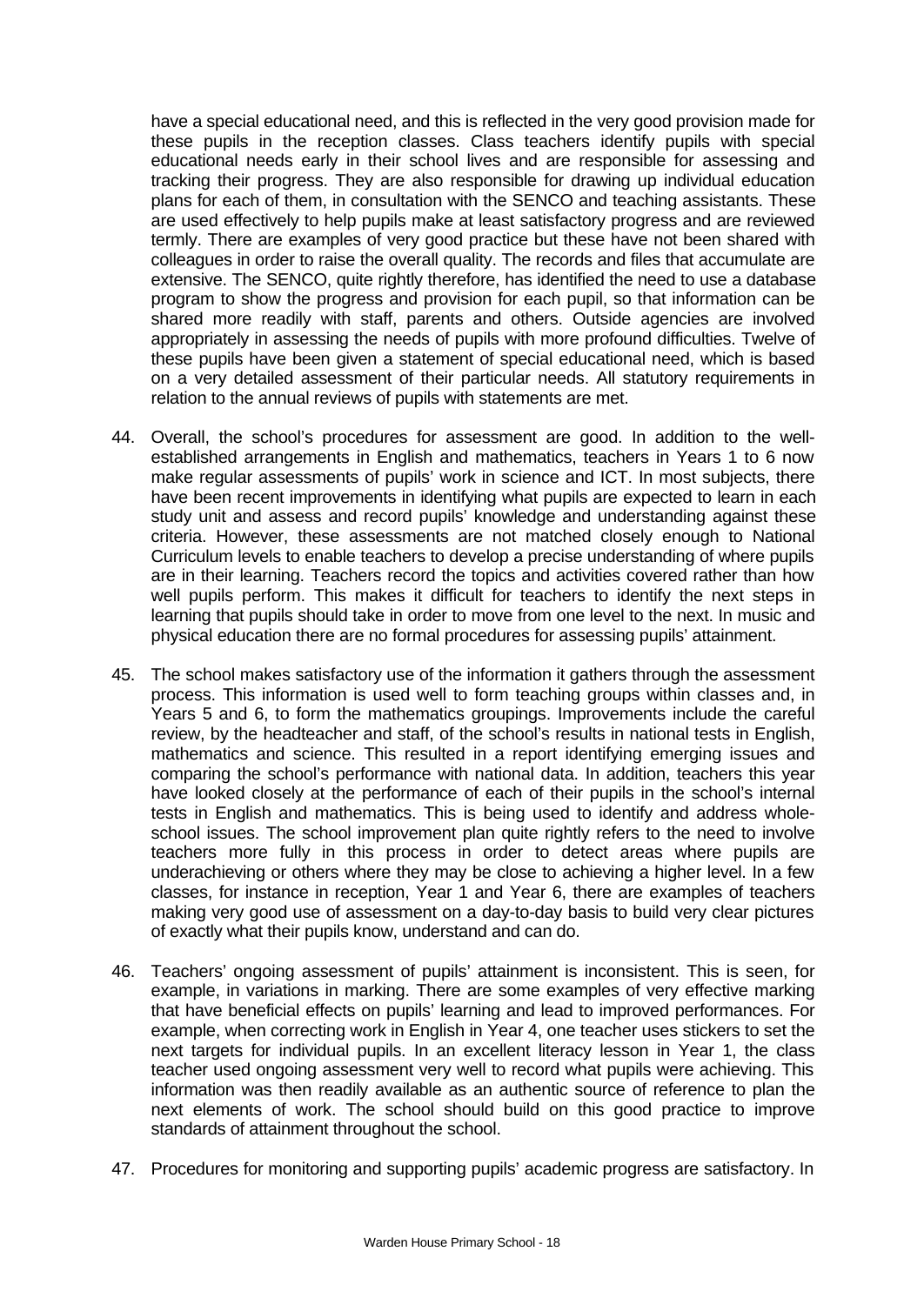English and mathematics, records of achievement include individual targets. In the best examples, these arise from teachers' ongoing assessments, are reviewed and re-set with each pupil on a regular basis, and form a clear focus for teaching and learning. More recently, a simple but effective recording sheet has been introduced to track the progress of individuals and classes in English, mathematics and science. This has been incorporated into the established record-keeping file that follows classes as they move through the school. It does not, however, allow for straightforward checking of the progress of whole age groups. A shortcoming that has been recognised by both the assessment co-ordinator and the SENCO is that there is inconsistency in linking assessment information and target setting to each pupil's potential. This restricts the effectiveness of focused teaching and additional support where it is most needed to develop pupils' potential to the full.

## **HOW WELL DOES THE SCHOOL WORK IN PARTNERSHIP WITH PARENTS?**

- 48. The school's partnership with parents is very good. Parents are well informed about the school before their children start in the reception class, and they have suitable opportunities to meet relevant staff both in school and through home visits. The large majority of parents are very pleased with what the school provides and achieves. Parents value the quality of teaching that results in pupils working hard and making good progress, and they appreciate the approachability and accessibility of staff. Parents, particularly of younger pupils, also value the contact books as a means of two-way communication.
- 49. The prospectus and governors' annual report provide relevant information about expectations and the school's performance. Regular newsletters provide good quality information about school news and events, together with useful diary reminders. Most parents receive, each term, very useful information about the work their children will be doing. They value this as it enables them to be more involved in their children's learning. It is further supported by helpful information evenings that focus on various aspects of the curriculum, for example numeracy and health education.
- 50. Annual progress reports have improved since the previous inspection. In English and mathematics, they provide a useful evaluation of what pupils know and can do, often highlighting where extra effort is needed and commenting on progress made. Personal development is reported well. The school provides very good opportunities for parents to find out how their children are getting on through meetings with teachers. They are made aware that appointments to discuss progress reports shortly after they have been issued are available on request. In both the autumn and spring terms there are formal consultations about progress with class teachers. During the summer term there is also an opportunity for parents to see and discuss their children's work, and to view the work of children in the next year group. This provides a valuable indicator of expectations for their own children in the following year.
- 51. The involvement of parents and the interest they take in their children's learning have a good impact on the work of the school. A successful and thriving parent and teacher association organises both social and fund-raising events. Through these they make significant contributions to learning, for example through the purchase of computers and other materials and equipment. They take high levels of interest in the work their children do at home and show an awareness of the need for this to increase as their children prepare to transfer to the next stage of education. There are good levels of support from parents in the classroom and where special activities demand extra help.

## **HOW WELL IS THE SCHOOL LED AND MANAGED?**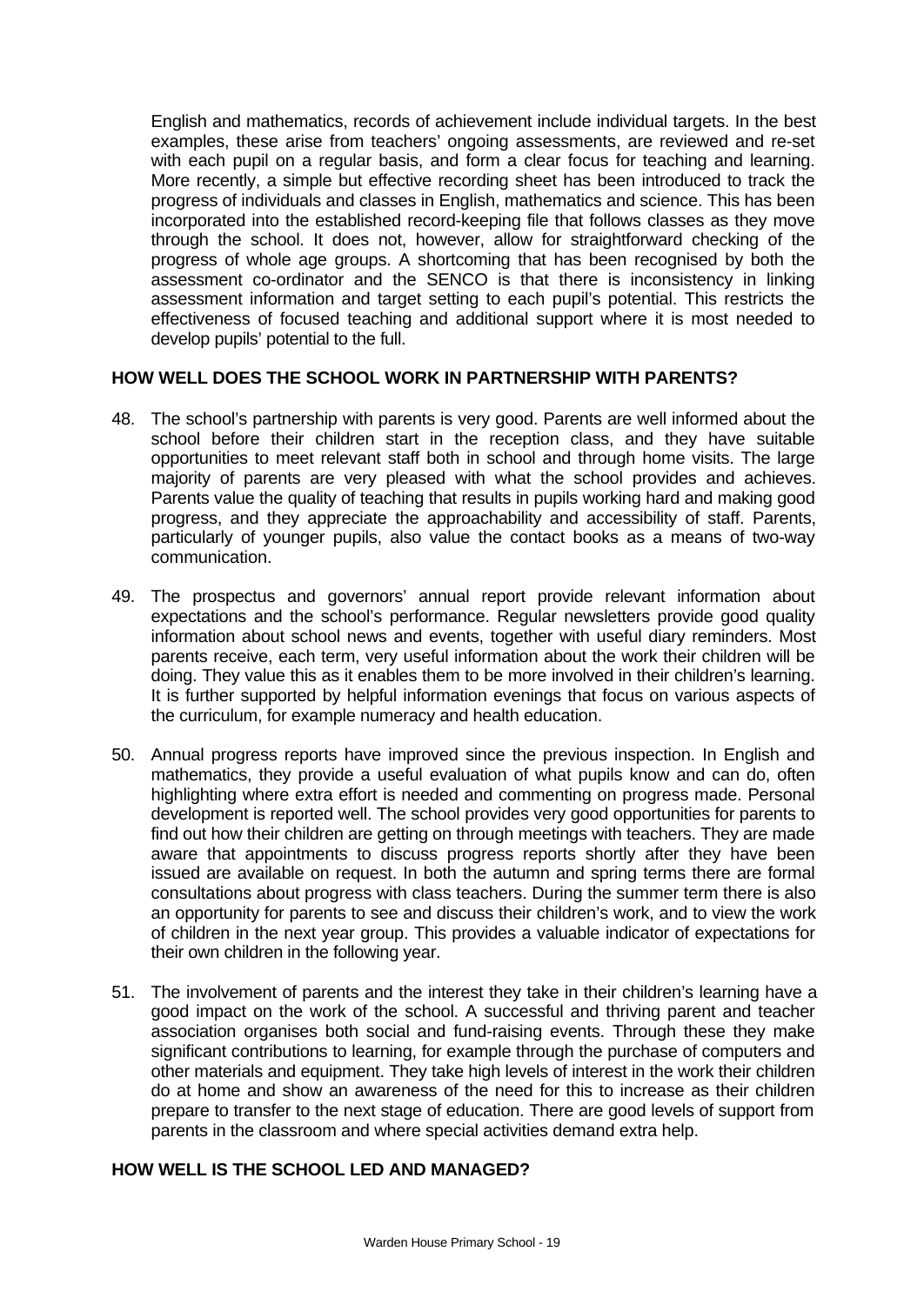- 52. The headteacher provides very good leadership and a clear educational direction for the work of the school, setting clear priorities and targets. The leadership and management of the school, currently provided by the headteacher, senior staff and governors are good overall. Upon his appointment, the headteacher identified several areas of weakness, including the need to bring staff together to create greater consistency and create a more positive ethos. All staff were consulted in identifying areas of priority. Work to achieve the agreed objectives, although taking time to have the required impact, has been managed well. The headteacher, together with the senior management team, has led the creating of a positive teaching and learning environment within the school. This has resulted in a shared commitment by all to improve the quality of education provided for all pupils.
- 53. More rigorous monitoring of teaching and learning has enabled the headteacher to begin to improve the consistency of planning and teaching but there is still more to achieve. The co-ordinators for English and mathematics manage their areas of responsibility effectively and make important contributions to the improving curriculum planning. The effectiveness of the school's literacy and numeracy strategies is good and has resulted in better planning, teaching and achievement. Other subject co-ordinators are at different stages of development, following a relative lack of involvement in monitoring their subjects prior to the current year.
- 54. The management of special educational needs is good and improving. The recently appointed SENCO provides very good leadership. He has quickly formulated a very clear view of what has to be done in order to build on the positive picture outlined at the time of the previous inspection and improve provision further. His clear awareness of the revised Code of Practice is evident in his day-to-day work and in his action plans, including the urgent need to review and update the policy. As a member of the senior management team, he is involved in the planned review of the deployment of the school's large team of teaching assistants. He has identified the need to raise the profile of their valuable work in improving standards and to extend the opportunities available for their professional development.
- 55. Governors have become increasingly involved in evaluating the school's performance, and they monitor the effectiveness of spending decisions well. They have a good understanding of their strategic role. The school improvement plan for 2002/3 has an important strategic role in identifying a range of short-, medium- and long-term priorities and targets that focus very clearly on improving the quality of teaching and learning. The governors fulfil all their statutory responsibilities and help to foster the very good links in the community. The school's aims and values are very relevant and well communicated to staff and parents through the new mission statement, reflecting the positive team commitment among staff and governors. The school places great importance on equal opportunities for all pupils in its aims and inclusive approach.
- 56. The school has an adequate number of qualified and experienced teachers to meet the needs of all pupils and cover the full requirements of the National Curriculum. The monitoring of teaching and learning is becoming more closely linked to the school's own good appraisal procedures, which meet statutory requirements for performance management. Staff have an adequate range of individual strengths in subject knowledge, apart from science, and these are being increasingly shared to contribute to wholeschool development in the curriculum and teaching. Induction procedures are good and new members of staff, including the newly qualified teachers, feel well supported when they join the school and able to settle quickly and successfully into their new roles.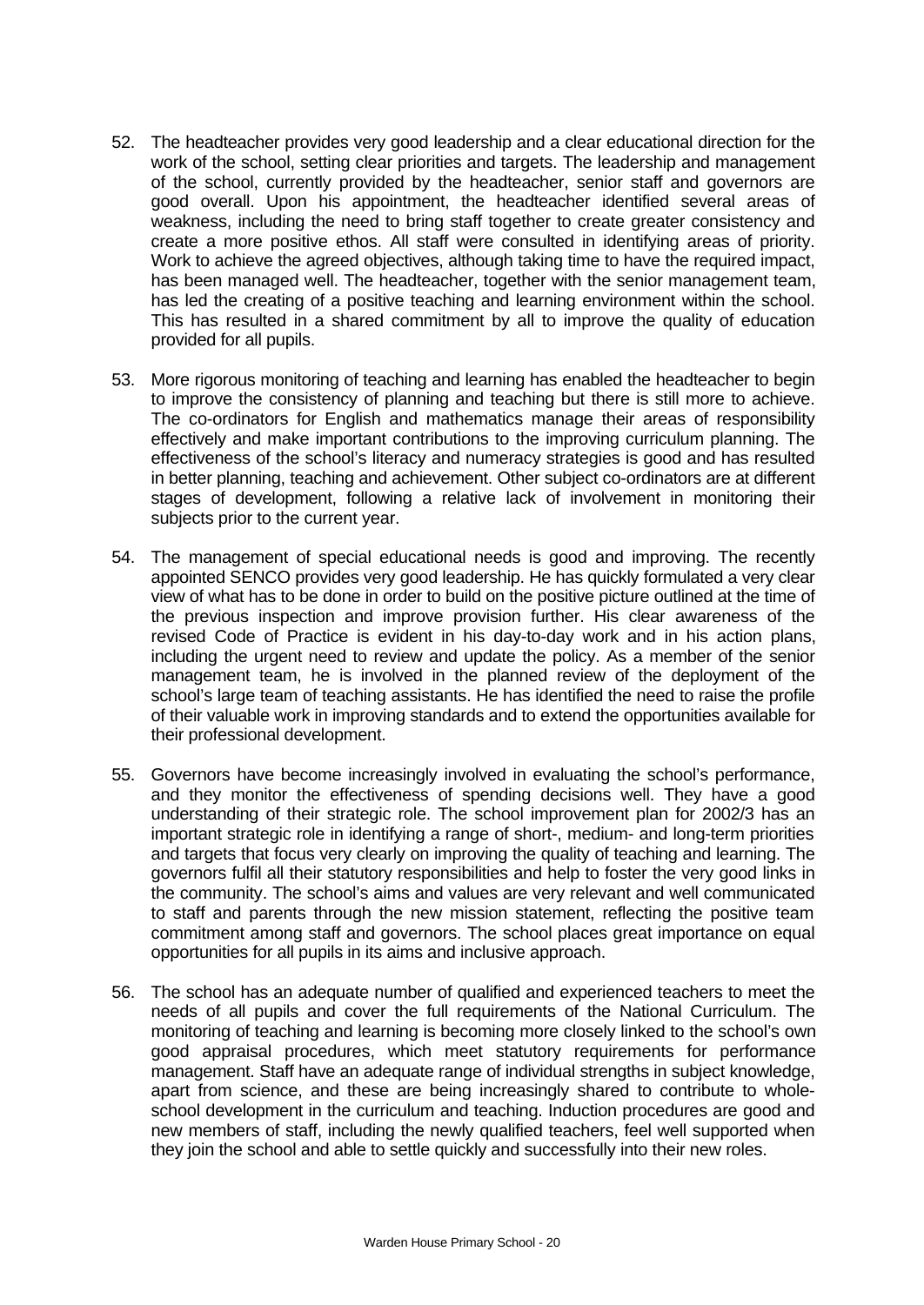- 57. Teachers and pupils are well supported by a good number of suitably trained and effective teaching assistants. They make valuable contributions to the work of the school and, in particular, to the good progress made by pupils with special educational needs. All staff have received computer training and this contributes to the good standards being achieved in ICT. The efficient administrative staff, meals' supervisors, caretaker and cleaners are valued team members and contribute significantly to the smooth running of the school.
- 58. The accommodation is modern and meets the demands of the National Curriculum and the needs of the pupils. The classrooms, although a little small for older pupils, enhance the range and quality of pupils' learning activities with bright, attractive displays around the walls. Facilities in the two mobile classrooms have improved since the previous inspection and are now broadly satisfactory, although there is no water supply. With the exception of the mobile classrooms, there is good access for disabled pupils. The library has been re-sited and the range of non-fiction and reference books has been improved since the previous inspection, when the lack of them was an identified weakness. Classrooms and the extensive grounds are maintained well. There is a valuable environmental area and a sensory garden has recently been developed with the aid of a grant.
- 59. The range and quality of resources to support teachers in their work are at least satisfactory in all subjects. For ICT, music, physical education and reception pupils, resources are good. The range of books in the library has improved and is now adequate to support pupils in independent work. The environmental area is an asset, which is used very well for such studies as science and art work. Very young pupils enjoy their experiences of finding mini-beasts in the sensory garden. Resources are well organised and easily accessible.
- 60. The overall efficiency of the school is good. The school has maintained the good standards of financial planning reported at the time of the previous inspection. The new headteacher, office manager and governors have developed suitably structured and systematic procedures that effectively support the school's educational priorities. This is a process that involves all members of staff in a review of the work of the school in order to identify and agree future priorities. Very good use is made of new technology in all aspects of school life to improve efficiency levels and to support the curriculum. Specific funding, such as the national funding for ICT, has been used efficiently and resources acquired are used effectively to support teaching and learning. The carry-forward figure from the previous financial year was planned to enable improvements in buildings and refurbishment. These have now been completed and the allocated funding has been spent efficiently.
- 61. The school successfully applies the principles of best value for money and has been involved in consulting and involving all those concerned in decision making about spending, including staff, parents and pupils. Full consideration is given to alternative providers for services and resources in order to acquire cost effectiveness. As a result, money is spent carefully. The school's day-to-day financial controls and procedures are very good, enabling the headteacher and governors to closely monitor and evaluate spending decisions, such as developments in ICT, to help raise standards. The most recent financial audit took place just over a year ago and raised a small number of minor points which have been resolved.
- 62. Taking into account the below average levels of attainment on entry, the broadly satisfactory levels achieved by pupils leaving at the end of Year 6, the improved teaching and learning which take place, the identified areas for improvement and the average unit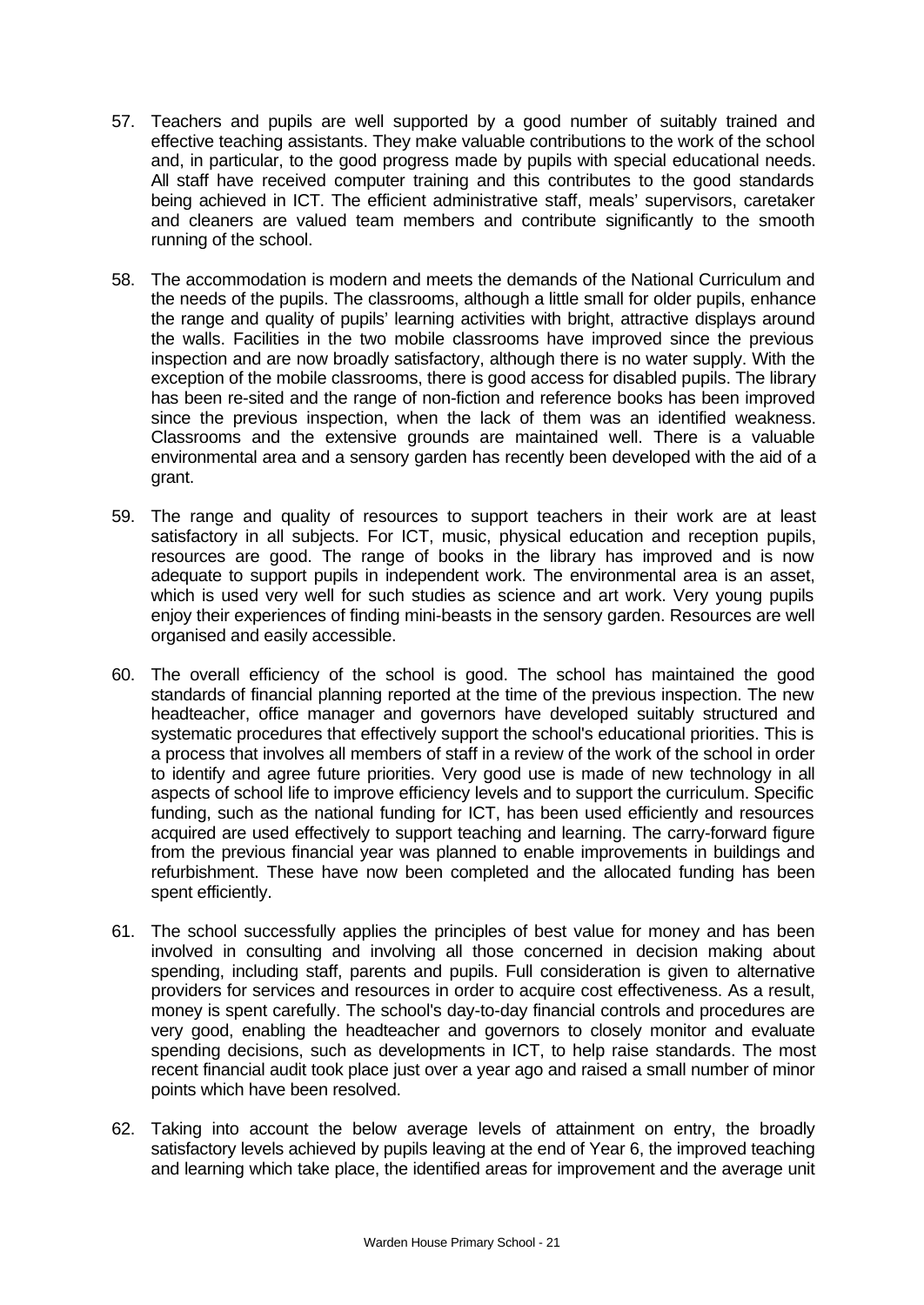costs, the school provides satisfactory value for money.

## **WHAT SHOULD THE SCHOOL DO TO IMPROVE FURTHER?**

- 63. In order to raise standards and further improve the quality of education provided, the governors, headteacher and staff should:
	- (1) Increase the involvement by subject co-ordinators in monitoring and evaluating standards and developments in their subjects in order to share good practice and ensure greater consistency in teaching. (paragraphs 53, 99, 116, 122, 127, 139, 145, 150)
	- (2) Refine assessment arrangements by:
		- (a) establishing closer links between assessment, learning objectives and National Curriculum levels;
		- (b) tracking the progress of individual pupils more closely as they move through the school;
		- (c) improving the use of assessment information to identify the next steps in learning to enable all pupils to reach their full potential. (paragraphs 6, 19, 25, 42, 44, 46, 98, 105)
	- (3) Raise standards in science by improving teachers' subject knowledge and expertise. (paragraphs 5, 26, 99-105)
	- (4) Review the structure of the school day, particularly the morning session, in order to make better use of lesson time and provide a better balance of curriculum coverage. (paragraphs 28, 87, 97, 122, 139, 146)

Warden House Primary School - 22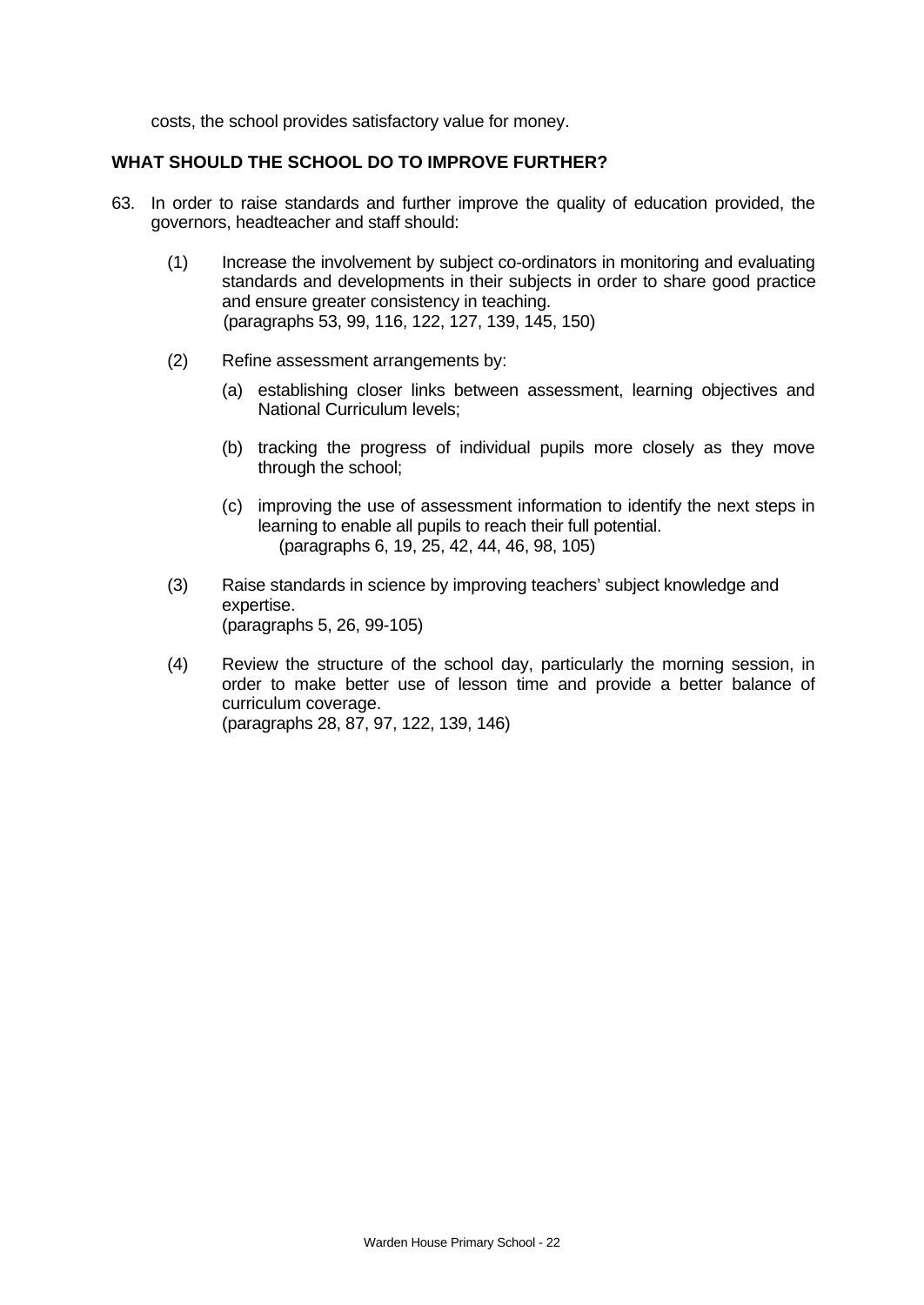# **PART C: SCHOOL DATA AND INDICATORS**

## *Summary of the sources of evidence for the inspection*

Number of lessons observed

Number of discussions with staff, governors, other adults and pupils

| 65 |  |
|----|--|
| 39 |  |

## *Summary of teaching observed during the inspection*

|               | Excellent | Very good | Good | Satisfactory | Unsatisfactor | Poor | Very Poor |
|---------------|-----------|-----------|------|--------------|---------------|------|-----------|
| <b>Number</b> |           |           | 39   | 16           |               |      |           |
| Percentage    |           |           | 60   | 26           |               |      |           |

*The table gives the number and percentage of lessons observed in each of the seven categories used to make judgements about teaching. Care should be taken when interpreting these percentages as each lesson represents more than one percentage point.*

## *Information about the school's pupils*

| Pupils on the school's roll                                           | Nurserv | $YR - Y6$ |
|-----------------------------------------------------------------------|---------|-----------|
| Number of pupils on the school's roll (FTE for part-time pupils)      | N/A     | 408       |
| Number of full-time pupils known to be eligible for free school meals | N/A     | 57        |

*FTE means full-time equivalent.*

| Special educational needs                                           | Nurserv | $YR - Y6$ |
|---------------------------------------------------------------------|---------|-----------|
| Number of pupils with statements of special educational needs       | N/A     | 12        |
| Number of pupils on the school's special educational needs register | N/A     | 83        |

| English as an additional language                       | No of pupils |
|---------------------------------------------------------|--------------|
| Number of pupils with English as an additional language |              |

| Pupil mobility in the last school year                                       | No of pupils |
|------------------------------------------------------------------------------|--------------|
| Pupils who joined the school other than at the usual time of first admission | 16           |
| Pupils who left the school other than at the usual time of leaving           | 15           |

## *Attendance*

#### **Authorised absence Unauthorised absence**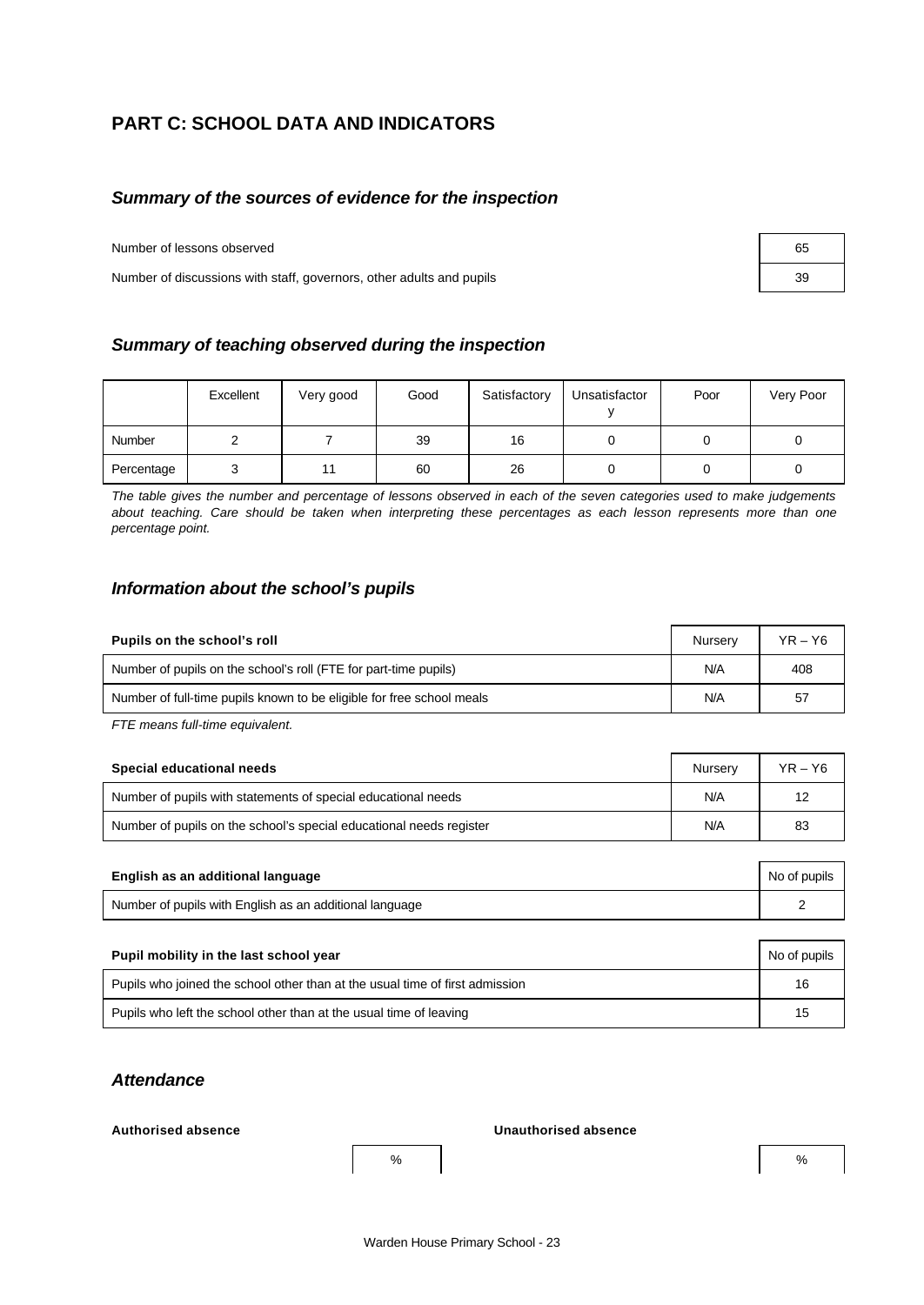| School data               | 4., | School data               | 0.1 |
|---------------------------|-----|---------------------------|-----|
| National comparative data | J.O | National comparative data | 0.5 |

*Both tables give the percentage of half days (sessions) missed through absence for the latest complete reporting year.*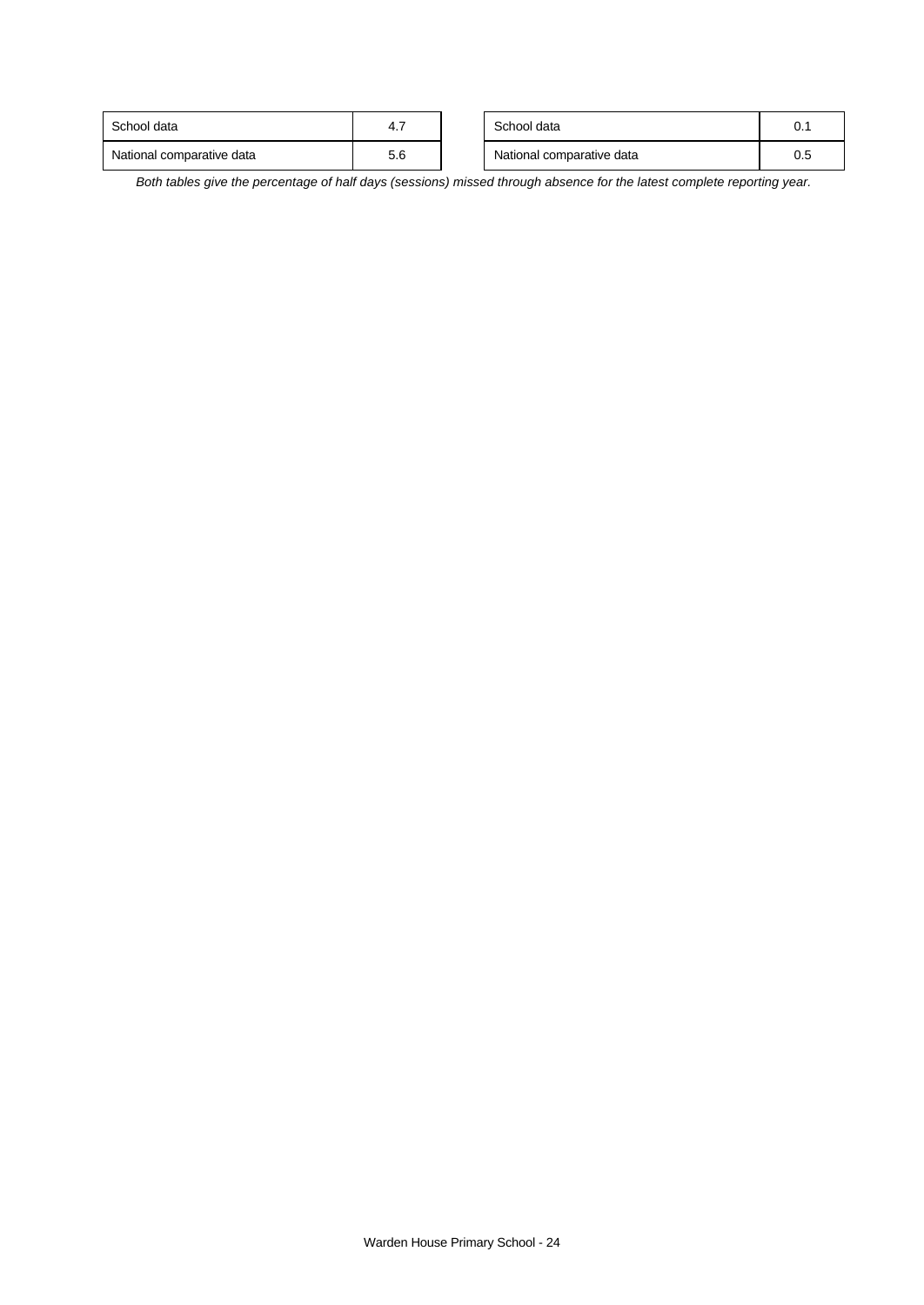|                                                                                        | Year | <b>Bovs</b> | Girls | Total |
|----------------------------------------------------------------------------------------|------|-------------|-------|-------|
| Number of registered pupils in final year of Key Stage 1 for the latest reporting year | 2001 |             | 29    | 60    |

| <b>National Curriculum Test/Task Results</b>   |             | Reading | Writing | <b>Mathematics</b> |
|------------------------------------------------|-------------|---------|---------|--------------------|
| Numbers of pupils at NC level 2<br>and above   | <b>Boys</b> | 27      | 27      | 29                 |
|                                                | Girls       | 26      | 28      | 29                 |
|                                                | Total       | 53      | 55      | 58                 |
| Percentage of pupils<br>at NC level 2 or above | School      | 88 (81) | 92 (86) | 97 (93)            |
|                                                | National    | 84 (83) | 86 (84) | 91 (90)            |

| <b>Teachers' Assessments</b>                   |             | English | <b>Mathematics</b> | <b>Science</b> |
|------------------------------------------------|-------------|---------|--------------------|----------------|
| Numbers of pupils at NC level 2<br>and above   | <b>Boys</b> | 27      | 29                 | 28             |
|                                                | Girls       | 28      | 28                 | 27             |
|                                                | Total       | 55      | 57                 | 55             |
| Percentage of pupils<br>at NC level 2 or above | School      | 92(85)  | 95 (93)            | 92 (90)        |
|                                                | National    | 85 (84) | 89 (88)            | 89 (88)        |

*Percentages in brackets refer to the year before the latest reporting year.*

# *Attainment at the end of Key Stage 2 (Year 6)*

|                                                                                        |             |         | Year | <b>Boys</b>        | Girls          | Total |
|----------------------------------------------------------------------------------------|-------------|---------|------|--------------------|----------------|-------|
| Number of registered pupils in final year of Key Stage 2 for the latest reporting year | 2001        | 23      | 31   | 54                 |                |       |
|                                                                                        |             |         |      |                    |                |       |
| <b>National Curriculum Test/Task Results</b><br><b>English</b>                         |             |         |      | <b>Mathematics</b> | <b>Science</b> |       |
| Numbers of pupils at NC level 4<br>and above                                           | <b>Boys</b> | 20      | 21   |                    | 21             |       |
|                                                                                        | Girls       | 23      | 23   |                    | 24             |       |
|                                                                                        | Total       | 43      |      | 44<br>45           |                |       |
| Percentage of pupils<br>at NC level 4 or above                                         | School      | 80 (77) |      | 81 (91)            | 83 (86)        |       |
|                                                                                        | National    | 75 (75) |      | 71 (72)            | 87 (85)        |       |
|                                                                                        |             |         |      |                    |                |       |

| <b>Teachers' Assessments</b>                 |             | English | <b>Mathematics</b> | <b>Science</b> |
|----------------------------------------------|-------------|---------|--------------------|----------------|
|                                              | <b>Boys</b> | 18      | 21                 | 20             |
| Numbers of pupils at NC level 4<br>and above | Girls       | 21      | 24                 | 19             |
|                                              | Total       | 39      | 45                 | 39             |
| Percentage of pupils                         | School      | 72 (81) | 83 (89)            | 72 (84)        |
| at NC level 4 or above                       | National    | 72 (70) | 74 (72)            | 82 (79)        |

*Percentages in brackets refer to the year before the latest reporting year.*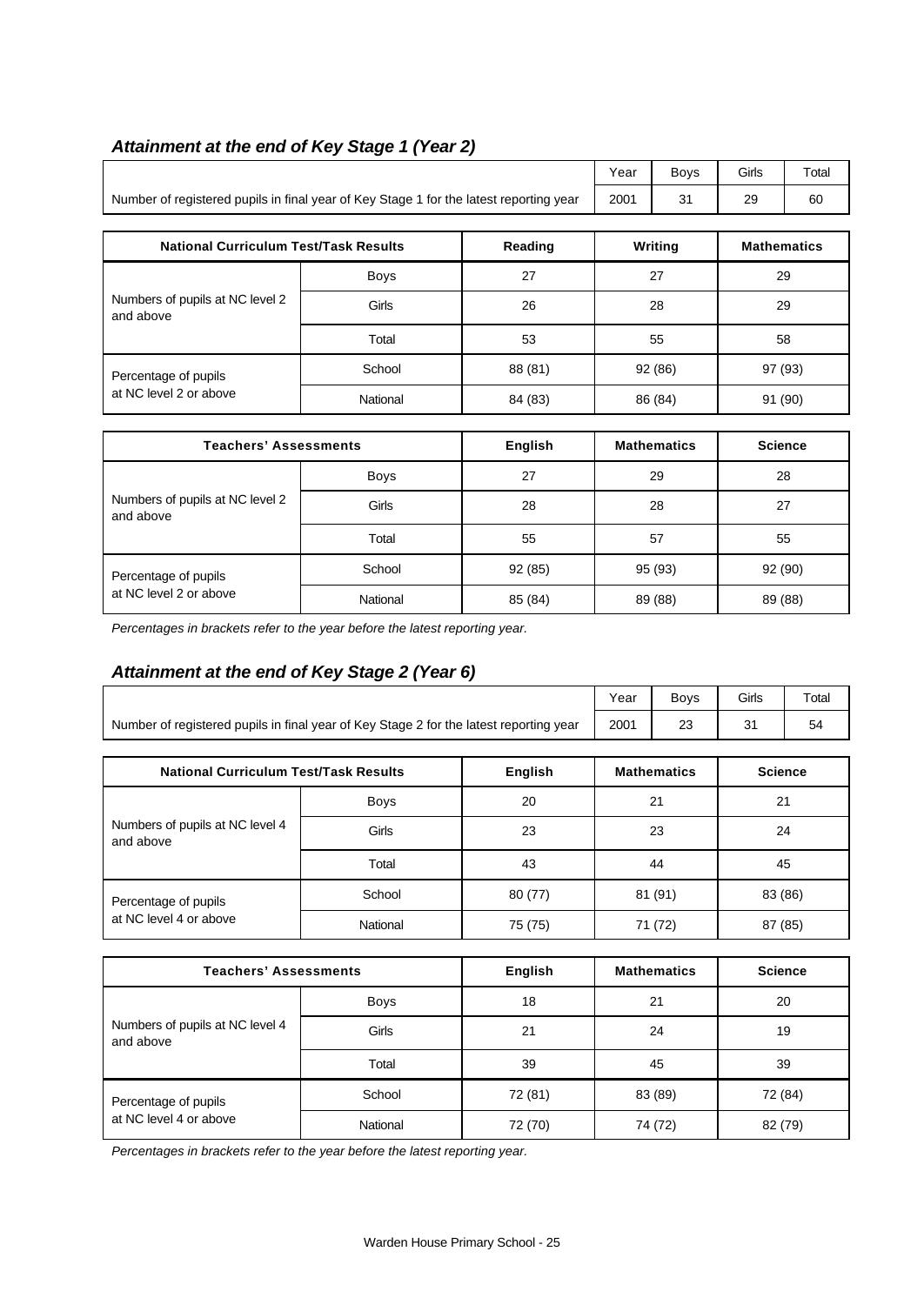|                                 | No of pupils |                              | Fixed period | Perma |
|---------------------------------|--------------|------------------------------|--------------|-------|
| Black - Caribbean heritage      | 0            | Black - Caribbean heritage   | 0            | 0     |
| Black - African heritage        | $\Omega$     | Black - African heritage     | 0            | 0     |
| $Black - other$                 | 0            | $Black - other$              | 0            | 0     |
| Indian                          |              | Indian                       | 0            | 0     |
| Pakistani                       | 0            | Pakistani                    | 0            | 0     |
| Bangladeshi                     | 0            | Bangladeshi                  | o            | 0     |
| Chinese                         | 2            | Chinese                      | 0            | 0     |
| White                           | 353          | White                        | 0            | 0     |
| Any other minority ethnic group | 0            | Other minority ethnic groups | 0            | 0     |

*This table refers to pupils of compulsory school age only.*

## *Teachers and classes Financial information*

#### **Qualified teachers and classes: YR – Y6**

| Total number of qualified teachers (FTE) |    | Financial year | 2001/ |
|------------------------------------------|----|----------------|-------|
| Number of pupils per qualified teacher   | 24 |                |       |
| Average class size                       | 29 |                | £     |
|                                          |    |                |       |

#### **Education support staff: YR - Y6**

| Total number of education support staff | 19  |
|-----------------------------------------|-----|
| Total aggregate hours worked per week   | 370 |

# *Ethnic background of pupils Exclusions in the last school year*

| No of pupils   |                              | Fixed period | Permanent |
|----------------|------------------------------|--------------|-----------|
| 0              | Black - Caribbean heritage   |              |           |
|                | Black - African heritage     | Ω            |           |
|                | $Black - other$              | O            | 0         |
|                | Indian                       | O            | 0         |
| O              | Pakistani                    | U            |           |
| ი              | Bangladeshi                  | O            |           |
| $\overline{2}$ | Chinese                      | U            |           |
| 353            | White                        | U            | Ω         |
|                | Other minority ethnic groups |              |           |

*This table gives the number of exclusions of pupils of compulsory school age, which may be different from the number of pupils excluded.*

| <br>$\overline{\phantom{a}}$<br>Total number of<br>16<br>aualified teachers ' |  | vear<br>Financial | 2001<br>1/2002 |
|-------------------------------------------------------------------------------|--|-------------------|----------------|

| Average class size                      | 29  |                                            |         |
|-----------------------------------------|-----|--------------------------------------------|---------|
| Education support staff: YR - Y6        |     | Total income                               | 816,390 |
| Total number of education support staff | 19  | Total expenditure                          | 793,140 |
| Total aggregate hours worked per week   | 370 | Expenditure per pupil                      | 1,949   |
|                                         |     | Balance brought forward from previous year | 32.664  |
|                                         |     | Balance carried forward to next year       | 55,792  |

## *Recruitment of teachers*

| Number of teachers who left the school during the last two years     |  |
|----------------------------------------------------------------------|--|
| Number of teachers appointed to the school during the last two years |  |
|                                                                      |  |

| Total number of vacant teaching posts (FTE)                                                                    |  |
|----------------------------------------------------------------------------------------------------------------|--|
| Number of vacancies filled by teachers on temporary contract of a term or more (FTE)                           |  |
| Number of unfilled vacancies or vacancies filled by teachers on temporary contract of less than one term (FTE) |  |

*FTE means full-time equivalent.*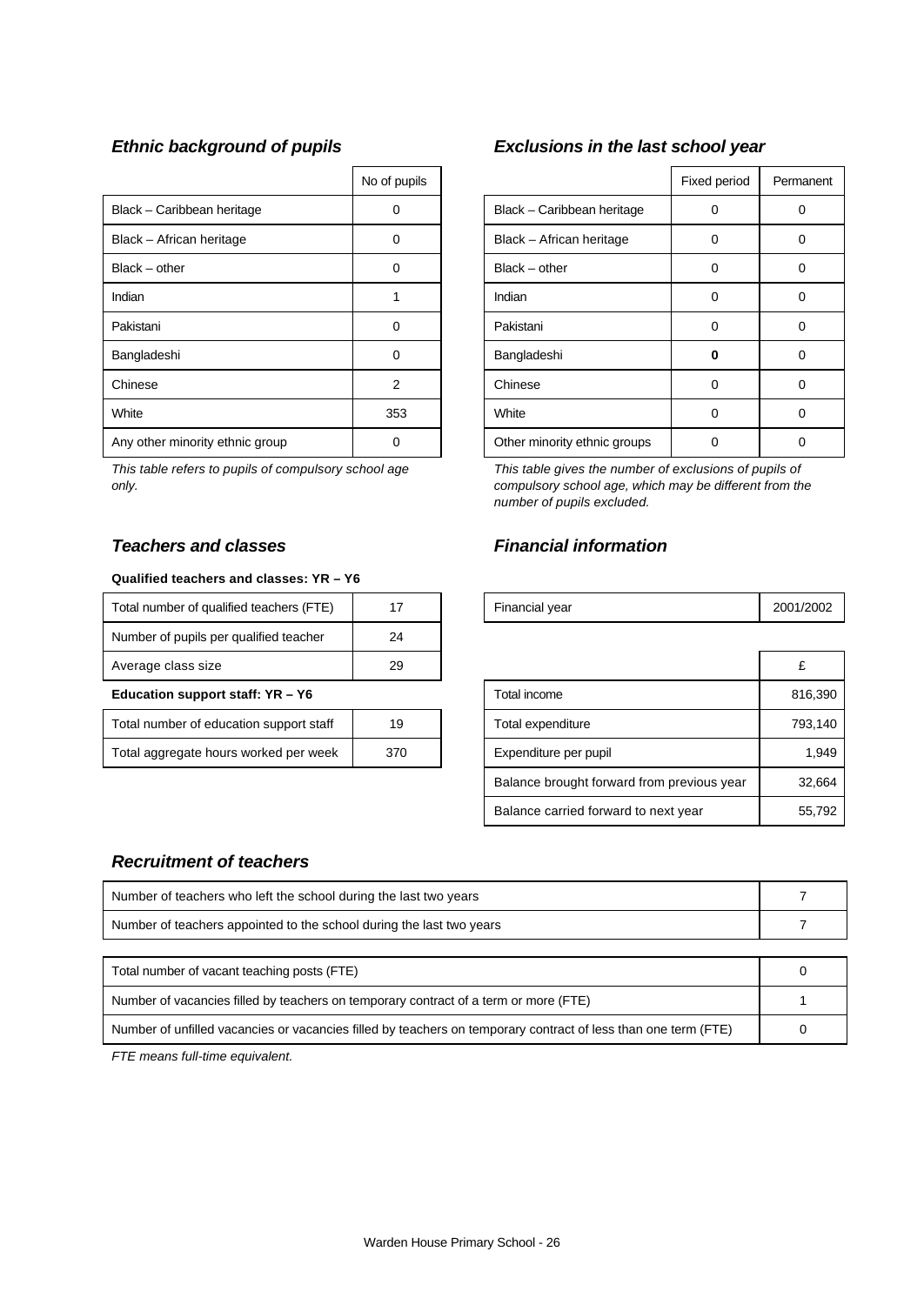## *Results of the survey of parents and carers*

**Questionnaire return rate**

| Number of questionnaires sent out | 408 |
|-----------------------------------|-----|
| Number of questionnaires returned | 134 |

| 408 |  |
|-----|--|
| 134 |  |

#### **Percentage of responses in each category**

|                                                                                       | Strongly<br>agree | Tend to<br>agree | Tend to<br>disagree | Strongly<br>disagree | Don't<br>know |
|---------------------------------------------------------------------------------------|-------------------|------------------|---------------------|----------------------|---------------|
| My child likes school.                                                                | 68                | 27               | 4                   | 1                    | 1             |
| My child is making good progress in school.                                           | 47                | 49               | 4                   | 0                    | $\mathbf 0$   |
| Behaviour in the school is good.                                                      | 39                | 57               | $\overline{2}$      | 1                    | 1             |
| My child gets the right amount of work to do at<br>home.                              | 28                | 47               | 16                  | 4                    | 4             |
| The teaching is good.                                                                 | 60                | 38               | 1                   | 0                    | 1             |
| I am kept well informed about how my child is<br>getting on.                          | 39                | 49               | 9                   | 1                    | 1             |
| I would feel comfortable about approaching the<br>school with questions or a problem. | 60                | 38               | 1                   | 0                    | $\Omega$      |
| The school expects my child to work hard and<br>achieve his or her best.              | 54                | 42               | $\mathbf{2}$        | $\Omega$             | 1             |
| The school works closely with parents.                                                | 41                | 48               | 6                   | 4                    | 1             |
| The school is well led and managed.                                                   | 53                | 39               | $\overline{2}$      | 0                    | 6             |
| The school is helping my child become mature and<br>responsible.                      | 43                | 53               | 1                   | $\Omega$             | 4             |
| The school provides an interesting range of<br>activities outside lessons.            | 31                | 41               | 11                  | 4                    | 13            |

(Numbers in each row may not total 100 due to rounding up or down in each section)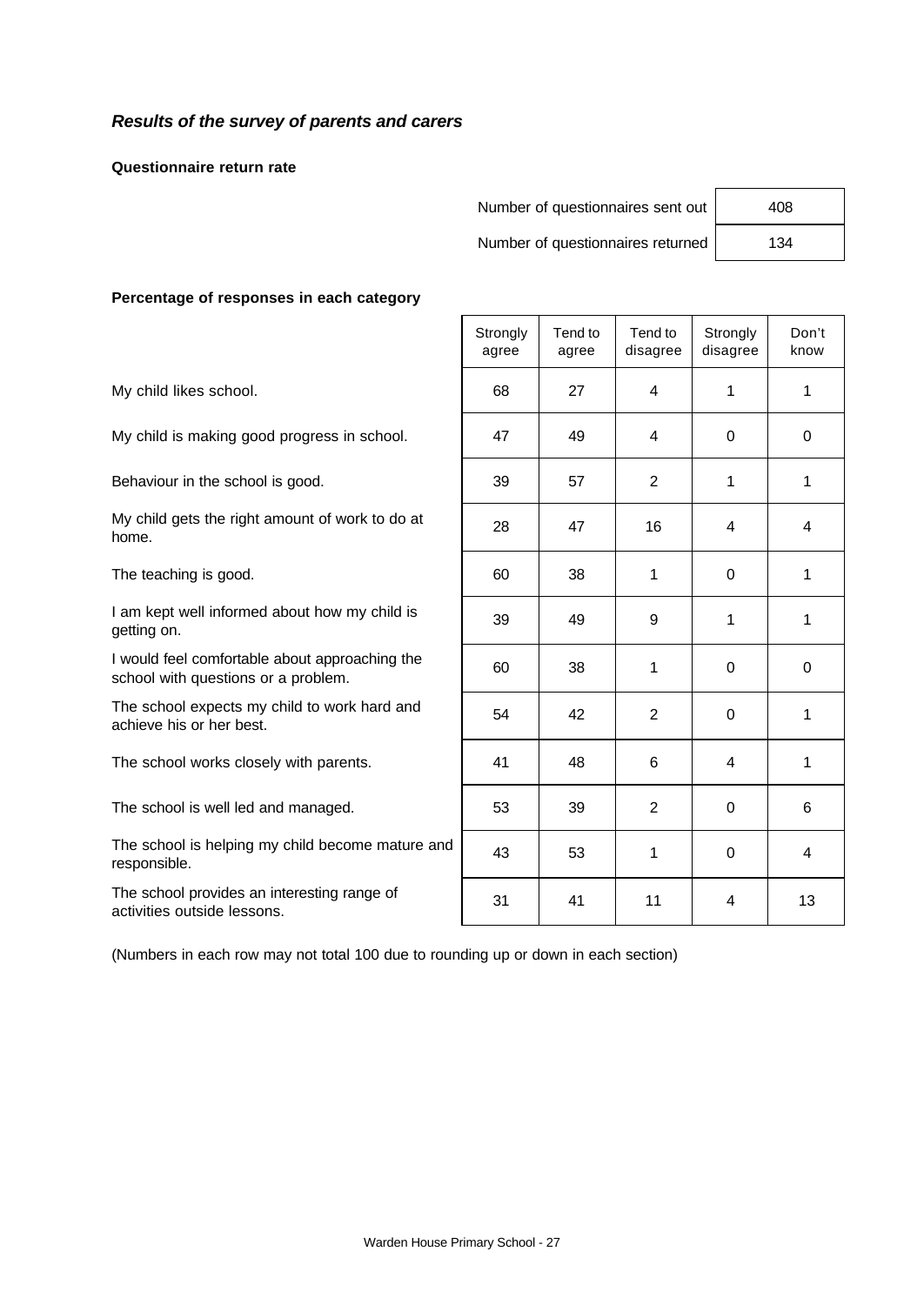# **PART D: THE STANDARDS AND QUALITY OF TEACHING IN AREAS OF THE CURRICULUM, SUBJECTS AND COURSES**

## **AREAS OF LEARNING FOR CHILDREN IN THE FOUNDATION STAGE**

- 64. The majority of children start in the reception classes in the September or January following their fourth birthday. They attend part time initially, and after two weeks, all children attend full time. Attainment on entry varies from year to year, but is below the county average. Standards in speaking and listening are consistently below average. All children achieve well and make good progress in the Foundation Stage. As a result, by the end of the reception year, just over half are likely to achieve the early learning goals in all areas of learning.
- 65. The quality of teaching is good, as it was in the previous inspection. During this inspection, two-thirds of teaching was good and one-third very good. The classrooms are very welcoming with attractive displays which celebrate the children's work and show them how much their work is valued. Teachers and their teaching assistants work together very well, intervening at opportune moments to pose questions and probe understanding. This allows children to develop skills at their own level of need. Lessons are very well organised and provide children with a very good range of interesting indoor and outdoor activities, which are securely based in structured play. Equipment is particularly well organised so that children are able to choose from a wide range of resources to support their learning. All adults working in the reception classes know the children well and use this knowledge to plan and deliver lessons successfully.
- 66. Activities are carefully planned and timed so that the pace of the day is maintained. Assessment procedures begin before children start school to enable teachers to be aware of each child's needs as soon as possible. This early evaluation begins with the induction procedures, which are very good and include links with pre-school groups and home visits. Parents and children have good opportunities to get to know staff before the children start school through visits to the classrooms. Once children have commenced school, careful observations are made during lessons and activities to identify exactly what the children have achieved and what they need to learn next. The outdoor area is used regularly for small groups of children to develop their physical and social skills. Good routines and work habits are quickly established so that all children are familiar with classroom rules and procedures and make good progress in developing basic social and academic skills.

## **Personal, social and emotional development**

- 67. Most children are likely to achieve the early learning goals in this area of learning, by the end of reception. Children learn to develop good self-help skills through quiet encouragement. For example, as they change clothes for physical activity lessons, music is played quietly to help their concentration. All children do this competently and show good levels of independence. Children show good self-care skills when moving about the classroom and the school. This is reflected in the confident way in which they find their own space and develop their own ideas in sand play and the use of construction kits. Teachers provide good opportunities for children to play suitable games, encouraging them to take turns and share equipment. Skills of co-operation are developed further through structured learning activities. For example, in the play area, set up as a laundry to support the theme of the week, children acted out various roles in pretend situations of washing and ironing.
- 68. Children develop very good relationships together and learn to communicate with each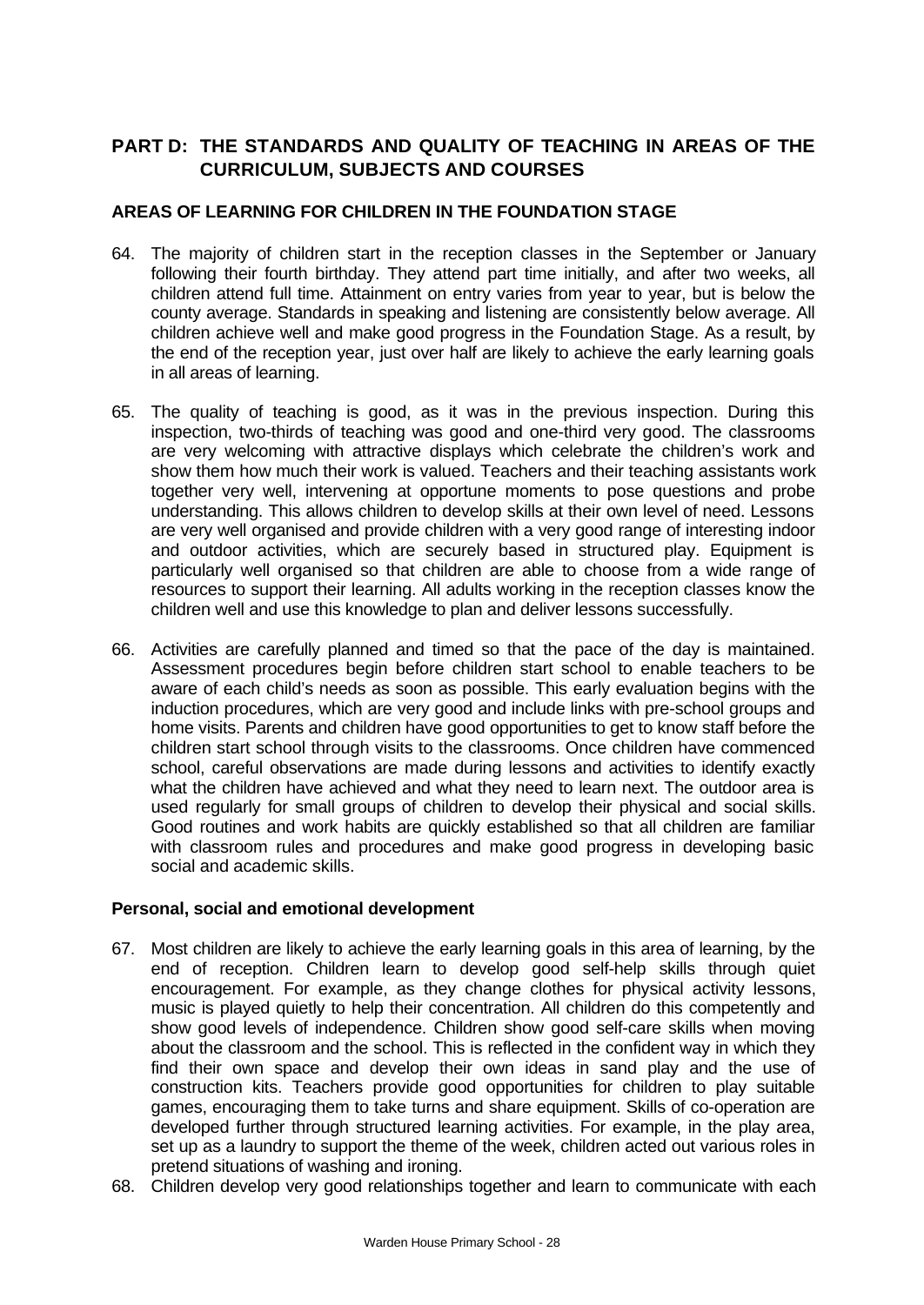other in positive ways through speech and actions. These qualities are very evident when selected children talk about the adventures of the class teddy bears, William and Winston, when they go home with children. Children sit quietly and pay full attention to the speakers. The very good start that children make in their personal, social and emotional development is reflected in the very good relationships, attitudes and personal and social development found in the reception classes. Adults provide good role models and use positive encouragement, which results in the high self-esteem and confidence that the children develop quickly. All the children's answers and comments are received positively and welcomed by all adults working in the classroom.

## **Communication, language and literacy**

- 69. By the end of reception, most children are likely to achieve the early learning goals in communication, language and literacy and a small number are likely to exceed them. The quality of teaching is good. The teachers and teaching assistants successfully encourage children to talk about their personal experiences and they do so, confidently and happily, using appropriate language. In one lesson, the child due to take one of the class teddy bears home for the weekend, spoke excitedly with big smiles as he described his plans for the bear. Questions are used well to inspire children to talk freely about their work and to comment about stories they have heard. As a result, children develop the use of correct vocabulary. Thinking skills are developed well through carefully considered questions and prompts. The role-play areas, such as the 'laundry' and outside activities, provide good opportunities for children to talk together in stimulating activities that are carefully planned to promote the use of specific language.
- 70. Children make good progress in developing their early reading skills and habits due to good teaching of reading, particularly the teaching of phonics (letter sounds). Planning is structured and closely follows the national guidelines. This means that children learn new initial and end sounds in a systematic way. Stories are carefully chosen to match children's interests and also to give good opportunities for them to learn about the way stories are structured and to recognise key words by sight. Children quickly develop into confident readers who talk at length about their favourite stories, such as those about animals. They ask and answer questions about their work, indicating the good thinking going on during their learning.
- 71. Children make good progress in developing their writing skills. Many interesting opportunities are provided for children to write about the things that interest them, for instance making shelters for their animals. They make good attempts at spelling the words they do not know using their knowledge and understanding of letter sounds and names to help them, for example, 'I mad a hos For a Donkey'. Most write their first names unaided, forming most letters correctly. The good teaching in this aspect of learning builds well on what children know from previous lessons.

## **Mathematical development**

72. Most children are likely to attain the early learning goals in mathematical development, and a small number are likely to exceed these levels by the end of the reception year. Good teaching ensures that different challenges match children's needs, based firmly on assessments of their previous experiences. Particular emphasis is placed on teaching children to count and recognise numbers. This is done effectively through the use of number lines, to which children regularly refer, and the provision of different resources to help their learning. Well-structured activities make sure that children get regular opportunities to read, order and count groups of objects accurately up to ten and sometimes beyond.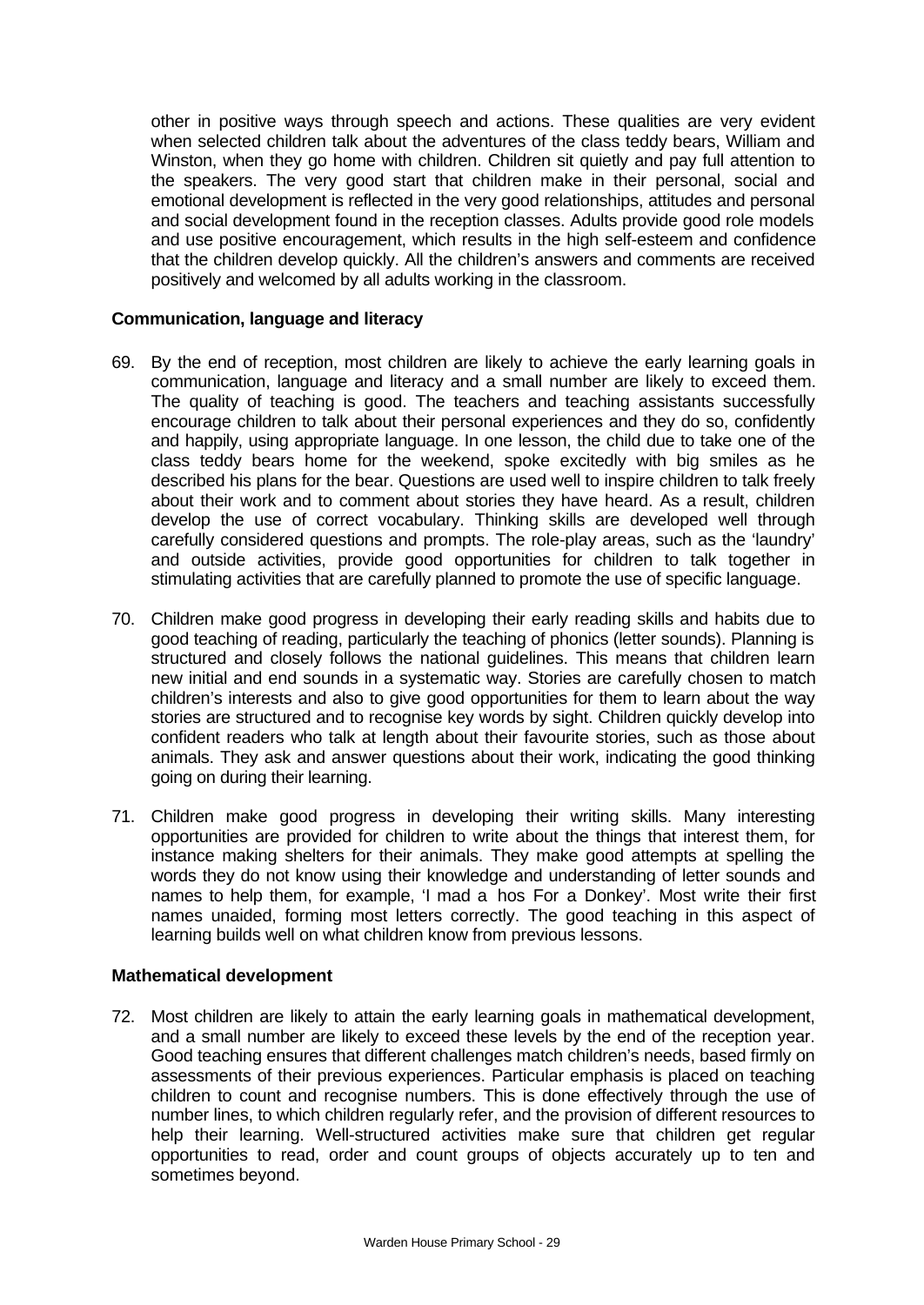73. Children correctly name regular shapes such as a circle, square, rectangle and triangle, and develop suitable language for describing the size and position of objects. They also effectively develop their mathematical ideas in outdoor activities when counting the number of times they hit targets with beanbags. Children's learning is well supported through these well-planned activities that involve interesting tasks and spontaneous play as, for example, when using containers to identifying the range of capacity from empty to overflowing. The school's inclusive approach is very evident in all lessons when encouraging children to reach their full potential.

## **Knowledge and understanding of the world**

- 74. A majority of children are likely to attain the early learning goals by the end of the reception year. Good teaching through carefully planned themes and activities helps children to learn about the world in which they live. For example, making good use of the school's sensory garden, children grew seedlings to plant in the garden and participated in role-play as scientists when hunting for worms. Children's knowledge and understanding about the life-cycle of a butterfly were also significantly extended by their interest in the tasks. As a result of the teacher's close questioning, they correctly noted the changes in size and stages of development from egg, caterpillar and chrysalis to butterfly. They also look closely at different objects and materials, such as ice cream, chocolate, apples and a spoon, and investigate which will melt and which stay the same.
- 75. Children's knowledge is effectively reinforced through links with literacy and ICT. Children use computers regularly and know that these function by using sound, text and pictures. Children confidently use the mouse control to design patterns and use the spray tool to colour them in. They also develop early skills in using the keyboard letters to type common words and short phrases. In links with their story of '*Mrs Mopple's* Laundry' they investigate the effects of the wind in drying wet clothes and the sounds made by the wind when it blows on their wind chimes. Teachers make very good use of a stimulating range of indoor and outdoor activities to help children develop good learning habits.

### **Physical development**

- 76. By the end of the reception year, most children are likely to attain the early learning goals. Teachers plan well and demonstrate high expectations by encouraging children's independence. Children have a good awareness of space around them when using equipment and they give due consideration to their own and others' safety when moving freely in different ways such as climbing, sliding, crawling and twisting. Children also enjoy the use of large wheeled equipment and show good control over them. These activities support their personal and social skills of sharing and taking turns. Teachers sequence tasks well to set different challenges for children and enable them to improve their physical control. The school use the local leisure centre to provide weekly swimming tuition and already many reception children are confident in water and a small number have learnt to swim.
- 77. Suitable emphasis is given to developing hand control through early drawing, writing and painting skills. As a result of the suitable opportunities provided for writing and colouring, most children have a firm pencil grip and form most letters correctly. They also show good control when using the computer mouse to carefully design and colour their patterns. Children's manipulative skills develop satisfactorily. They build carefully with small construction equipment and cut with scissors reasonably accurately.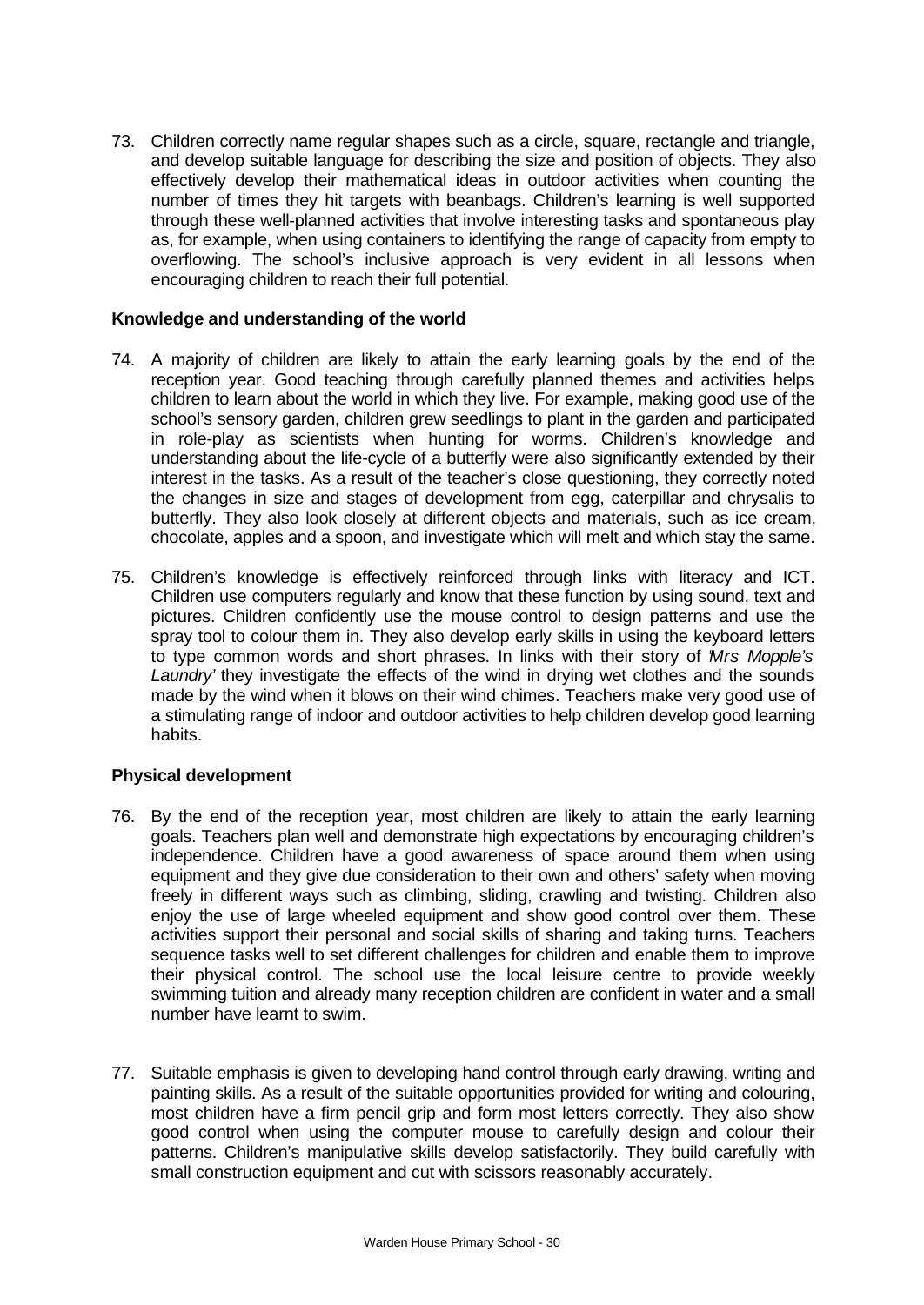## **Creative development**

- 78. Children make good progress in their creative development and most are likely to achieve the early learning goals by the end of the reception year. In response to the wellplanned and stimulating experiences provided by the teachers, children build on their good understanding of colours and design when using letter shapes to print patterns and when making bubble pictures. Children were observed designing and making their own wind chimes using a wide range of materials, including wood, pasta, foil and shells. Children were shown how to use the hole-punch safely to make holes in the materials they chose so that they could hang them and assemble them in different ways. As a result of the sensitive prompts and challenges by the teacher and their assistants, children talked enthusiastically about their finished models and decided that tinfoil made the best noises.
- 79. Children enjoy working with the good range of construction kits to make model toys. Early investigation and exploration skills are taught well through a good range of activities. In one activity, children built towers to enable marbles to travel in different ways along a track. The children sing regularly and enjoy different aspects of music. They sing together tunefully and add actions when singing songs about Noah's Ark to represent the different verses, such as Noah's hammering to make the ark, waves 'swooshing' and the doves flying by. The lesson was organised well and enabled children to use tambourines and shakers to explore sounds when accompanying the singing. Good management by teachers involves children totally and creates a happy learning environment where children's contributions are valued.

## **ENGLISH**

- 80. By the end of Year 2 and Year 6, standards are at expected levels overall, with attainment in speaking and listening above expected levels. These are similar to the judgements made at the time of the previous inspection at both stages. The 2001 national test results showed that while standards were similar to the national average for all pupils, the percentage of pupils reaching the higher Level 5 was above average. These figures indicate that the average and below average pupils achieve below the necessary levels to match the successes of the higher attainers.
- 81. In order to remedy this situation, the school identified the need to provide better support for individual pupils. As a result of the effective introduction of the National Literacy Strategy, the average and lower attaining pupils make better progress. Pupils with special educational needs related to literacy skills, make good progress and achieve well in relation to their prior attainment and set targets. The very small number of pupils who speak English as an additional language make satisfactory progress. As part of its selfevaluation procedures, the school identified and prioritised the need to improve pupils' standards in writing. Subsequently much work has been undertaken to achieve this and has successfully raised standards. In support of reading, the school now undertakes appropriate evaluation of pupils' performance in its baseline assessment and completes more rigorous analysis of national test results at the end of Year 2, in order to identify areas for further improvement. The school anticipates higher standards of attainment for average and below average attainers, through introducing new strategies for monitoring individual and group reading practices.
- 82. Pupils have good attitudes to the subject and are very confident in expressing their ideas. They know that their opinions will be received sympathetically by adults and by their peers. This fact, together with the good level of teachers' questioning skills,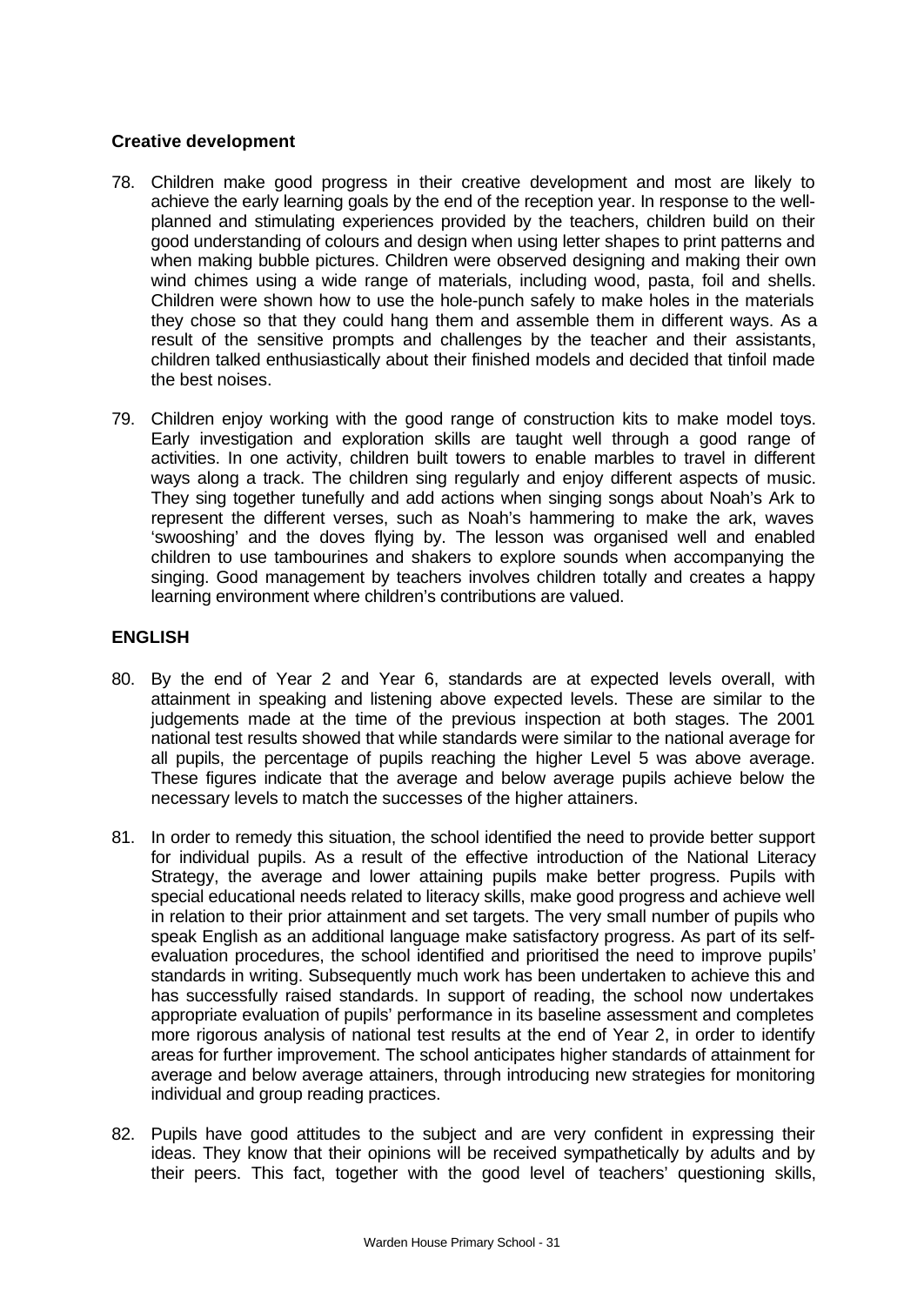ensures that pupils' achievement in speaking and listening is good at the end of both Year 2 and Year 6. All pupils acquire skills at their own level of need, because they have frequent and good opportunities to use and develop them. Additionally, all adults in the lessons model these skills consistently and effectively. The high priority that teachers give to the development of these skills is shown not only in literacy lessons but also in other subjects. For example, in mathematics in Year 1, selected pupils were able to justify the predictions they had made relating to patterns in number. In a Year 5 geography lesson, many pupils used a wide range of subject-specific vocabulary that showed their good knowledge of the physical features of Kenya including the rainforests. Many pupils, in conversation about the books they were reading, listened closely to the questions that were posed. In response they were able to express their own ideas and preferences clearly.

- 83. By the end of Year 2, most pupils attain expected levels in reading. They read fluently, accurately and with good expression. This results from teachers' recognition of the importance of this aspect of reading. When reading unfamiliar words, pupils have effective strategies that include using picture clues and sounding out letters and words. Higher attaining and average pupils are aware of the differences between the contents and the index. By the end of Year 6 most pupils, at a level appropriate to their age, explain aspects of a story plot, give an opinion about their reading book and talk about their favourite authors. These skills are well supported by their writing of book reviews that develop gradually throughout the school. By the end of Year 6, pupils' use of inference and deduction are at expected levels. Most pupils have a sound understanding of the differences between fiction and non-fiction material.
- 84. There have been various alterations to library provision since the previous inspection report. Currently, not all pupils by the end of Year 2 show much confidence when asked to explain how the library works or where or how they could obtain a particular reference book. By the end of Year 6, pupils' skills are more refined and in line with the expected level. As they progress through the school pupils engage more effectively in independent learning at levels relevant to their ages. By the end of Year 6 most pupils recognise that the Internet is an excellent resource for information retrieval. They confidently access this source and select information to help them complete their tasks successfully. There are plans to expand the facilities for Internet access that will further enhance pupils' opportunities for learning.
- 85. Teachers' good planning for the progressive development of writing skills such as punctuation, grammar, spelling and handwriting enables pupils to attain expected levels. The quality of pupils' handwriting has improved over time, particularly since the introduction of a joined style three years ago. The teachers have rightly adapted the National Literacy Strategy but with amendments made to meet the individual needs of all pupils. They achieve this by adapting some lessons to ensure that there are appropriate opportunities to develop extended writing. For example, evidence of recorded work in Year 4 related to '*Treasure Island'* shows that pupils draft and re-draft their work successfully to produce a final copy of good quality. Extended writing skills are also used well in other subjects, such as in history when describing their feelings about people in Victorian times.
- 86. Pupils write for a range of specific purposes, frequently applying their well-developed skills in ICT to support this aspect of their learning. Pupils in Year 2 show this when presenting text in a font size that matches the character of each of the three bears in the story of '*Goldilocks and the Three Bears'*. Consequently, the text for daddy bear was large, of medium size for mummy bear and very small for baby bear. Older pupils also show this capacity for extended writing and for using skills that have been developed well in ICT. This is evident in Year 6 in pupils' written commentaries about 'Earwig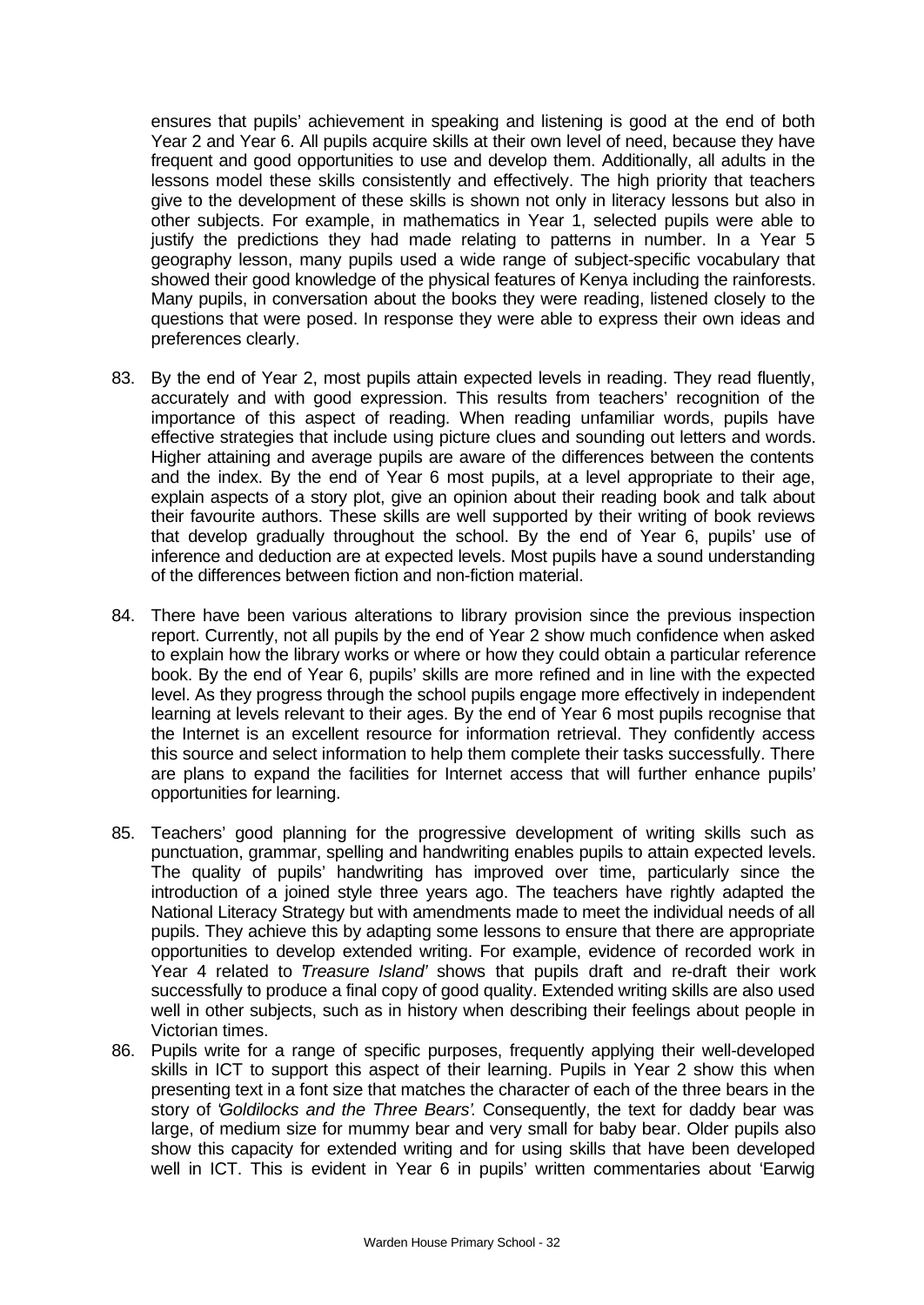Week'. Here they engage in diary work, undertake research relating to food chains and food webs, and study flower parts. Pupils use computer programs well to gather information. For example, they access CD-Roms proficiently in order to present information in graphics and text related to the many different kinds of spiders. In conclusion, higher attaining pupils and some average attainers present effective composite summaries in their own style that show sustained concentration and progress over time.

- 87. As a result of the effective introduction of the National Literacy Strategy, the quality of teaching is good. Teachers know pupils well and assess progress successfully. Teachers' management skills are also good with some very good features. This was seen clearly in an extended writing lesson in Year 6. Here the class teacher introduced a number of poems that dealt with the theme of mood. In particular the pupils studied Brian Patten's poem, '*Looking for Dad'*. As a result of his very sensitive management of the pupils and the task, the teacher led pupils effectively in the ensuing discussion that evaluated emotions and feelings. In addition, the pupils themselves were able to discuss their own experiences in an open and uninhibited manner and showed great empathy with each other when so doing. However, the length of lessons is usually more than the recommended one hour. Consequently many lessons are too long and in a good number of these, progress in learning slows.
- 88. Teachers set termly targets for pupils that are recorded in the individual record of attainment sheets. The outcomes of learning are also recorded. Some teachers make very good use of short-term targets that provide a sharp learning focus and enable the pupils to make more rapid progress. However, this good practice has not been systematically developed throughout the school. Similarly, the quality of marking and its impact on learning are variable throughout the school. There are examples of very effective marking but again these are inconsistent. In the best examples, marking goes beyond a simple tick to offer praise and comments which set clear targets for improvement. Homework is used effectively by the teachers to support and develop pupils' learning and provide the basis for future work, as in the development of reading skills.
- 89. The subject is led well although the co-ordinator has been in post on a substantive basis for only one year. Although having very few opportunities to observe and monitor teaching and learning, she has led several initiatives that have helped to improve standards, for example monitoring extended writing books to evaluate pupils' progress. She is involved in the effective analysis of national tests and has introduced analysis sheets to help identify areas for pupils' improvement. She has a good understanding of the strategies for future development. Resources for literacy are satisfactory, used effectively and relate closely to the needs of the subject.

## **MATHEMATICS**

90. By the end of Year 2, achievement is satisfactory and the standards attained by most pupils are average. By the end of Year 6, pupils achieve well and standards are above average. This is very similar to the situation at the time of the previous inspection. However, teaching has improved since then and is now consistently good throughout the school. In Year 2 this ensures that almost all pupils reach expected levels. This year it has also resulted in a greater proportion of pupils reaching higher levels although this was not sufficient to raise the overall standard. In Years 5 and 6 pupils are taught in groups according to capability, to provide a better match of work to the needs of different groups of pupils. Along with teachers' consistent implementation of the National Numeracy Strategy and pupils' very positive attitudes to the subject, the school has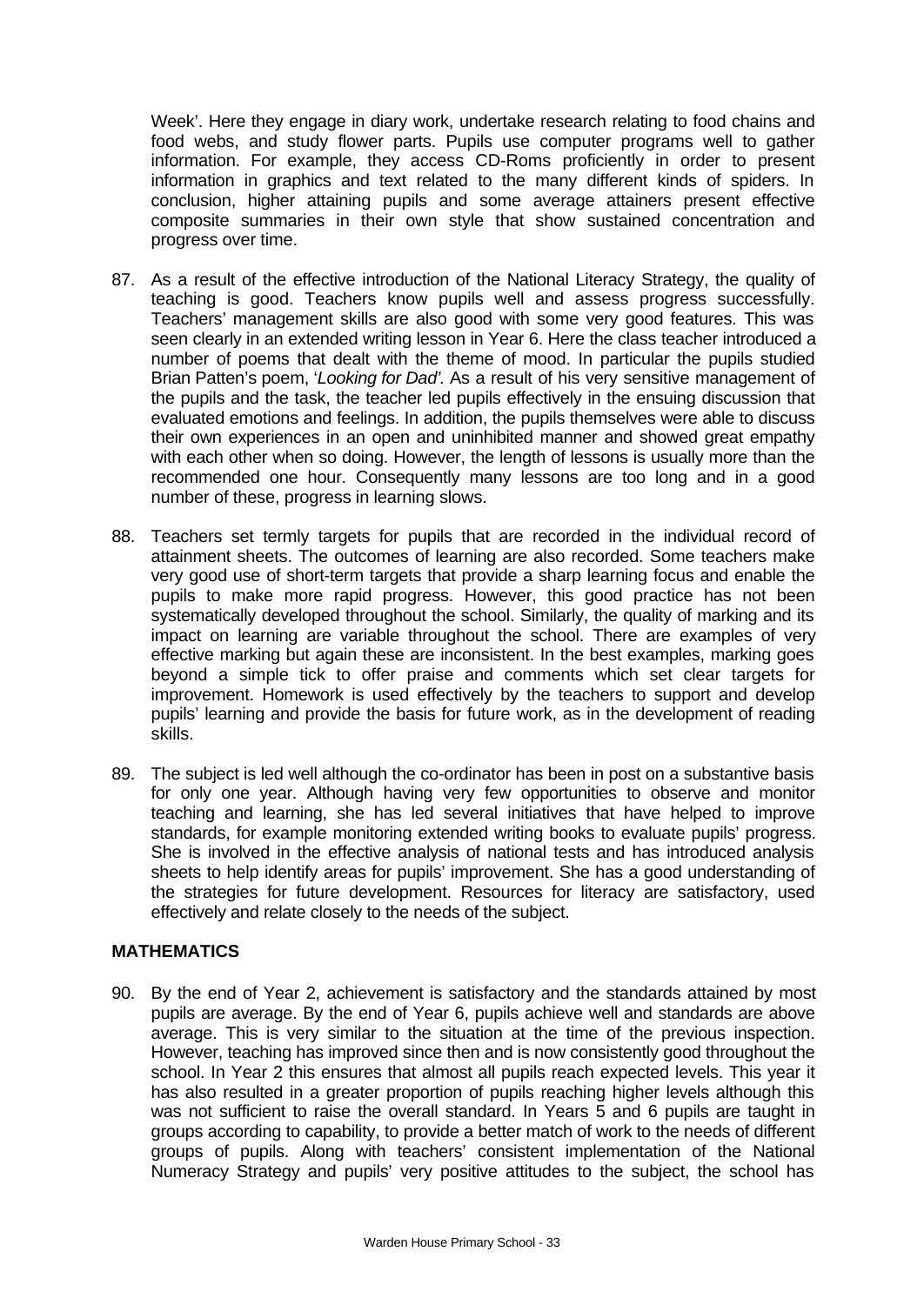identified this as a significant factor in ensuring that the above average standards in Year 6 have been maintained. The inspection findings support this view.

- 91. Pupils make at least satisfactory, and often good, gains in their knowledge and understanding of all aspects of mathematics as they move through the school. This includes number, shape, space and measure, and handling data. There is a good range of work across each of these areas of mathematics. There are no significant differences in achievement between boys and girls. Teaching of pupils with special educational needs is well organised and, with the support of teaching assistants, they also make satisfactory progress. In Years 3 to 6, they make good progress as a result of particularly skilful teaching.
- 92. Although satisfactory, pupils' progress in using and applying their mathematical knowledge could be more rapid. Teachers miss opportunities to plan tasks for pupils to practise their skills in other subjects. For example in an athletics lesson, pupils in Year 5 could have been more actively involved in timing and recording their sprinting performances and in discussing their results. Pupils referred to their times as 'fifteen thirty-six' or 'twelve fourteen' with no follow-up questioning to check their understanding of decimals. Some examples were seen, as in geography and science, but teachers do not plan these activities systematically. In ICT good use is made of the new computer suite to support and extend pupils' learning about shape and data in all classes. However, during the inspection there was limited evidence of the classroom-based computers being used during mathematics lessons. There were also too few opportunities for pupils to carry out open-ended investigations. This restricts their development as independent learners and has a particular impact on the work of higher attaining pupils.
- 93. By the end of Year 2, almost all pupils have good knowledge of the value of each digit in numbers up to 99. They use this knowledge well to explore patterns on a number grid and to explain their strategies when adding 9 or 19 to a given number. They estimate and measure weight and length accurately and tell the time to the quarter-hour. They are given a wide variety of opportunities to solve word problems, including those involving shopping and money.
- 94. By the end of Year 6, most pupils have good basic skills in mental calculations and work confidently with large numbers. They have a secure grasp of addition, subtraction, multiplication and division. Higher attaining pupils confidently complete written calculations involving multiplication and division of three and four digit numbers. Most pupils understand how to calculate area and perimeter and learn to draw and interpret line, pie and block graphs. Most pupils with special educational needs are working at lower levels. However, as a result of the sensitive support provided by teachers and teaching assistants, they show the same very good attitudes to their work as their classmates.
- 95. Teaching and learning are consistently good throughout the school. Teachers are enthusiastic about mathematics, have good knowledge of the subject and communicate their interests well. This is reflected in pupils' positive response in lessons and their obvious enjoyment of the tasks that teachers plan for them. As a result, they quickly become absorbed in their work and their behaviour is good. Other strengths include the co-operative planning carried out by teachers. This co-operation results in their highly inclusive style which ensures that all pupils within each age group enjoy similar experiences. However, teachers do not show enough awareness in their planning of future learning. For example, they do not consider the key objectives for the next age group in readiness for extending higher attaining pupils.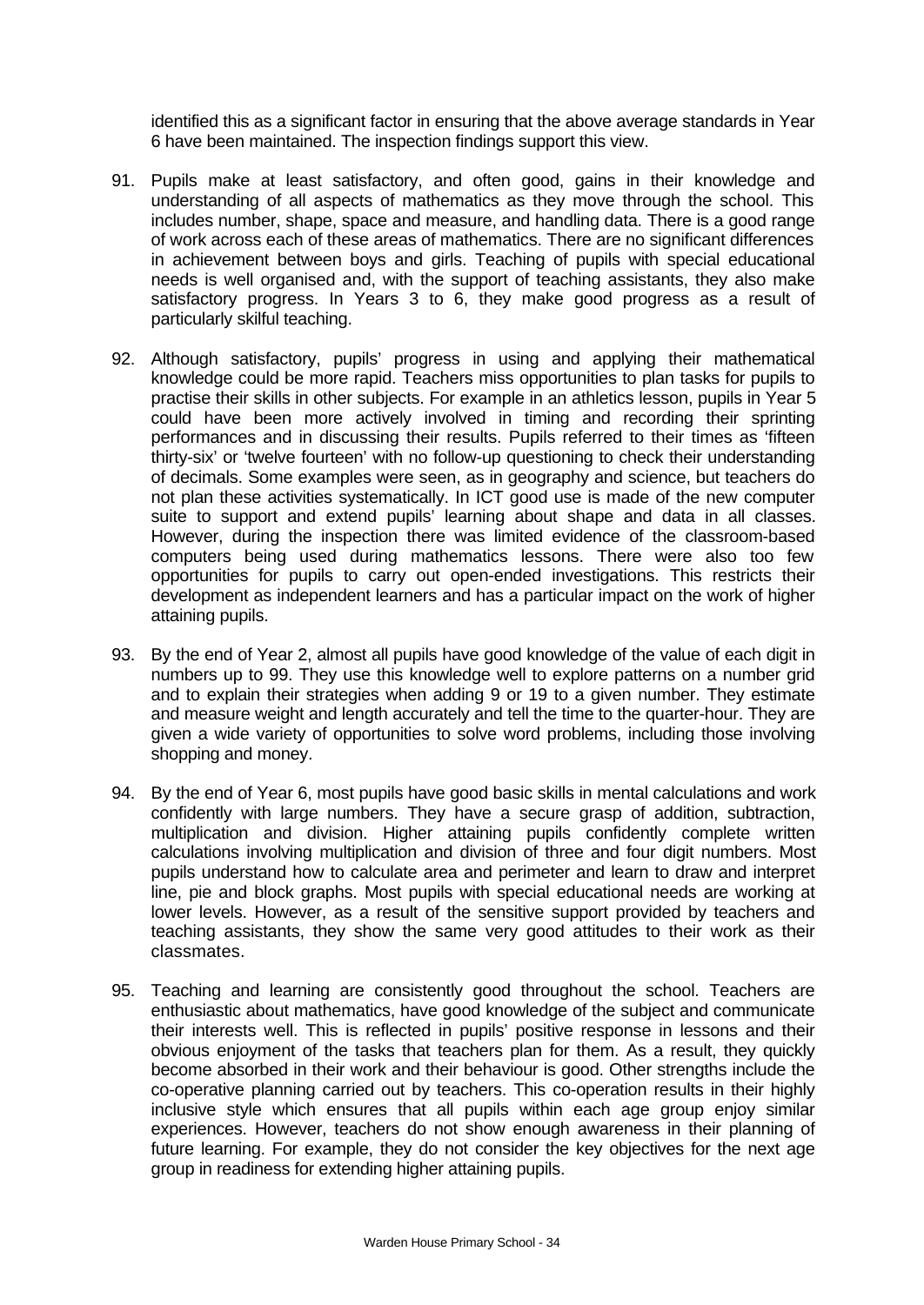- 96. Teachers' methodical approach ensures that learning builds systematically as the weekly programme proceeds. The teaching support provided in Years 5 and 6 is good. In the most successful lessons with the higher and lower attaining sets in Year 6, this is coupled with high expectations. Higher attaining pupils are challenged to think hard as, for example while calculating the value for money in four special offers for mobile phones. The choice of task sustained their interest very well. In the lower attaining set, high quality questioning and very clear step-by-step explanations and instructions led to good gains in pupils' understanding of money problems and the need to check for accuracy.
- 97. Although the National Numeracy Strategy has been adopted and put into practice successfully by all teachers since the previous inspection, there are aspects that could be improved. For example, in the introductory phase of the lesson, more use could be made of practical aids and teaching assistants to support pupils' developing mental calculation strategies. This is particularly relevant for average and lower attaining pupils and those who are less confident. It would enable them to become more actively involved in their learning. All teachers use the final part of the lesson to check pupils' understanding but only rarely is it used as an introduction to future learning. The length of lessons is usually more than the recommended time and consequently many lessons are too long and in a good number of these progress in learning slows.
- 98. Mathematics is well led by an experienced and knowledgeable co-ordinator. He has sampled pupils' work and observed teaching to gain an overview of the subject. Good procedures for checking and supporting pupils' progress are well established. Teachers assess pupils regularly against the key objectives of the National Numeracy Strategy and set individual targets on a termly basis. However, these are not yet shared with parents to support work in the classroom. In addition, teachers carry out annual tests in most age groups and review the performances of their pupils in order to identify gaps in teaching and learning. These procedures are not yet sufficiently refined to track individual pupils' progress accurately against the requirements of the National Curriculum or to ensure that all pupils reach their full potential. Neither are they being used effectively as a basis for planning.

## **SCIENCE**

- 99. By the end of Year 2, pupils make satisfactory progress and achieve standards close to expected levels. By the end of Year 6, pupils make unsatisfactory progress and achieve standards which are below expected levels. This marks a decline in standards since the previous inspection when standards at the end of Year 2 were above average and standards at the end of Year 6 were judged to be average. This decline is the result of unsatisfactory provision for the subject. Since the previous inspection, assessment information has not been used consistently enough to provide the required challenge for the different levels of need. Whilst there is some monitoring of pupils' completed work, there is no monitoring of teaching and learning in lessons. Teachers' expectations of what most pupils are capable of achieving are not high enough. Whilst planning of the curriculum is good in a few classes, it is not good enough in others and leads to gaps and overlaps in coverage and to inconsistent progress.
- 100. In national tests, Year 6 pupils had been attaining average results until 2001 when results fell to below both the national average and the average for similar schools. Although the proportion of higher attaining pupils achieving higher Level 5 is above average, results show that not enough average and below average pupils attain the expected Level 4. Evidence from this inspection confirms that situation. Overall,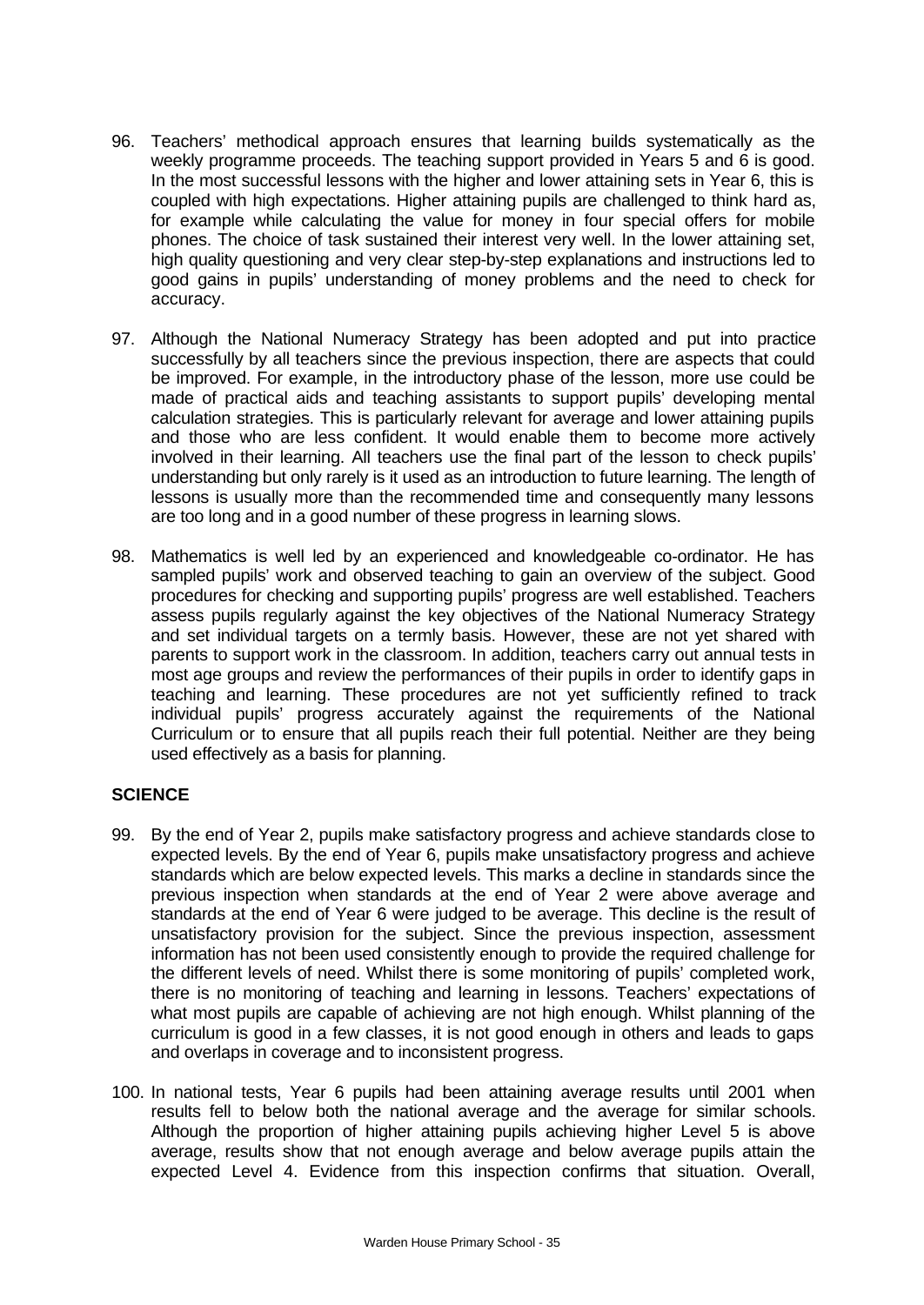standards by the end of Year 6 are below expected levels. During the present year, the school has identified the need to raise standards and provide more challenge to enable all pupils to reach their full potential. Strategies to bring this about are in the early stage of implementation and have had insufficient time to make an impact on standards. During the inspection, the quality of teaching was satisfactory but there are still inconsistencies in teachers' subject knowledge and planning.

- 101. Pupils in Year 1 and Year 2 enjoy learning about different living and non-living things. Year 2 pupils build on their earlier knowledge and understanding when they use their senses to investigate the different characteristics of a range of materials. They use their own relevant vocabulary to describe qualities such as, 'very bendy', 'slightly bendy' and 'not bendy'. The teacher makes pupils very aware of safety factors when carrying out these tests. Teaching in Years 1 and 2 is satisfactory with evidence of consistent planning and coverage of scientific topics between the classes in the same year group. However, there is evidence in pupils' completed work, of not enough coverage of scientific enquiry and investigation. Higher attaining pupils and most average pupils have only a satisfactory understanding of scientific concepts, while other average and lower attaining pupils attain below expected levels. There are some weaknesses in pupils' understanding, and weak writing skills restrict the recording of pupils' learning.
- 102. Year 3 pupils achieve satisfactorily in all areas of the science curriculum. Pupils extend their knowledge of materials and their properties by testing them with magnets. They learn the vocabulary of 'attract' and 'repel' in relation to unlike and like poles. Higher attaining pupils have a good grasp of properties of materials and their suitability for various uses. Pupils' investigation skills in relation to magnets are satisfactory. In Years 4 and 5 inconsistency in planning leads to unsatisfactory progress and achievement overall. Analysis of work indicates the lack of shared planning between the two classes in each year group. Pupils develop a structured approach to writing but are not always expected to make predictions. In addition, there is limited reference to fair testing which is an essential feature of investigations when pupils make comparisons. In Year 5, the development of scientific enquiry skills is weak and leads to misunderstandings and wrong conclusions in work relating to shadows and the sun. One pupil wrote, 'I don't know why the sun sets and rises at different times but it is probably something to do with the moon'.
- 103. Year 6 pupils build steadily on previous knowledge but overall, by the end of the year, standards are still below expected levels. Pupils learn about the need for an adequate and varied diet to promote good health. They discuss the differences between what they prefer to eat and what is described as a balanced meal. Good links are made with personal and social education when pupils discuss the fact that they have responsibility to themselves and their own good health, for what they eat. On other occasions, for example work on what happens to the growth of plants under different conditions, the teaching does not match the learning needs of all groups of pupils. They all have identical writing in their books. Teachers do not always emphasise the importance of fair testing when pupils compare the effect of different factors such as the effect of different weights on the fall of a spinner.
- 104. Overall the quality of teaching in Years 3 to 6 is satisfactory. The management of pupils is a strength. In the Year 6 lesson observed, there was good evidence of the school's inclusive approach when the teacher planned different activities to meet the full range of pupils' needs. In other year groups, weaknesses include teachers' expectations of pupils not being high enough and ineffective planning. Although planning to meet the needs of the higher attaining pupils is satisfactory, provision to meet the needs of the average and below average pupils is unsatisfactory. There are also weaknesses in the provision of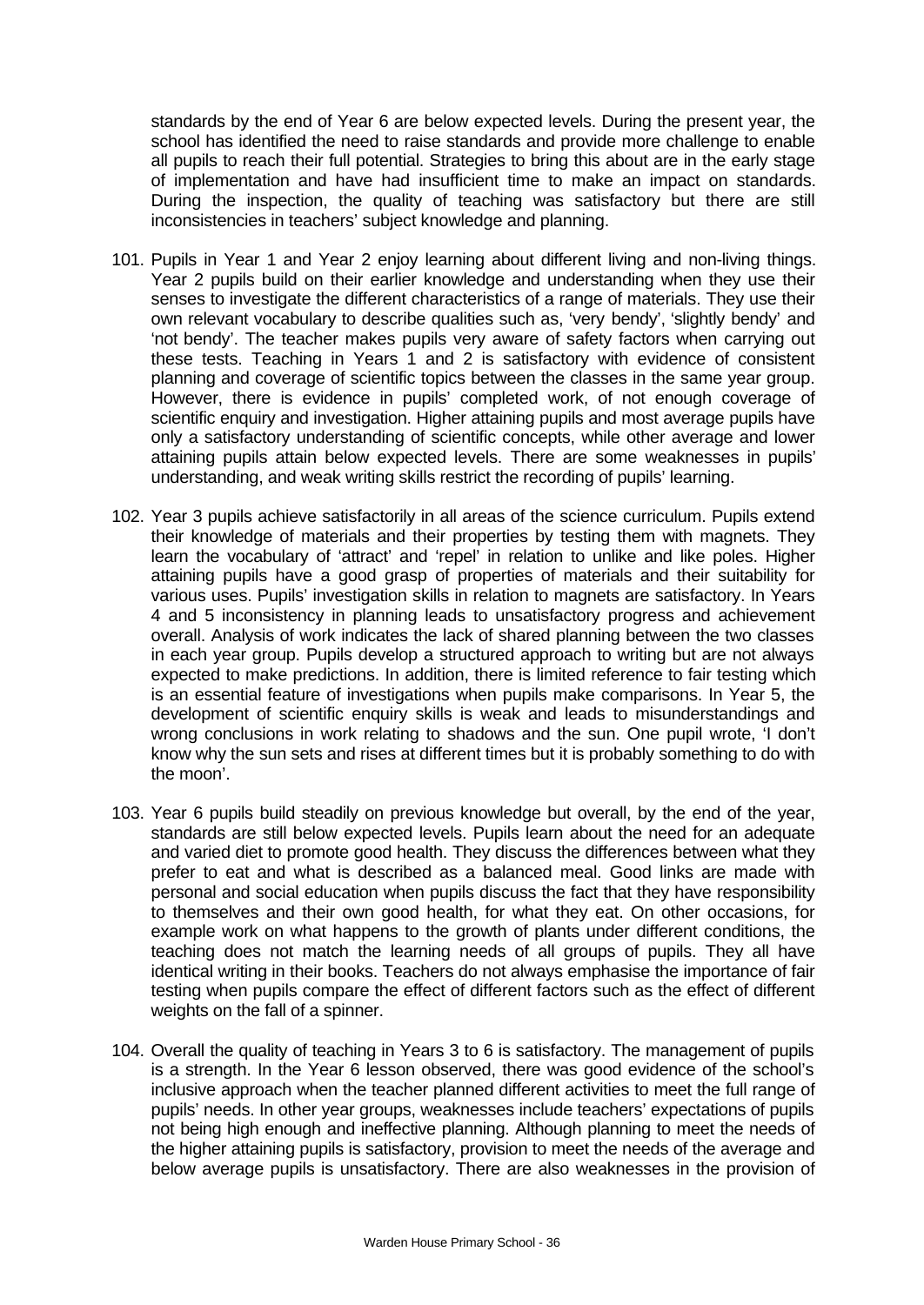opportunities for scientific enquiry and investigative work. New strategies introduced by the headteacher are beginning to have an impact on improving the quality of teaching. Pupils with special educational needs make satisfactory progress towards learning targets when receiving individual support from teaching assistants.

105. The school's assessment procedures are satisfactory but, until very recently, have not been used well enough to improve the quality of the planned coverage of work. There is no target setting or close tracking of pupils' progress in science. As a result, earlier gaps in pupils' knowledge, skills and understanding are detected too late to be addressed sufficiently to improve their performances by the end of Year 6. Curriculum planning is not consistent and does not systematically build upon pupils' previous learning. In a few classes, there is a lack of subject knowledge and expertise in science. Links with ICT, literacy and numeracy are satisfactory. Overall leadership and management of the subject are satisfactory and are improving but there are insufficient opportunities for the co-ordinator to monitor teaching and learning in order to evaluate strengths and weaknesses and so develop the subject further. The new headteacher has identified the subject as a priority for future development and, with the co-ordinator, has prepared an action plan to improve teaching, planning and raise standards.

## **ART AND DESIGN**

- 106. The previous inspection judged that at the end of Year 2 and Year 6 attainment in art was good. Since then standards of achievement have fallen and are now at the expected levels. Pupils with special educational needs achieve well in relation to their capability. One significant factor in this fall is that teachers have less time to dedicate to the progressive development of knowledge, skills and understanding in art and design than previously.
- 107. However, art and design are profiled well throughout the school. Attractive displays celebrate achievement and reflect pupils' enthusiasm for the subject. This is seen for example in Year 3 paintings in the style of Jackson Pollock's abstract expressionism. Art is also used effectively to support learning in other areas of the curriculum. The scheme of work is of good quality and all staff plan experiences that build systematically on pupils' prior learning. Pupils use sketchbooks effectively to try out ideas and this is a good feature of their work.
- 108. Pupils are given adequate opportunities to investigate and use a wide range of materials and media and to create work in the style of other artists. This is seen for example in recorded work in Year 2, where the pupils have recreated pictures in the style of Henri Matisse's snail using swirls, crayons and pieces of paper. In a good lesson also in Year 2, pupils used line and colour effectively when working in the style of Mondrian. A particularly good feature of this lesson was that the teacher planned it to develop over more that one session. The pupils concentrated well over time in the clear knowledge that they were expected to work thoughtfully and carefully. Consequently, all pupils achieved well and made good progress. Pupils' work is exhibited in classes and public areas of the school. For example, sketch work associated with the school's 'Earwig' environmental project shows expected levels of observation and accuracy.
- 109. By the end of Year 6, pupils experience an appropriate range of opportunities that ensure satisfactory achievement and progress in the subject. For example, in designing and making images, pupils in Year 5 were observed reproducing African style art using overlay printing techniques. In Year 6, pupils study work by Lowry as a prelude to producing atmospheric pictures of their own that portray Victorian city life. They comment critically on ideas, methods and approaches in their own and others' work. A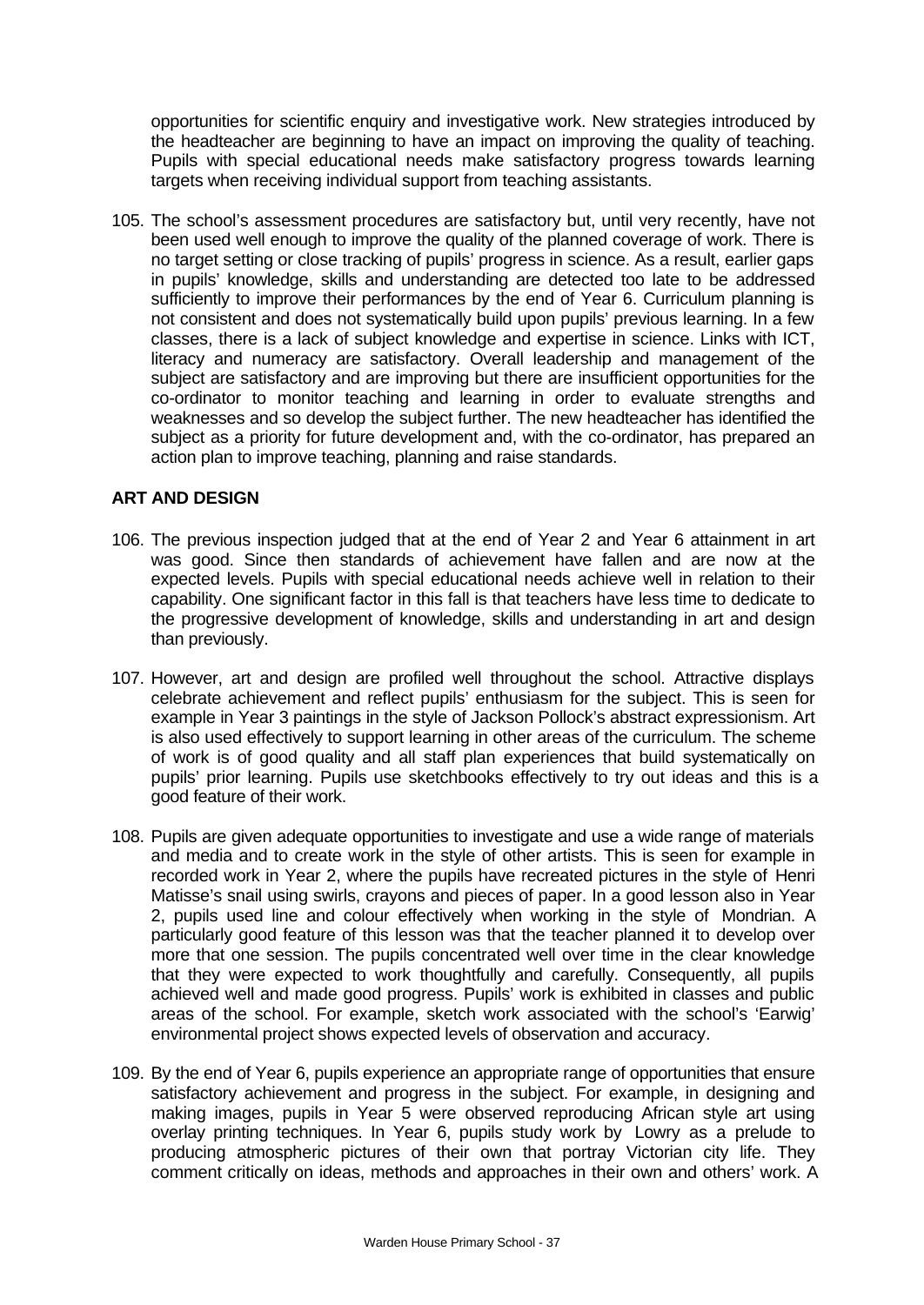good feature of this work is that it provides good opportunities for pupils to use art to support learning in history. It also provides a forum for them to develop their speaking and listening skills and enhance spiritual and cultural aspects of their learning.

- 110. The quality of teaching throughout the school is satisfactory. In the best practice, teachers plan links with ICT. This is seen, for example, in the Year 2 work related to Mondrian, where pupils design and print out patterns in the style of the artist. Teachers prepare and make sound use of well-planned lessons that motivate pupils. Teachers follow the school plans for each year group and this ensures that pupils' knowledge, skills and understanding develop systematically as they move through the school. Links to other subjects are identified and enhance pupils' learning in meaningful activities. This is evident, for example in Year 3, where they make pots in connection with the topic on the Romans. In Year 4 pupils make shakers containing pasta and rice in connection with work related to South American rainforests.
- 111. Inviting visitors to school enhances the subject further. For example, the artist Susannah Preston and the poet Abi Hughes Edwards worked successfully with pupils to produce The Millennium Mosaics in the school grounds. Funds were raised for a ten day 'textile residency' based on the theme of 'the seaside'. Activities included pupils creating woven banners using hessian as a base, an introduction to the techniques of felt making and the use of fabric dyes to create sea pictures. The co-ordinator has good expertise and although lacking opportunities to observe lessons, advises her colleagues as necessary, to further develop the subject throughout the school. She has identified the development of cross-curricular links as a way of improving the subject. Currently the subject makes a considerable and positive contribution to the school's inclusive approach and to pupils' spiritual, moral, social and cultural development. For example, this is achieved through links with geography in work related to India and South America and through the study of the work of famous artists such as Picasso and Monet. Resources are satisfactory and relate closely to the needs of the subject.

## **DESIGN AND TECHNOLOGY**

- 112. By the end of Year 2 and Year 6, pupils' achievement is satisfactory and most pupils attain expected levels. It was only possible to observe one lesson during the inspection, in Year 6, due to the limited timetabling of the subject. Other evidence comes from analysis of pupils' work and discussions with pupils and the subject co-ordinator, including planning and assessment documents.
- 113. Pupils in Years 1 and 2 achieve satisfactorily when using a range of different materials. For example, Year 1 pupils design their own bridges and use construction kits well to make them, comparing the finished model with their plans. Year 2 pupils work with a good range of tools, equipment, materials and components to design and make products such as cakes and wheeled vehicles. They plan and sketch their designs, list what tools and materials they will need and evaluate the whole process of designing and making. Teachers provide adequate opportunities for pupils to reflect on problems that they have encountered, how they got over these and how they will use their subject knowledge and understanding to improve the quality of their future work.
- 114. Satisfactory achievement is evident in Years 3 and 4. Pupils learn different skills to tackle a wider range of tasks. Year 3 pupils create pneumatic monsters and learn how to stitch embroidery. They design their stitching on paper and improve its quality by practising on cloth. Year 4 pupils make Tudor homes in links with their history work. Teachers' planning places due emphasis on each of the designing, making and evaluating stages. Improving skills of evaluation is seen in the process by which pupils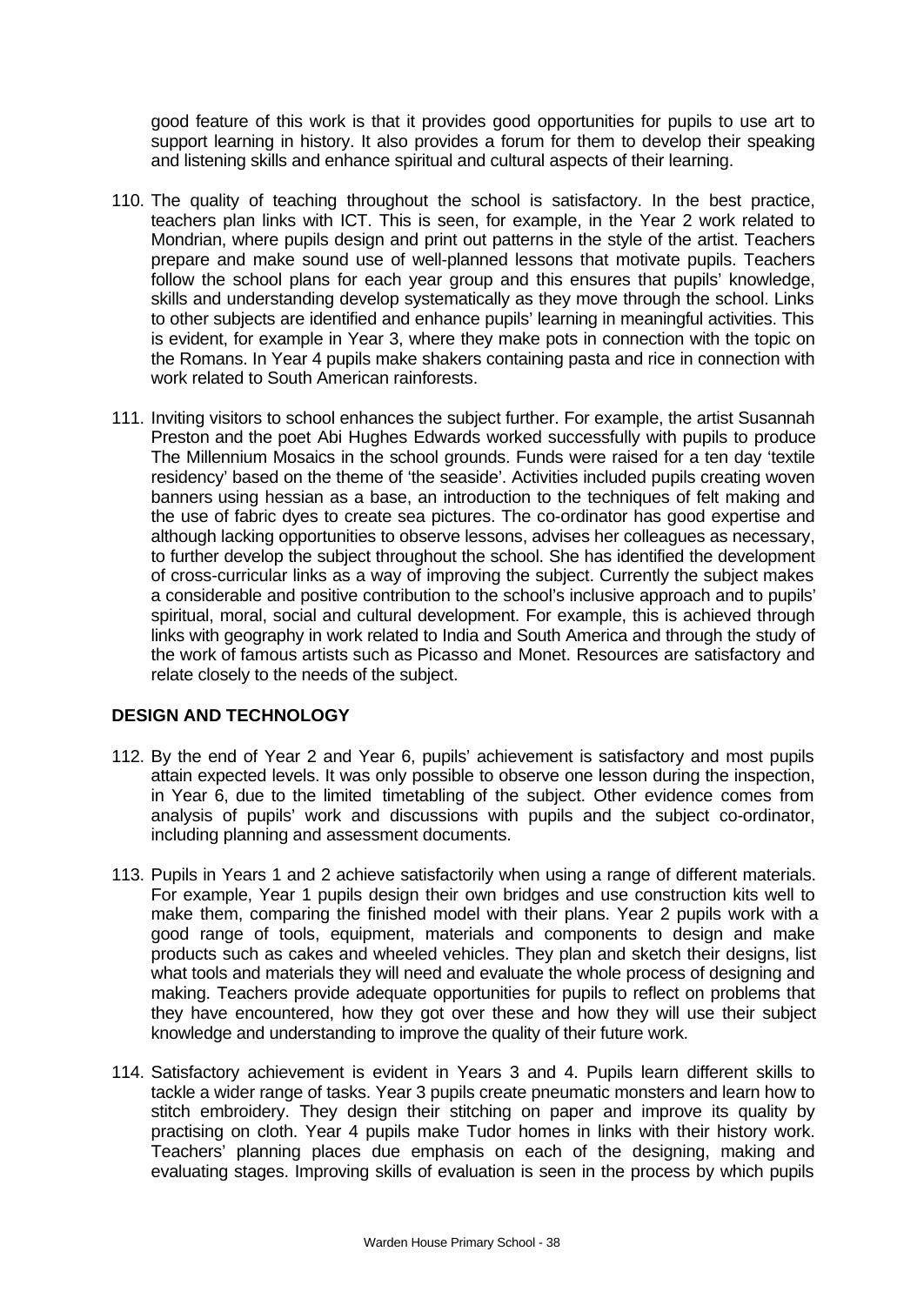score points for the different elements, such as the finished product, fitness for purpose, design, choice of materials and decoration. Pupils work with interest, share materials and resources and proudly present their finished products. This has a positive impact on their learning and confidence. Boys and girls of all capabilities have similar positive attitudes to learning and achieve similar standards.

- 115. Year 5 and Year 6 pupils show satisfactory achievement in their work on puppets, designing appliqué pictures in a frame and making their versions of fairground rides. Work relating to the fairground ride, included satisfactory planning, initial sketching of a design, a list of materials required and a plan for making and decorating. Pupils in Year 6 were observed designing and making a pull-along toy that had to be powered by using a cam mechanism. Overall, standards were at expected levels. Higher attaining pupils' make more detailed and accurate design sketches, which are fully labelled and include measurements of different parts. Finished products of higher attaining pupils are made to an above average standard. Pupils with special educational needs and those who speak English as an additional language make satisfactory progress.
- 116. The overall quality of teaching is satisfactory. Teachers' planning makes relevant links with other subjects such as, mathematics when measuring accurately, and art and design when using different materials. The newly appointed co-ordinator is enthusiastic. Her overall leadership and management of the subject are satisfactory. She has attended professional courses and used the information gained to provide a clear direction for improving the subject. She uses her expertise effectively to improve the subject. The use of assessment related to national guidance is in the early stages of implementation. She knows the strengths and weaknesses of the subject by talking with staff and evaluating and analysing evidence of pupils' work but has had few opportunities to monitor teaching and learning. She is also aware of the need to extend the time allocated to the subject.

## **GEOGRAPHY**

- 117. By the end of Year 2 and Year 6, most pupils make satisfactory progress and achieve expected levels for their respective ages as a result of satisfactory teaching and their good attitudes to learning the subject. Boys and girls, including the very small number of pupils who speak English as an additional language, all participate equally well in learning and make similar progress. Pupils with special educational needs receive satisfactory support to meet their specific targets and make sound progress.
- 118. Pupils in Years 1 and 2 begin to learn about features of their own and other areas. They draw maps of local streets and describe a walk along some of them. Year 2 pupils achieve well when learning map skills. They interpret different maps, comparing some to aerial photographs and describe places of local geographical importance, such as Deal Castle. They are good at asking questions, for example, 'what makes a holiday place attractive for tourists?'
- 119. Pupils in Years 3, 4 and 5 make satisfactory progress even though time spent on teaching the subject is limited due to restrictions in timetabling. However, during this time they acquire sound knowledge and understanding of the distribution of rainforests in the world and good knowledge and understanding of physical features of rivers and of how the process of erosion affects the landscape. Year 5 pupils develop good map skills, including the use of four-figure co-ordinates to locate features of geographical importance. They use different scales to work out the longest and shortest routes between two places. They are also given opportunities to use different sources of evidence to learn about environmental issues of their choice, for example acid rain,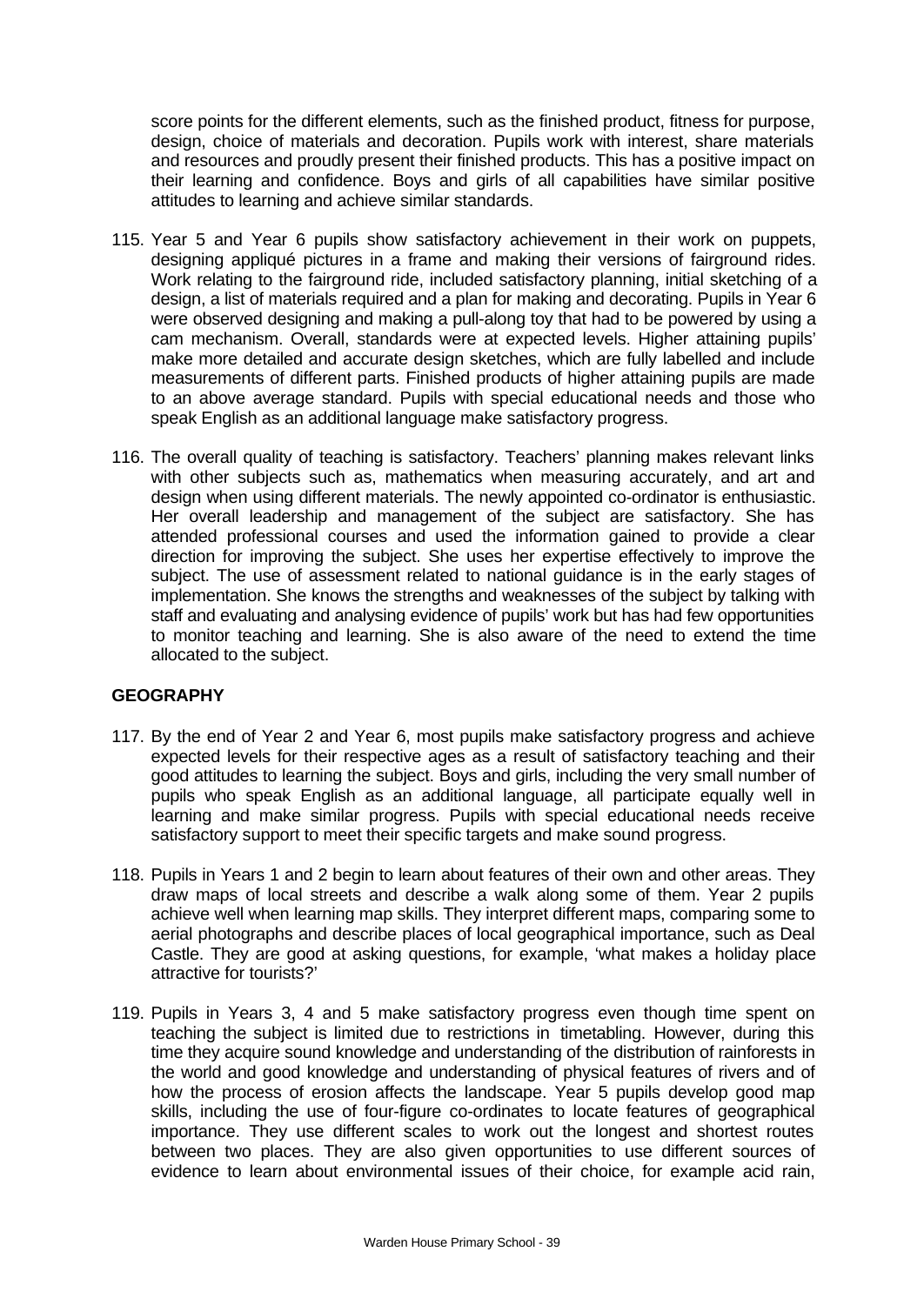dynamite fishing and oil spillage. However, there are inconsistencies between the Year 5 classes in the range of learning opportunities provided and in the teachers' expectations.

- 120. Pupils in Year 6 make better progress and the quality of provision is similar in both classes. They have good knowledge of the geography of St Lucia and they compare and contrast it with the geography of the local area. They learn about the different occupations that people have and how these can change according to seasons and local circumstances. Pupils effectively use various sources of information, including those accessible through the use of ICT. They also extend their knowledge of rivers by looking at the longer-term effects of water erosion on the landscape. By the end of Year 6, standards are at expected levels.
- 121. The overall quality of teaching is satisfactory. It is mostly satisfactory but in one lesson teaching was very good. In this lesson, the teacher had planned and prepared the work very well. The objectives were very clear and shared with the pupils. The teacher had collected and displayed a very good range of resources and organised teaching and learning to give the maximum benefit of these resources to pupils. In addition, the teacher had very high expectations of learning and made effective use of printed resources. She evaluated learning and revisited certain areas of work where her assessment of learning identified the need.
- 122. The leadership and management of geography by the co-ordinator are satisfactory. Although there are no opportunities for the monitoring of teaching and learning, she is aware of the strengths and weaknesses of the subject. For example, she is aware of the need to extend the amount of time allocated to the subject so that pupils' knowledge, skills and understanding are developed systematically and in greater detail throughout the school. Satisfactory assessment procedures are in place, but the school does not make effective use of this information to monitor pupils' achievement and identify areas requiring better coverage. Overall, resources and their use are satisfactory.

## **HISTORY**

- 123. By the end of Year 2 and Year 6, standards in history are at expected levels. All pupils achieve satisfactorily and gain a sound knowledge and understanding in the subject. These judgements are similar to those made at the time of the previous inspection. Good planning and teachers' enthusiasm help pupils develop an interest in history and an awareness of time and its implications.
- 124. By the end of Year 2, pupils have a good understanding of the past and present. They use evidence in the form of photographs and artefacts well. They make informed guesses as to whether items are 'old' or 'very old'. This is encouraged by good teaching strategies, which place an emphasis on exploration, discussion and accuracy. Thus, in a good Year 2 lesson, pupils discussed photographs from the 1950s to back up a meeting they had had with a teacher's mother during Jubilee Week. Pupils were quick to identify what was different in the photographs, whether it was the modern use of plastic, the lack of television aerials or the dullness of clothing. The teacher challenged pupils and they were asked to justify their answers. In this way, pupils developed an understanding of similarities and contrasts between our own times and those of others. They also used their knowledge of science with regard to how gas lighting differs from electricity and how plastic is different from metal in objects such as pushchairs. Some work is repeated in Years 1 and 2 and the co-ordinator has plans to review this soon.
- 125. By the end of Year 6, pupils have experienced a range of activities. They have also experienced well-planned visits to the local church, Dover Castle and museums.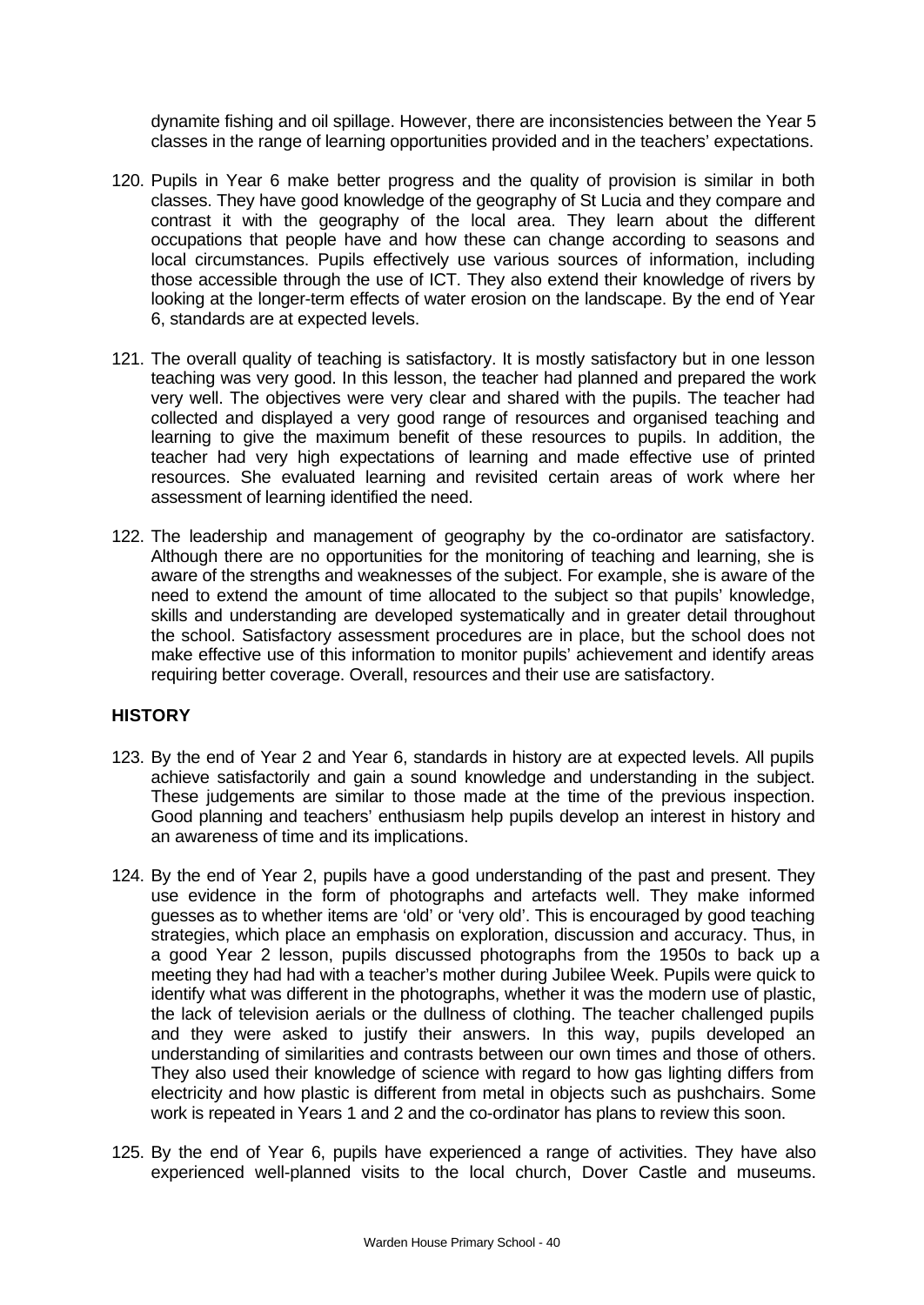Through all of these experiences they develop their understanding of why people acted and thought as they did and how our ideas have built on those of past societies and civilisations. In Years 3, 4 and 5 pupils have explored how people lived in Ancient Egypt, in Roman, Saxon and Tudor times and thoughtfully identified the main differences between the various civilisations. Year 6 pupils learn about the Victorians and Britain since 1930 and discover how Deal and its residents were affected during World War Two because it was so close to France. Pupils with special educational needs receive good support to enable them to make good progress in their knowledge and understanding of the subject. They enjoy learning about the past.

- 126. In a good Year 6 lesson pupils researched and printed Internet materials in order to develop a timeline of the Victorian period. As well as thinking hard, they also developed skills relating to note-taking, chronology and sequencing photographs of Queen Victoria and her family. In addition, the work includes a residential visit to the Isle of Wight and Osborne House. This work typifies the way in which history builds on good teaching, good use of resources and the very effective use of reading, writing, listening and speaking skills across the whole history curriculum.
- 127. The quality of teaching is good. Strengths lie in teachers' good subject knowledge and good planning which makes good use of resources. The success of history throughout the school relates to good co-ordination. The co-ordinator has been able to monitor planning and build on the effective use of artefacts and other relevant resources. She has started to monitor teaching, but more detailed work needs to be carried out on this. Effective use is already being made of ICT in, for example, accessing the Internet for researching the second half of the twentieth century. This is an area that the school intends to integrate into history teaching with beneficial results. Given the expertise within the school, the co-ordinator now plans to encourage staff to share skills and teaching strategies and make more effective use of local visits.

## **INFORMATION AND COMMUNICATION TECHNOLOGY (ICT)**

- 128. By the end of Year 2 and Year 6, achievement is good and most pupils attain levels higher than those expected nationally. This is a similar judgement to that made at the time of the previous inspection. A new computer suite has been created, resources have been updated and improved and there are good links with other subjects. Other improvements, including better subject knowledge and confidence by teachers and the appointment of a part-time technician, have also contributed to the good standards.
- 129. From an early age, pupils are keen to operate computers. They learn to access programs, using the mouse control and keyboard accurately and they acquire a range of basic technological skills. In Year 1, teachers link computer use well to other subjects such as literacy, numeracy, art and design and science. For example, Year 1 pupils designed their own illustration of the human body and added names of main parts, such as head and neck, down to leg and foot. Year 2 pupils develop their wordprocessing skills well when writing and printing their own text relating to the story of *'Goldilocks and the Three Bears'.* They change the font size of speech from large to medium or small to match the size of the speaker, namely daddy, mummy or baby bear. Teachers plan a wide range of experiences, including how to control the movements of a floor robot, designing patterns in the style of Mondrian and supervising access to the Internet to gather information about authors such as David McKee and his stories of '*Elmer the Elephant'*. These experiences fill them with enthusiasm and encourage them to share ideas, make things happen and learn more about the use of technology in the outside world.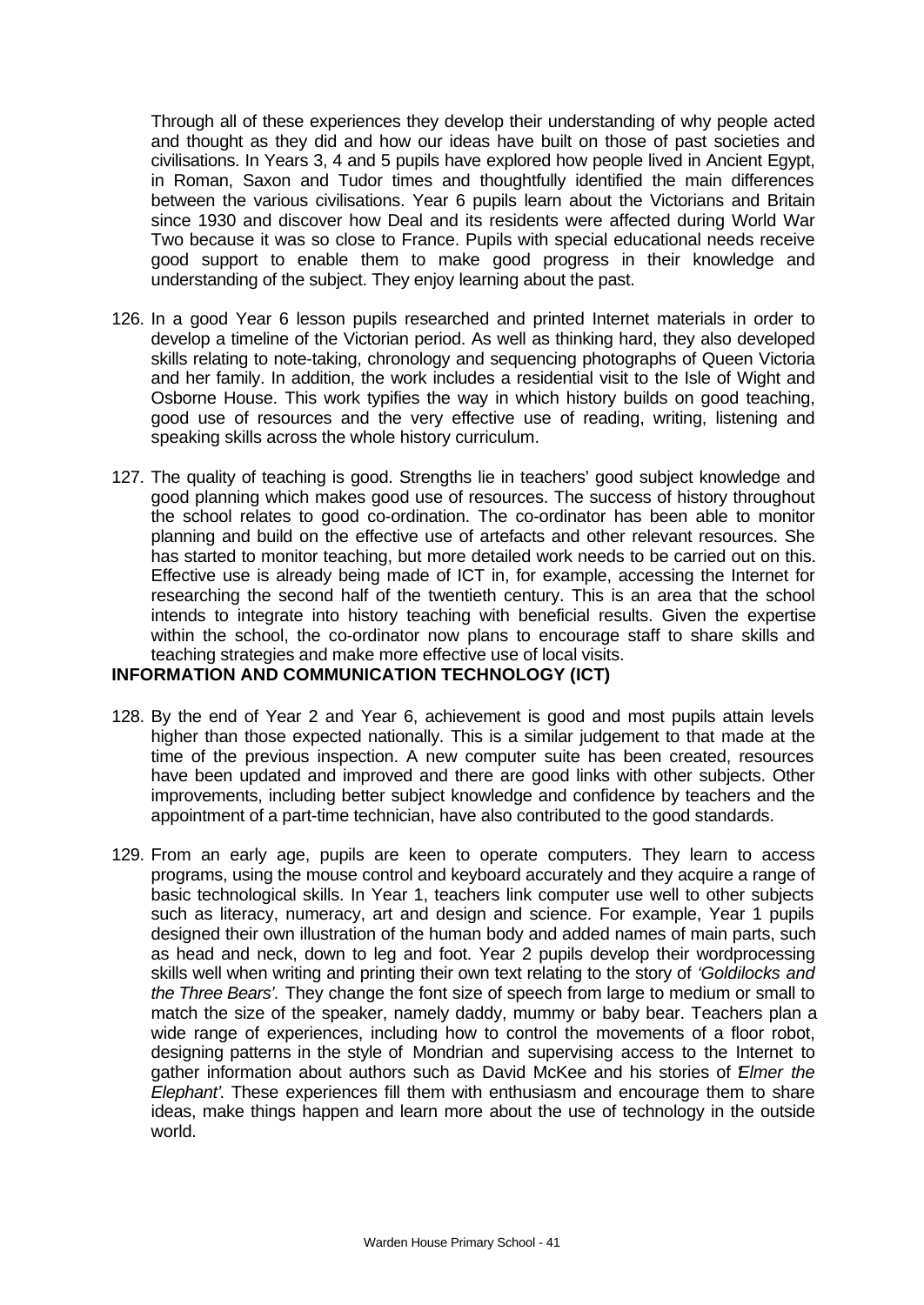- 130. In Years 3 to 6, pupils build enthusiastically on their knowledge and skills in the subject. They make good gains in their learning and effectively use different forms of technology in almost every other subject. Year 3 pupils extend their knowledge by creating different sizes and styles of print to create eye-catching articles similar to those they have found in magazines. Good provision by teachers in Year 4 enables pupils to use wordprocessing programs well to describe school events, with accurate use of capital and delete keys and punctuation. They also use a data handling program to carry out surveys and present information in the form of block and pie graphs. Year 5 pupils extend their control work to create sequences of instruction to design routes for a screen turtle. To enhance work in history, they access various sources to gather information about Ancient Egypt and then create their own Powerpoint presentations about life in that time.
- 131. By the end of Year 6, the good curriculum provision extends opportunities for pupils to work together in finding things out, developing ideas and making things happen. They access a wide range of information about the Second World War and in particular, how it affected the lives of people in Deal, who lived in a vulnerable area near France. They have also prepared their own slides for individual Powerpoint presentations about *'The Home Front, 1939-1945'.* In literacy work to create expressive prose about how it might have felt to be evacuated, one pupil wrote, 'I felt a tear come to my eye. Emotions flooded through me as I gave my mum and dad one last cuddle'. Good planning also enables pupils to use spreadsheets in links with mathematics, and art programs to design 'Healthy Living' posters by assembling graphics and text.
- 132. Pupils with special educational needs make the same good progress in their learning due to specific support from teachers and teaching assistants. They use technology to aid their own programmes for development and most attain expected levels or higher levels. Pupils who speak English as an additional language also make good progress and attain above expected levels. The strengths of the subject have been not only maintained since the previous inspection but have been improved and extended to meet the greater demands of the subject.
- 133. The quality of teaching is good. Strengths are in the teaching and reinforcement of skills through a well-planned lesson each week in the computer suite. Good opportunities are provided during other lessons to enable pupils to put their ideas into practice. Teachers and teaching assistants have a good knowledge of computing and make good links with most other subjects. Pupils work successfully in mixed-ability pairs and this collaboration successfully promotes their social and personal development. Teachers successfully promote pupils' very good attitudes to the subject and, as a result, they enjoy using computers and other technological equipment. The good financial investment in resources has had a positive impact on pupils' learning, which has benefited considerably from the greater opportunities to work regularly on computers.
- 134. The co-ordinator provides good leadership and manages developments in the subject well. Good use is made of a part-time technician who provides good support for pupils of all capabilities, reinforcing the school's inclusive approach. Good staff development has taken place in the subject. As a result, all teachers have greater confidence and expertise and use the resources to good effect. Sensors are also used at relevant times to enable pupils to monitor light and temperature levels over a period of time. Better planning, related to the curriculum coverage, provides increasingly demanding challenges to meet the needs of all pupils in each year group. Teachers evaluate and record pupils' progress effectively to inform the next stages of planning and to enable the pupils to set targets for their own attainment.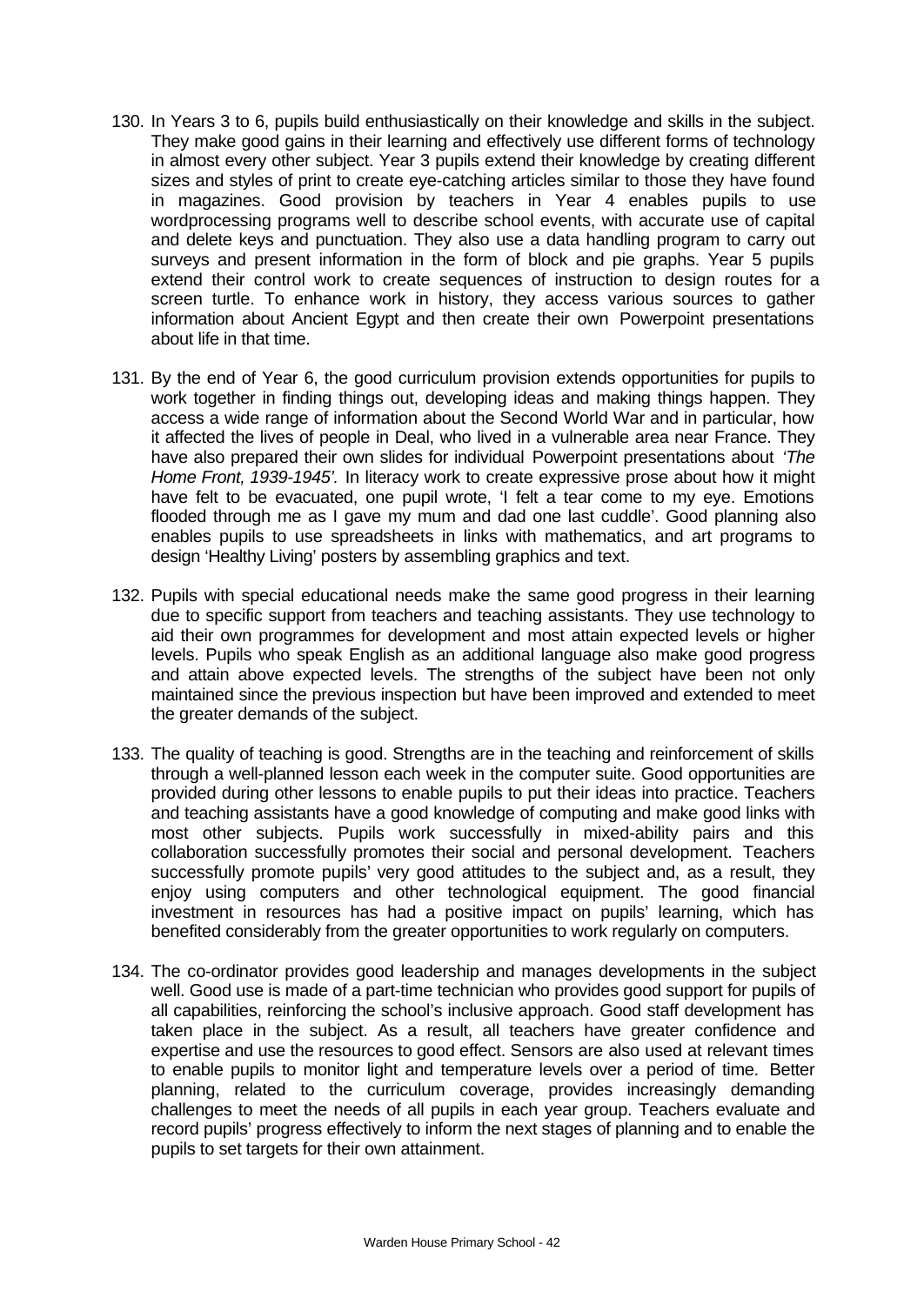## **MUSIC**

- 135. By the end of Year 2 and Year 6, pupils attain the levels expected for their ages. This is a similar judgement to that made at the time of the previous inspection. Since then, following a change of co-ordinator, new curriculum guidance has been introduced, teachers' confidence has improved and there is wider provision for pupils to learn musical instruments and participate in musical events.
- 136. Most pupils sing well. Pupils in Years 1 and 2 sing songs in tune from memory, in unison and with clear diction and phrasing. In one excellent lesson, all Year 2 pupils were given opportunities to learn more about the music of the 1950s following a recent school focus. Pupils sang tunefully and enthusiastically their versions of *'Rock Around The Clock', 'Blue Suede Shoes'* and *'Love Me Tender'.* In response to the excellent teaching strategies used by the teacher, they also identified musical patterns and elements relevant to each song. These were achieved by the teacher deliberately playing the wrong pitch of notes, the wrong rhythm of beats or the tempo too fast. Pupils were quick to demonstrate their knowledge by identifying what needed to be improved and their enjoyment was very evident.
- 137. Pupils in Years 3 to 6 build systematically on their knowledge and appreciation of music. Year 4 pupils widen their repertoire of songs satisfactorily when they sing counting songs from memory and then are challenged to compose their own songs, adding actions and instrumental accompaniment. They practise in groups, exploring ideas and developing their performances. At the end of the lesson, the groups perform to each other. They all listen carefully to each other and make sensible comments when invited to evaluate each other's performances.
- 138. Year 5 pupils took part in a well-planned lesson which made good links with geography work about Kenya, including African art and design patterns and a CD-Rom with examples of images and sounds of African musical instruments. Pupils were quick to identify whether the sound came from a wind, string or percussion instrument and were then shown the picture and the name of each instrument in turn, many of them completely new in their experience. The lesson was then sequenced well to enable them to use their own good range of instruments to compose phrases based on the African rhythmic patterns they had heard. The end results confirmed that pupils had effectively learnt the objective of the lesson, that 'the heartbeat of Africa is musical rhythm'. There were no Year 6 lessons timetabled within the period of inspection but evidence from assemblies and performances by a number of individual musicians confirms that standards by the end of Year 6 are at least at expected levels.
- 139. The quality of teaching is satisfactory overall, with one excellent lesson in Year 2. Music has a limited place in the curriculum timetable, but when it is taught, pupils enjoy their experiences and teachers plan satisfactory lessons which involve listening, appraising and performing actively. Little assessment takes place to monitor pupils' progress. Learning is enhanced by the opportunities for pupils to learn to play recorders, to receive instrumental tuition and sing in the school choir. The enthusiastic co-ordinator provides good support for other teachers and effective leadership in the development of the subject by introducing new curriculum guidance. It provides useful structure for teachers in planning lessons and supports the progressive development of knowledge and skills. However, he has had no opportunity to observe teaching and learning in other classes. There is a lack of systematic monitoring to identify and address areas in which teachers feel less confident and to share good practice to enable all pupils to achieve well. Resources are satisfactory and are used effectively to support pupils' learning.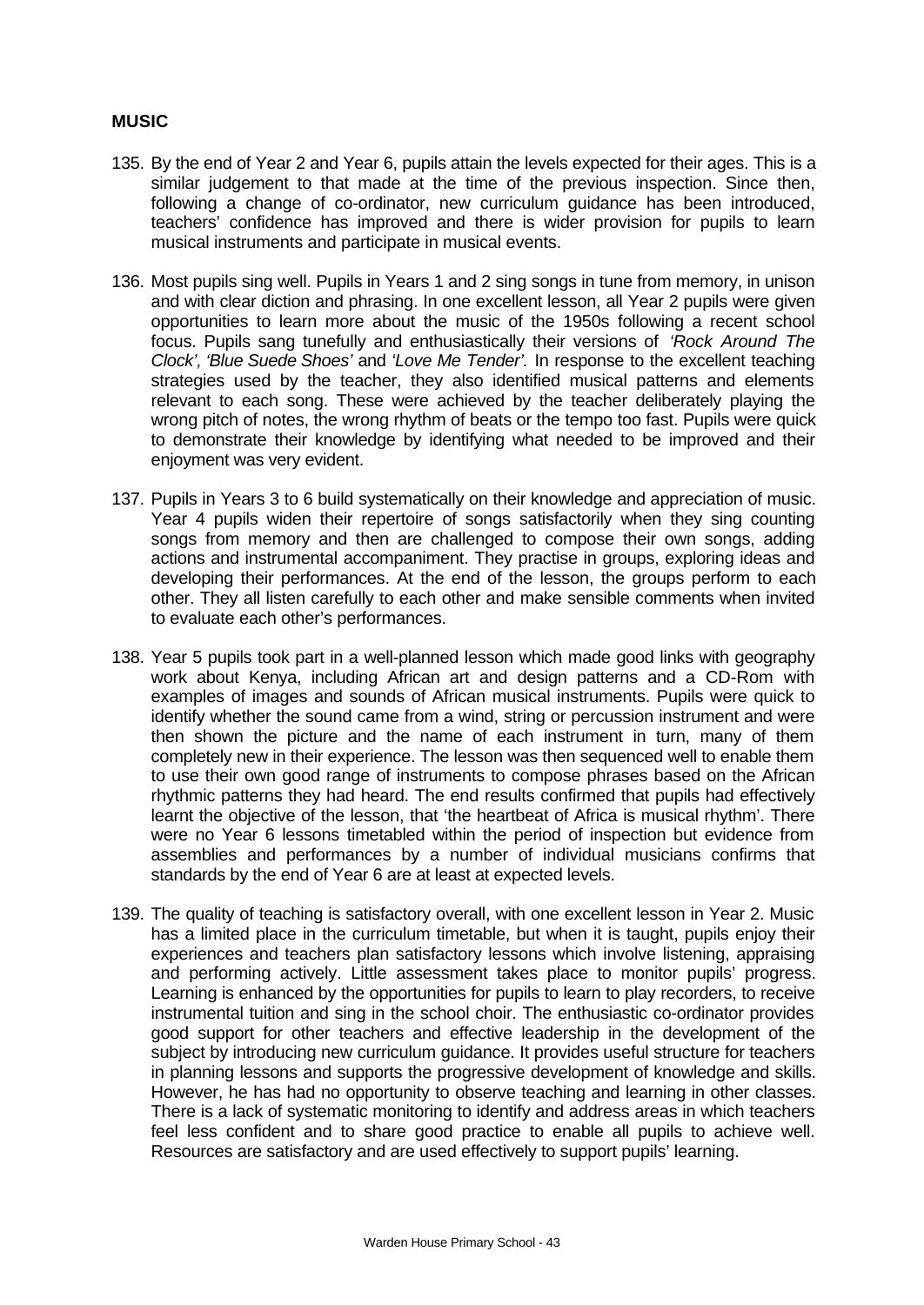## **PHYSICAL EDUCATION**

- 140. The physical education programme includes all the essential aspects of the National Curriculum. Games, gymnastics and dance are taught throughout the school with the addition of athletics in Years 3, 4, 5 and 6, outdoor and adventurous activities in Year 5 and swimming in reception and Year 3. By the end of Year 2, standards in the work seen are at expected levels and have been maintained since the previous inspection.
- 141. The previous inspection judged standards in Year 6 to be above expected levels. As no lessons could be seen in Year 6, it is not possible to make a judgement of this sort, but standards in Years 3, 4 and 5 in athletics, dance and gymnastics are now similar to those expected for pupils of these ages. The school's records show that by the end of Year 6, standards are below expected levels in swimming. Pupils with special educational needs are fully integrated into lessons and most achieve at a rate similar to their classmates as a result of teachers' careful strategies to engage all pupils actively and fully in their learning. Frequently this involves the sensitive support of teaching assistants. There is no difference in the standards attained by boys and girls. Following the recent appointment of the new co-ordinator, physical education has been given a higher priority in order to reverse the apparent decline in standards in Years 3 to 6.
- 142. By the end of Year 2, most pupils demonstrate reasonable levels of control and coordination when exploring the basic skills of sending and receiving. They use a variety of balls and quoits of varying sizes and textures to develop satisfactory catching, bouncing, rolling and throwing skills. They show a growing awareness of space and work enthusiastically in small groups, mostly sharing equipment and taking turns successfully. They evaluate their performances while inventing a game in which all pupils can be involved.
- 143. In Year 4, they take part readily in practising relay baton changes, listening attentively to the teacher's clear explanations and instructions. They gain a good understanding of the need to warm up particular body parts to prepare for specific movements before vigorous activity. The warm-up phase is a strong feature also of gymnastics in Year 5 with individual pupils successfully leading different exercises to cover all of the main muscle groups. Although standards overall are in line with expected levels, a significant minority of pupils, mainly girls, attain higher standards of fluency in their performances. Their well-planned sequences included good examples of movements such as cartwheels and straddle handstands.
- 144. Overall, teaching is satisfactory. The quality of teaching and learning in good lessons has particular strengths which include the important skill of managing pupils well to promote high levels of responsibility and good attitudes and behaviour. Interaction between teachers and pupils is effective and good questioning and clear explanations were features of all lessons. Teachers provide frequent opportunities to watch and carefully observe the performances of others. In Year 2, for example, this gave pupils good ideas that they used well in designing their own games. This was particularly helpful as they were expected to explain the rules for their games and this encouraged careful thinking. However, this good teaching is not consistent throughout the school. Improvements have not had sufficient time to produce higher standards because basic skills were previously not being developed systematically by building on pupils' earlier experiences as they move through the school.
- 145. Teachers have insufficient guidance to ensure the progressive development of pupils' skills in planning, evaluating and performing, in addition to the improvements in control and co-ordination of movement that come with increasing maturity. This leads to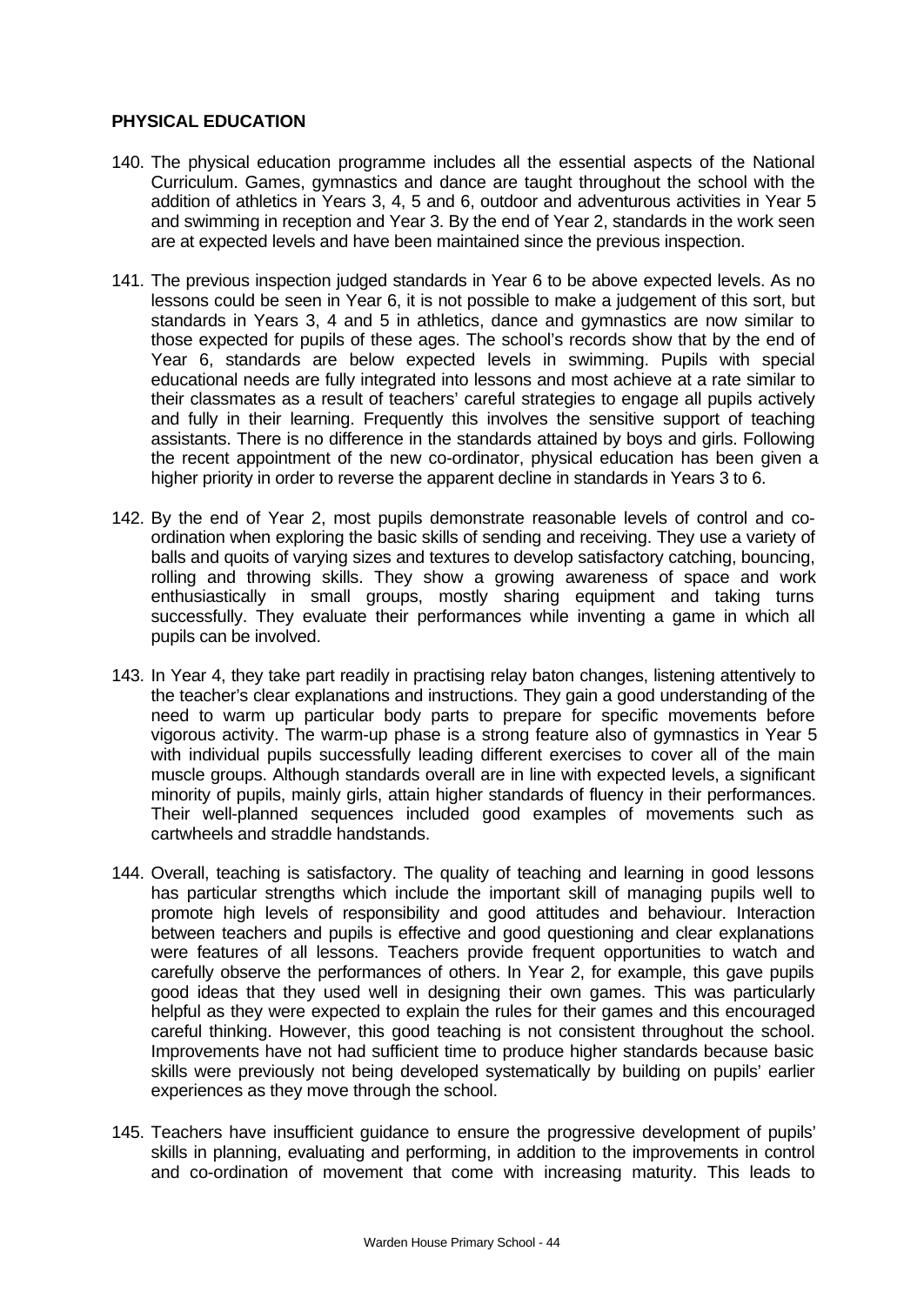activities being repeated, for example the sprinting technique in Year 4 and Year 5, without making the core task more challenging for the older age group. In addition, there are no formal procedures for assessment to note pupils' significant achievements or weaknesses to form a basis for planning future activities. It is difficult, therefore, for teachers without specialist knowledge to identify what pupils need to do next in order to improve and to move from one National Curriculum level to the next.

146. The recently appointed co-ordinator is knowledgeable and enthusiastic and currently provides satisfactory support for colleagues. With the strong support of the headteacher, she is now working hard to raise the status of physical education within the school. They have identified the need, initially, to review the amount of time allocated to the subject as a whole and the time spent by each class on each of the elements of physical education. There has, however, been no monitoring of teaching and learning. Consequently there is no firm overview of what works well and what does not. There is very good provision for pupils to take part in extra-curricular clubs and activities and in competitive sport. These opportunities effectively support and extend pupils' classroom learning. They also contribute well to their personal and social development by encouraging them to pursue their own interests and to work with pupils of other ages and from other classes. The physical education curriculum is considerably enhanced also by activities such as the African dance sessions provided for older pupils during the inspection. This was an excellent opportunity for pupils to explore basic patterns of movement while learning about, and developing an appreciation of, other cultures as well. Resources are good and are used well to support the development of pupils' skills.

## **RELIGIOUS EDUCATION**

- 147. By the end of Year 2 and Year 6, standards in religious education meet the expectations of the locally agreed syllabus. Pupils' understanding of moral values and the main events within the development of Christianity, is good. Teaching in religious education makes a good contribution to the moral development of pupils through, for example, developing their understanding of Bible stories and the value of helping others.
- 148. By the end of Year 2, pupils have a very clear idea of right and wrong and how stories, for example, in the Bible, demonstrate this. Teaching is satisfactory and uses a lot of story work and role-play to fully involve pupils. In a good Year 2 lesson, pupils listened attentively to a very well told story of Moses and the plagues of Egypt. Following this, they enacted the story, taking the parts of Egyptians, Israelites, Pharaoh, Moses and Aaron. Their involvement was total and their improvised dialogue indicated a good understanding of both the story and the issues. In another good Year 1 lesson, pupils listened to the story of Noah's Ark. They followed this by acting and drawing the pairs of animals. In both cases a combination of well told stories and pupil involvement provided pupils with experiences that helped them to retain the essential elements of important stories. In the process they also took in the moral and spiritual issues within the stories. Teachers' planning indicates that stories from other faiths are used as well, as are resources that emphasise the different ways in which religions record and celebrate key events and beliefs.
- 149. Teaching is satisfactory in Years 3 to 6. Pupils listen to, and digest, a lot of information given them by teachers, but they are not always provided with the strategies to help them understand and think about what they are hearing. Opportunities are provided for pupils to write about the subject and there are many occasions where good discussion takes place to reinforce issues. Year 5 pupils learn about the lives of early martyrs, such as St Stephen, and thoughtfully explore the issues of right and wrong. Year 6 pupils extend their consideration of moral issues in links with history work when putting forward